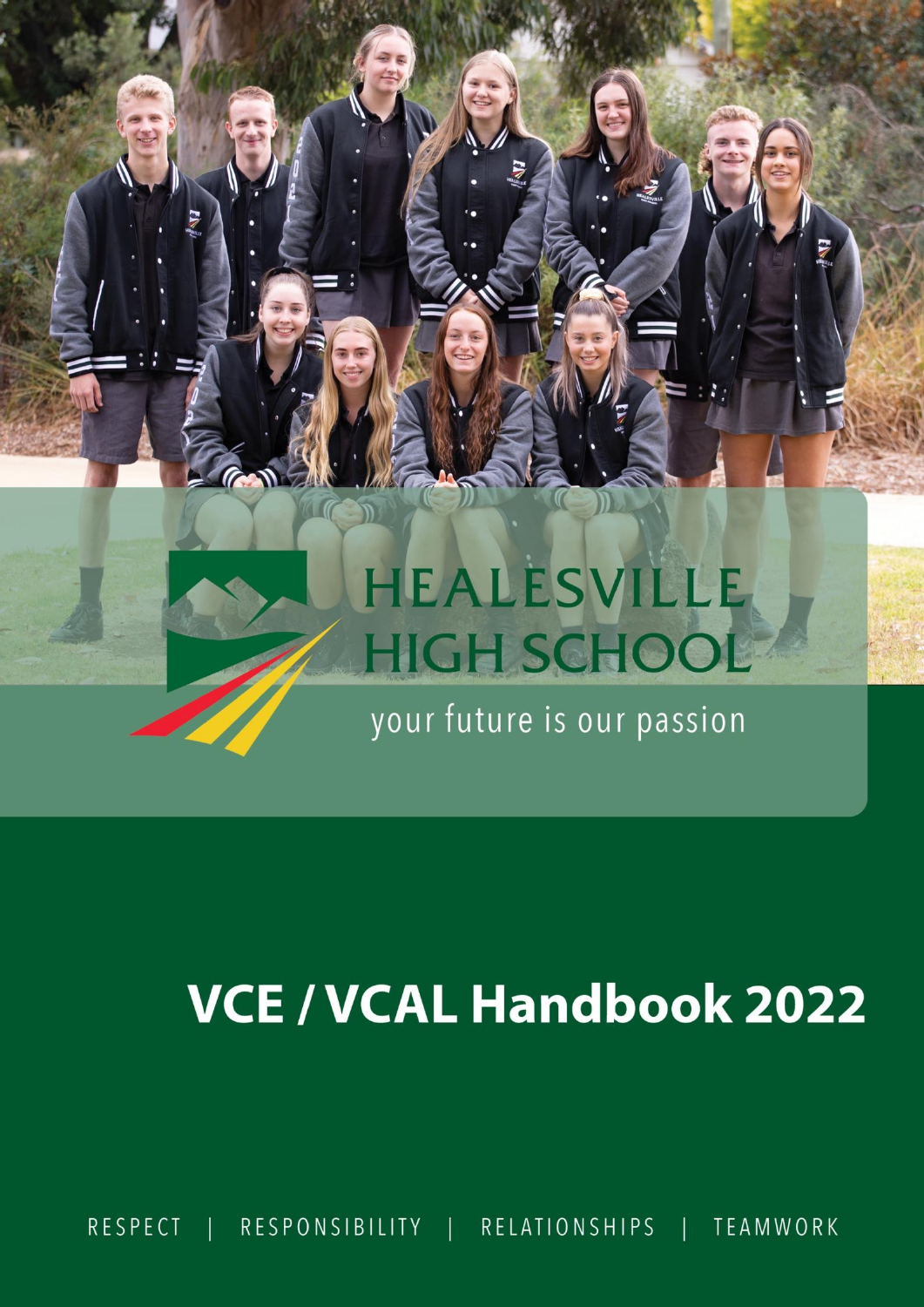# **Contents**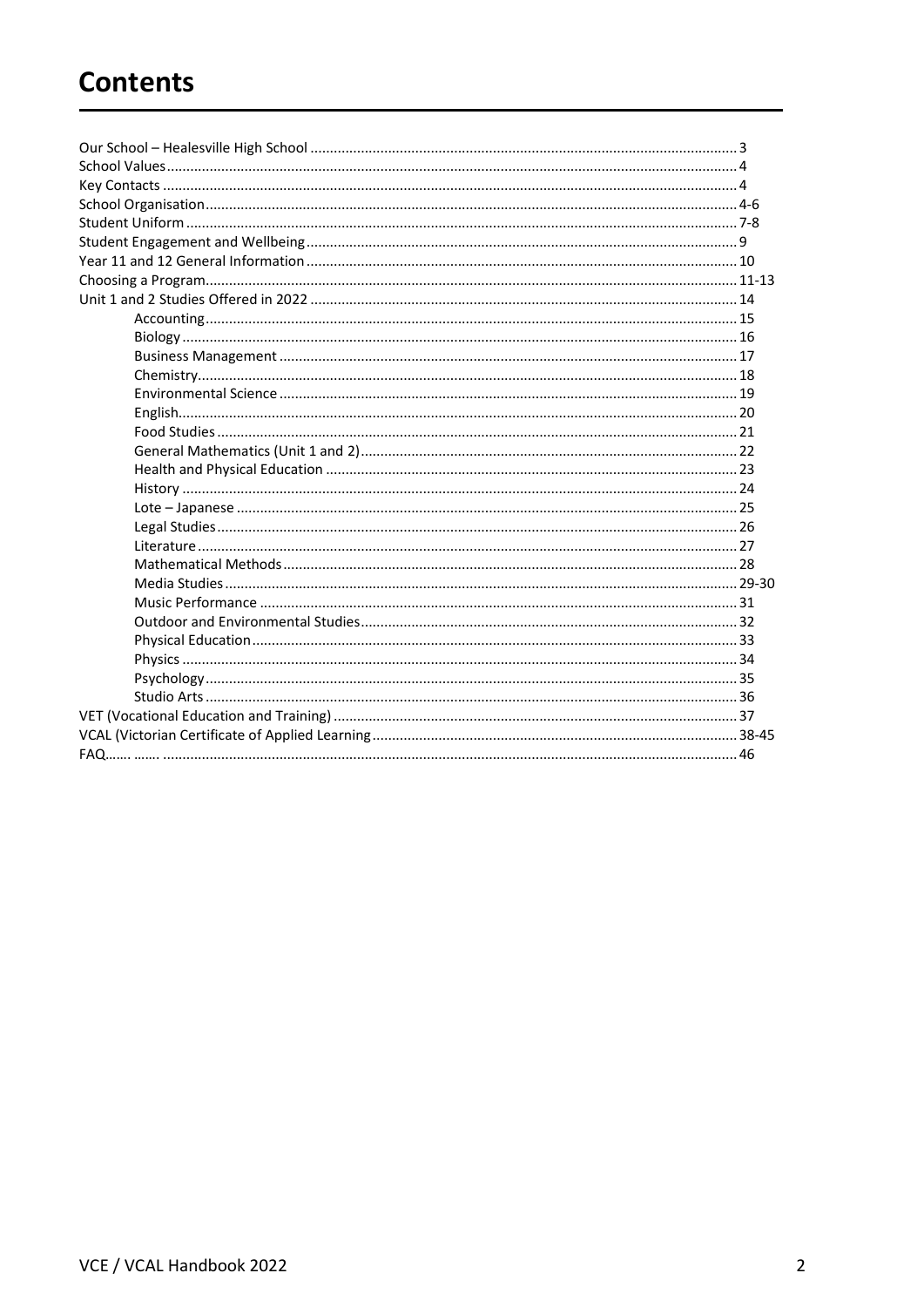Healesville High School is a medium sized state secondary school uniquely positioned in the Yarra Valley. Our reasonably small enrolment allows personalised attention and planning of programs for students and allows them to fully develop their talents and abilities in an environment that emphasises co-operation and mutual respect. We provide a broad curriculum and full VCE, VET and VCAL programs. Students benefit from small classes and ample teacher attention something that certainly helps our students to achieve academic excellence.

At Healesville High we firmly believe that all children can learn and achieve success. Through our school's Strategic Plan, we have developed a curriculum program and teaching strategies which make learning relevant and engaging. Teaching and learning have the highest emphasis at our school with student wellbeing an ongoing priority. We aim to build and develop the school values of Relationships, Respect, Responsibility and Teamwork in our students.

# **Small school, big opportunities**

Our students have access to numerous opportunities, all aimed at enriching their secondary school experience. The school is proud to have outstanding specialist facilities including a state-of-the-art Trade Training Centre and extensive senior school facilities, housed within a specially designated VCE building. Our science and visual arts facilities are extensive, and we are extremely fortunate and proud to have a purpose-built studio arts exhibition space and an examination centre.

Students can compete in sport at school and interschool level and participate in a high-quality Outdoor Education program at Senior School level. Sporting facilities include an indoor heated swimming pool, two basketball stadiums, a gymnasium and weights room. We have a 250-seat performing arts centre and run an annual school production, which for many students, is the highlight of their school year. Under the expert guidance of our Art staff, students can join the 'Art Factory'. This program allows students to explore and develop their artistic pursuits and passions and to exhibit their work. Our Instrumental Music program is exceptional, and we are regarded as having one of the strongest programs in the outer east area.

A key strength of our school is that we really know our students. Our small size enables our staff to personally know all students; their strengths, areas for development and their individual needs. This helps us to create an environment where your child really feels like they belong.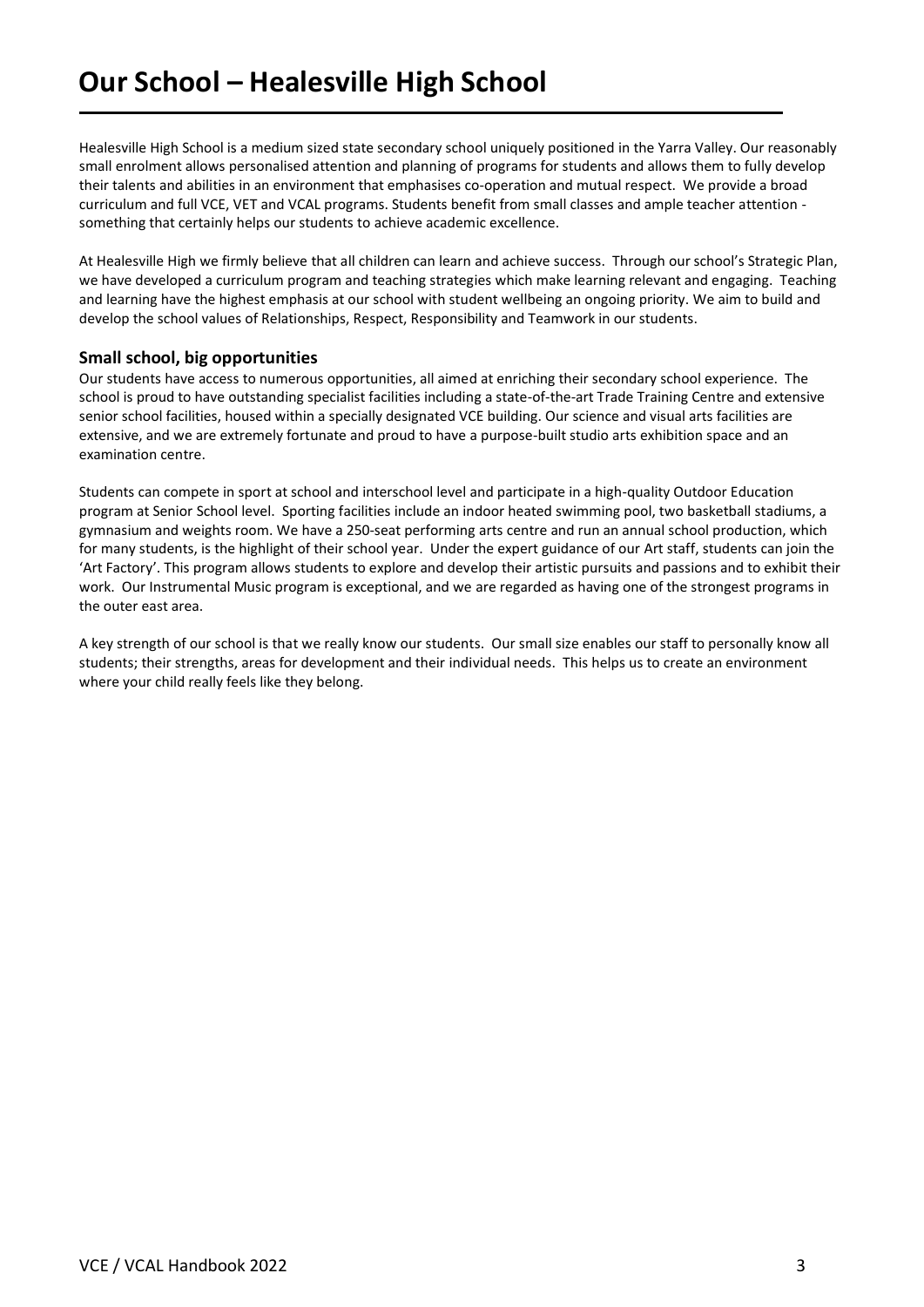# **School Values**

**Our school has four key values. We believe that by promoting and teaching these values, our graduates will be able to experience success and make valuable contributions to the wider community.**

| Respect                                   | <b>Responsibility</b>                |
|-------------------------------------------|--------------------------------------|
| Care for self, others and the environment | Be accountable for your actions      |
| $\bullet$                                 | $\bullet$                            |
| Accept and embrace diversity              | Make a commitment to all that you do |
| ٠                                         | $\bullet$                            |
| Tolerate different opinions               | Act in a fair and reasonable manner  |
| $\bullet$                                 | $\bullet$                            |
| <b>Relationships</b>                      | <b>Teamwork</b>                      |
| Be trustworthy and honest                 | Cooperate and share                  |
| $\bullet$                                 | $\bullet$                            |
| Get along with others                     | Learn together in a supportive way   |
| ٠                                         | $\bullet$                            |
| Be sensitive to the feelings of others    | Persist and make a genuine effort    |
| $\bullet$                                 | ٠                                    |

# **Key Contacts**

- **Principal Allan Rennick Assistant Principal** Laura Mitchell **Junior School Manager** Scott Fisher **Senior School Manager** Gabby Plunkett **Year 10 Manager** Meagan Neil **Meagan Neil Albert Weagan Neil Albert Weagan Neil Albert Weagan Neil Albert Weagan Neil Albert Weagan Neil Albert Weagan Neil Albert Weagan Neil Albert Weagan Neil Albert Weagan Neil Albert W Director of Curriculum** Nicole Schoch **Careers & VET Managers Gayle Shelley / Holly O'Brien Student Wellbeing Manager Lisa Mathieson**
- **Domain Leaders Art/Technology** Emma Lumsden **English** Karl Fritzlaff **Health & Physical Education/Sport** Trent Morison **Humanities** Shelley Morley Morley Morley Morley Morley Morley Morley Morley Morley Morley Morley Morley Morley Morley Morley Morley Morley Morley Morley Morley Morley Morley Morley Morley Morley Morley Morley Morley Morle **Mathematics Example 2018 Mathematics Example 2018 Example 2019 Example 2019 Example 2019 Example 2019 Science** Aparna Khanna Khanna Khanna Khanna Khanna Khanna Khanna Khanna Khanna Khanna Khanna Khanna Khanna Khanna Khanna Khanna Khanna Khanna Khanna Khanna Khanna Khanna Khanna Khanna Khanna Khanna Khanna Khanna Khanna Kh **Instrumental Music**<br> **Instrumental Music**<br> **INICOLE**<br> **INICOLE**<br> **INICOLE**<br> **INICOLE**<br> **INICOLE**

# **School Organisation**

# **Bell times**

| Session 1               | $8:50$ am – 9:40am     |  |  |  |
|-------------------------|------------------------|--|--|--|
| Session 2               | $9:40$ am - 10:30am    |  |  |  |
| Recess                  | $10:30$ am - 11:00am   |  |  |  |
| Session 3               | $11:00$ am - 11:50am   |  |  |  |
| Session 4               | $11:50$ am $-12:40$ pm |  |  |  |
| Lunch                   | $12:40$ pm $-1:35$ pm  |  |  |  |
| Session 5               | $1:35$ pm $- 2:25$ pm  |  |  |  |
| Session 6               | $2:25$ pm $-3:15$ pm   |  |  |  |
| Buses leave from 3:25pm |                        |  |  |  |

**Nicole Schoch**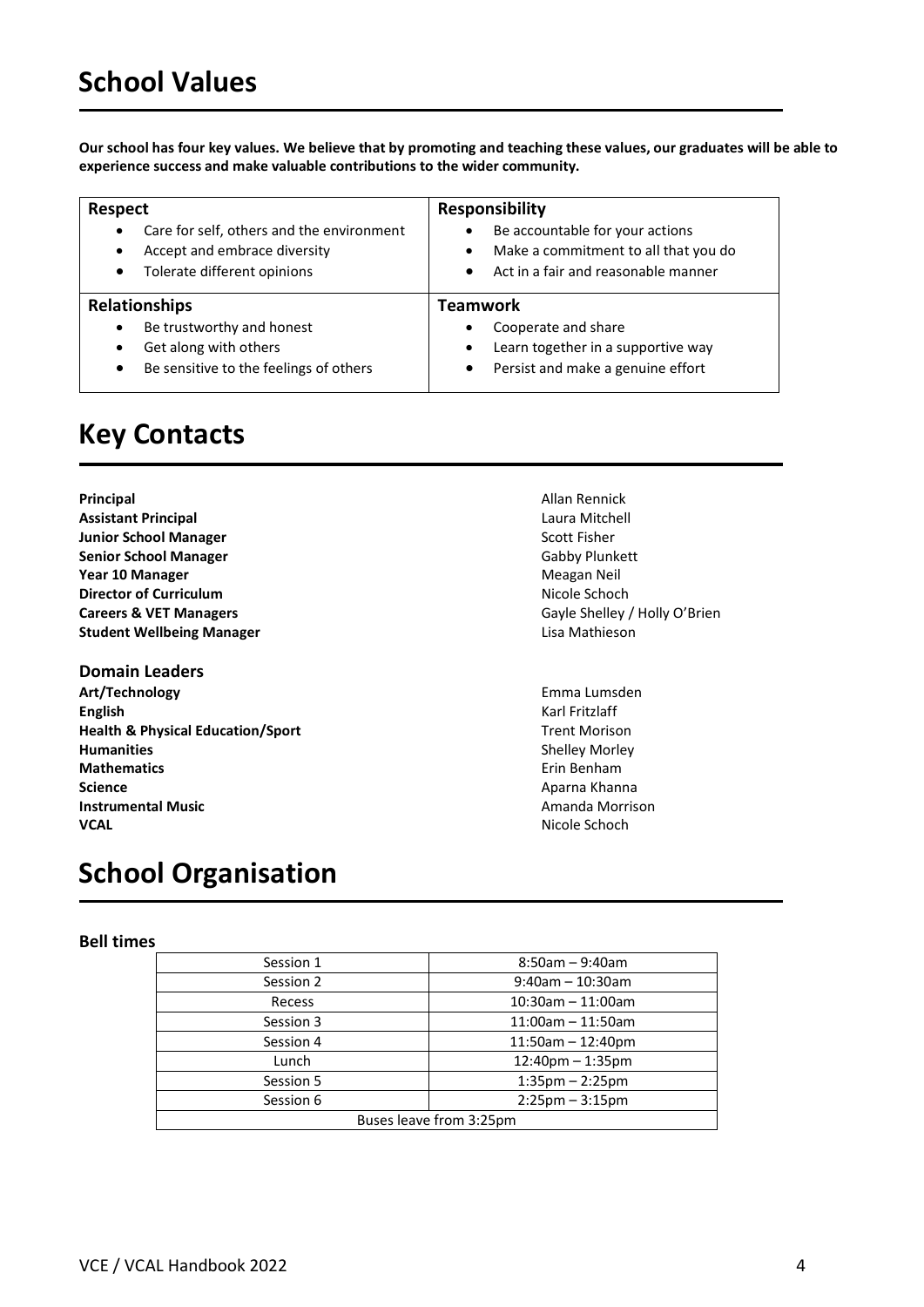# **General Office**

The General Office is open Monday to Friday from 8.15am to 4.30pm. After hours the school's answering machine is available for messages to be left. Students pay monies and return permission forms for school activities to the General Office.

# **Compass School Manager**

The school uses this online management system to streamline many school operations including attendance, communication, event management and reporting.

# **Buses**

Students living greater than 4.8km from the school are provided free school bus travel and routes and schedules are given upon enrolment at the school for students. However, students intending on travelling on the public bus will be expected to pay using a Myki.

# **BYOD**

Healesville High School have a Bring Your Own Device (BYOD) model for computer access at the school and have partnered with several computer suppliers to make the purchasing of items simpler.

The partner suppliers include JB Hi-Fi Education Solutions and Learning with Technologies. Each supplier has a portal system, set up for parent, student and staff access and while we are not recommending you use any particular supplier, these ones do offer:

- Flexible payment options
- Easy pickup
- 3 Year on-site warranty
- The ability to load the eduSTAR software image upon request.

If you require any assistance, please call the IT staff members at the school. For more detailed information (including portal passwords and links) go to the [www.healesvillehs.vic.edu.au](http://www.healesvillehs.vic.edu.au/) website and select BYOD from the Enrolment menu.

# **Attendance**

Attendance at all classes is compulsory. Regular punctual attendance at school helps social adjustments as well as academic development. Parents are encouraged to contact the school over matters of concern including notification of student absence and any required appointments with staff. If a student is to be absent for an extended period due to illness or family reasons, the school would appreciate a phone call to inform us of the situation. 90% attendance is required at VCE to meet the required hours per unit of study.

# **Arriving late**

Students who arrive after 8:50am must report to the general office to obtain a late pass to present to the class teacher and it will be recorded on the attendance roll.

# **Homework**

In general, students should expect to spend 12-15 hours per week in Year 11, and 15-20 hours per week in Year 12, completing tasks, study or revision outside of their regular school hours. Homework is an essential component of the senior curriculum and it provides students with the opportunity to clarify their understanding. Often homework will involve students extending their knowledge, practicing their skills and preparing for upcoming assessment tasks.

# **Textbooks and Stationery**

Students in Year 11 and 12 are required to purchase textbooks for Core Subjects. Textbook/stationery lists and order forms may be placed through the school supplier *Lilydale Books*, 1/25-27 Hightech Place, Lilydale.

# **Curriculum Materials and Service Charges**

The School Council sets the Curriculum Material and Services Charge, which is also dependant on chosen electives. Families who experience financial difficulty can discuss payment options with the Principal.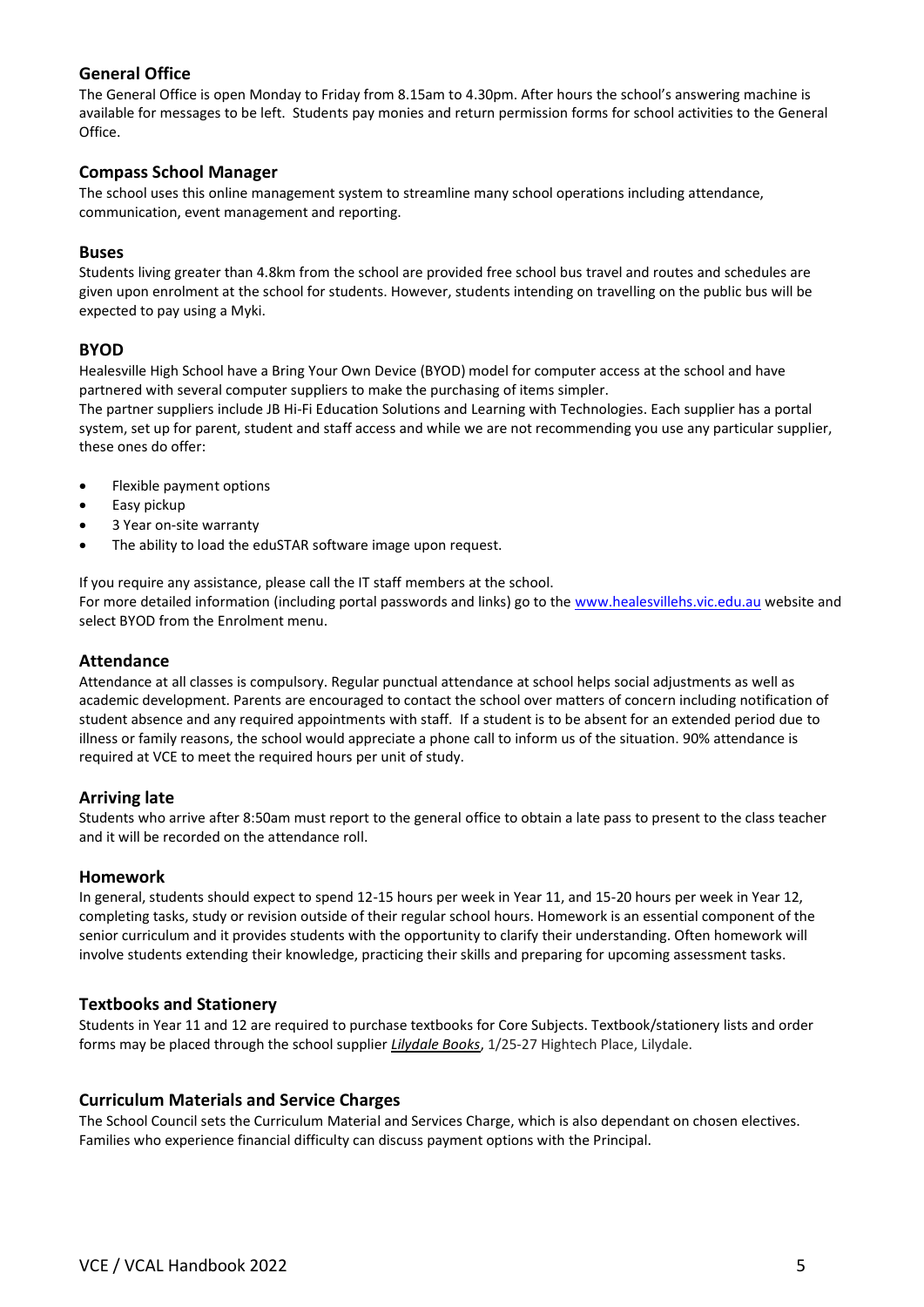# **Reports**

Students will be assessed against the Victorian Curriculum and will receive ongoing reporting and feedback throughout the year. Teaching staff will assess Common Assessment Tasks via a rubric and they will also assign a letter grade. This feedback is ongoing and is recorded on Compass. Parents and students can expect to see feedback for Common Assessment Tasks within two weeks of the task being completed. Students should use this feedback to reflect on their learning and to consider areas for improvement.

Interim Reports are issued at the end of terms 1 and 3 and consist of a progress check on each student's application to their studies, behaviour and attitude. At the end of each semester, students will receive a report on each subject indicating their standard of achievement in Common Assessment Tasks, their progression against the Victorian Curriculum achievement standards, their commitment to learning and their level of personal and social behaviours. Student reports can be accessed by parents via Compass.

# **Newsletter –** *'Connections'*

The school's newsletter '*Connections'* is issued fortnightly and contains news of events, developments and achievements at the school throughout the year. Parents can receive this either by email or via the school website. It is hoped that all parents take the time to read this. Students and parents are also encouraged to access school information through our Facebook page.

# **Cafeteria**

The school's indoor cafeteria is open before school, recess and lunchtime. Every Wednesday morning, some breakfast is provided for students by a volunteer breakfast program which is co-ordinated by our Student Wellbeing team.

# **Library**

The Library Resource Centre is open from 8.30am to 4.00pm including recess and lunchtime. It contains study areas, computer facilities and recreational reading areas. Students have ready access to a vast array of resources including a comprehensive research and reference collection, a regularly updated selection of novels, magazines and audio-visual material.

# **Indoor Heated Pool (Jack Hort Memorial Pool)**

Students have free access to a 25m indoor heated pool at lunchtime. This facility is located on the school grounds and is also used in some Physical Education, Outdoor Education and Sport and Recreation classes.

# **Student Services - Student Wellbeing Centre**

This centre is led by the Student Wellbeing Manager and provides a variety of services to support students throughout their schooling. Professionals in this area who are all present on a weekly basis include an Educational Psychologist (learning assessments), Psychologists, Social worker and an Adolescent Health Nurse.

# **Doctors in Schools**

Healesville High School is a 'Doctors in Schools' partnership school. We have a fully equipped doctor's clinic and Health Nurse on site and students have access to this facility on Tuesdays. See Lisa Mathieson to make an appointment.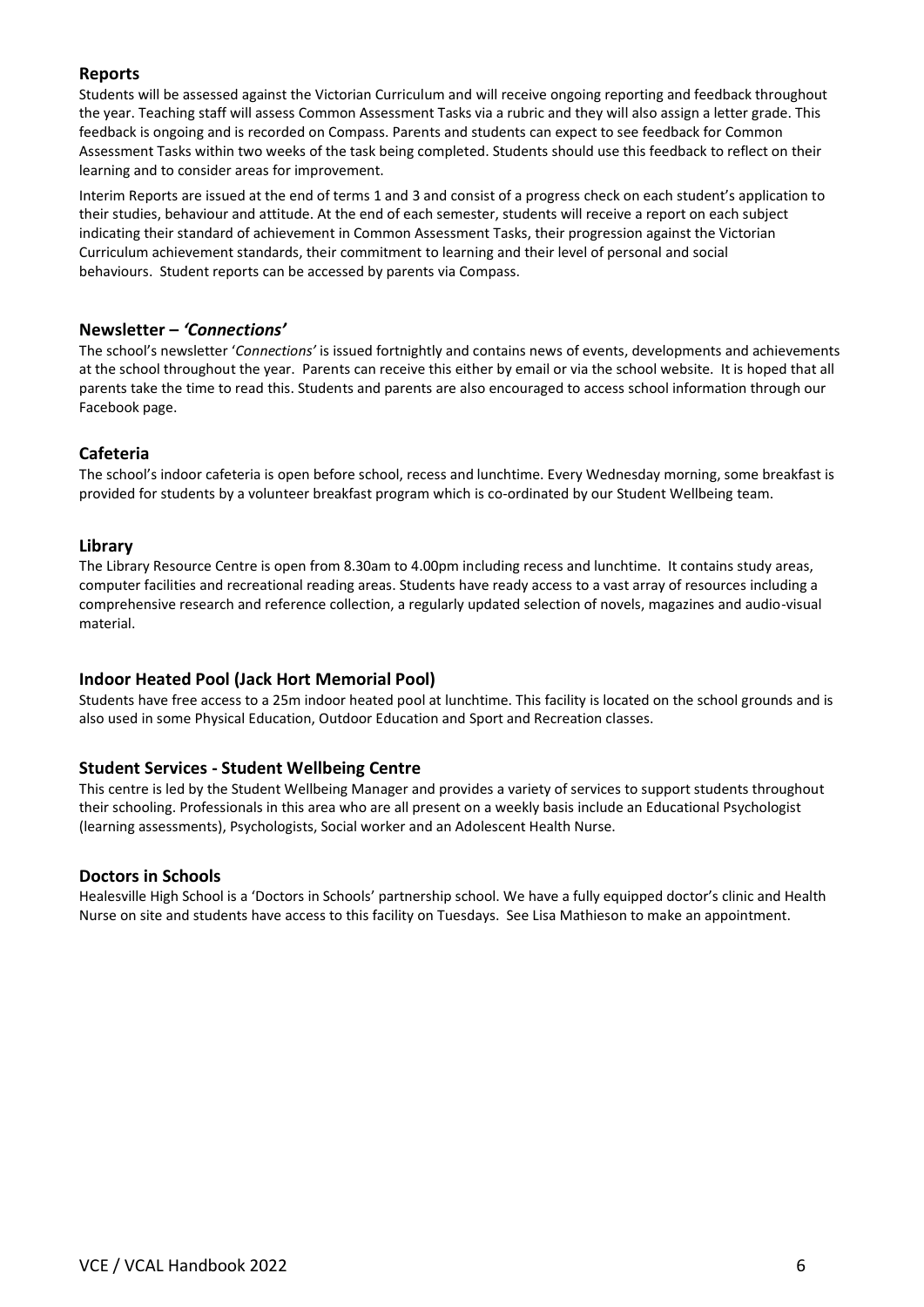# **Healesville High School Uniform Supplier**



Unit 8A, 51 Lusher Road, **Croydon VIC 3136** Phone: (03) 9768 0336

**REGULAR TRADING HOURS\*** Tue to Fri: 9:00am - 5:00pm Sat: 10:00am - 1:00pm

# **EXTENDED TRADING HOURS\*\*** 18/11/2019 to 7/03/2020 Mon to Fri: 9:00am - 5:00pm

Sat: 9:00am - 1:00pm



# **Uniform Requirements**

All students are required to wear full school uniform every day, during official school events and excursions unless otherwise instructed. The co-operation of parents/guardians is expected in delivering a high standard of appearance for our students. Parents having financial or other difficulties meeting these guidelines are asked to contact the school.

# **Uniform items that may be purchased from our uniform supplier (psw.com.au/schools)**

- HHS approved grey school pants or shorts
- White school shirt with school logo (short or long sleeved)
- Black windcheater
- School rugby jumper
- Black soft-shell polyester jacket with school logo
- School check dress (summer)
- Green tartan skirt (winter)
- (All skirts and dresses must be of an appropriate length, not shorter than 12cm above the knee)
- School backpack with school logo (optional)
- Bucket style hat with school logo (optional)

# **Other items to be purchased**

- Plain black fully enclosed low-heeled leather shoes or leather T-Bar shoes
- Plain white or black socks
- No pants to be worn underneath skirt and no tights with dress
- HHS ties are optional
- Plain white long /short-sleeved t-shirt or skivvy may be worn under the school shirt in winter, providing it is not visible
- Plain black or bottle green scarves may be worn during winter
- Thin black or bottle green headbands may be worn
- Black blazer with school logo can be ordered (optional)

# **Clarifications**

- Non-school jackets are NOT to be worn at school
- Hooded jumpers are NOT to be worn at school
- Canvas and slip-on black shoes are NOT to be worn. No white on black school shoes
- Beanies are NOT to be worn at school. Sunhats are encouraged for outside in summer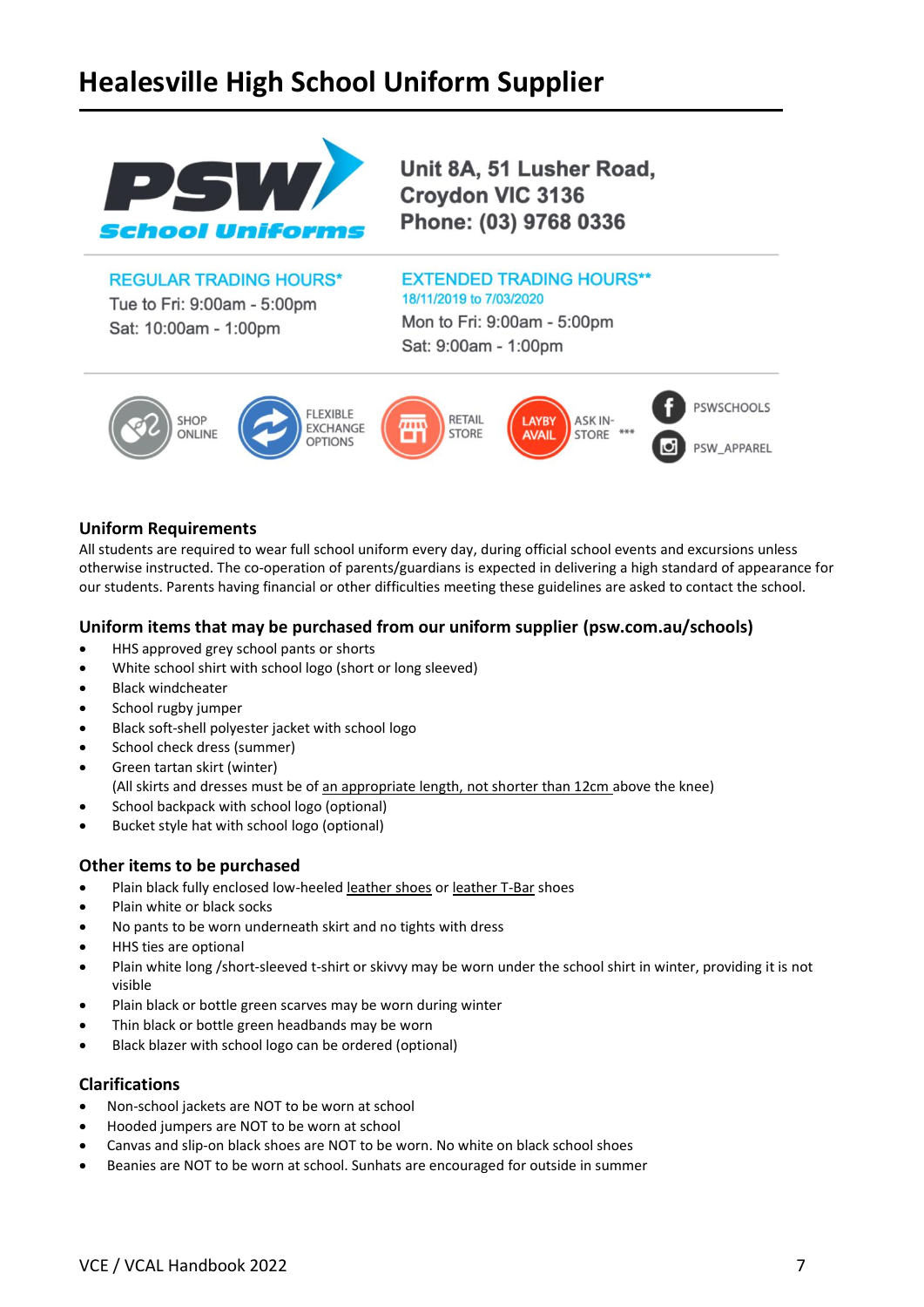# **Sport / physical education uniform requirements**

It is compulsory for all students to wear the following uniform items for all sport and physical education classes and also when participating in interschool level sports.

- HHS grey sports polo t-shirt
- HHS black shorts or plain black tracksuit pants
- **Runners**
- Hat during terms 1 & 4. (As part of the SunSmart policy students are required to wear a hat when participating in an outdoor activity for sport or physical education classes. A wide brimmed hat is preferable, but School Council has deemed a cap acceptable. Suitable hats are available from the uniform supplier)
- Students who have sport or physical education classes are allowed to wear their sport uniform all day. This includes the HHS black shorts or plain black tracksuit pants. Students must be in full sport uniform.

# **Dress Code requirements for non-uniform days**

When students are permitted to be out of uniform, their clothes should be appropriate to wear to school and be as close to uniform items as possible (plain, neat and casual).

The following must not be worn at school at any time:

- Thongs or unsafe shoes (includes slippers and Ugg Boots)
- Singlet/midriff tops (shoulders/stomach must be covered; sleeves and a collar are encouraged)
- Inappropriate length shorts, skirts or dresses
- Items with offensive or inappropriate language/pictures. Ripped or torn clothes.
- Excessive jewellery. Piercings must be covered in practical classes to comply with safety regulations.

# **Summary of action when students do not adhere to Uniform or Dress Code**

- 1. In exceptional circumstances, when a student is unable to wear correct school uniform, they are required to bring a note from their parent/guardian giving a valid reason for non-compliance. This note must be presented to the Assistant Principal at the start of the day. A uniform pass will then be given to the student(s).
- 2. Students out of uniform without a valid note will be given a pass, however, they will also be given a lunchtime detention.
- 3. Repeat offences will be followed up by the relevant Year Level Manager and the student will be given an afterschool detention. Parents will be informed of repeat non-compliance.
- 4. If a student does not comply with the Uniform Dress Code or meet Health and Safety Guidelines, parents may be contacted, and the student may be excluded from an activity.

# **Lost uniform items**

Please make sure all school clothing is clearly labelled with your student's name. This will assist in the return of lost items.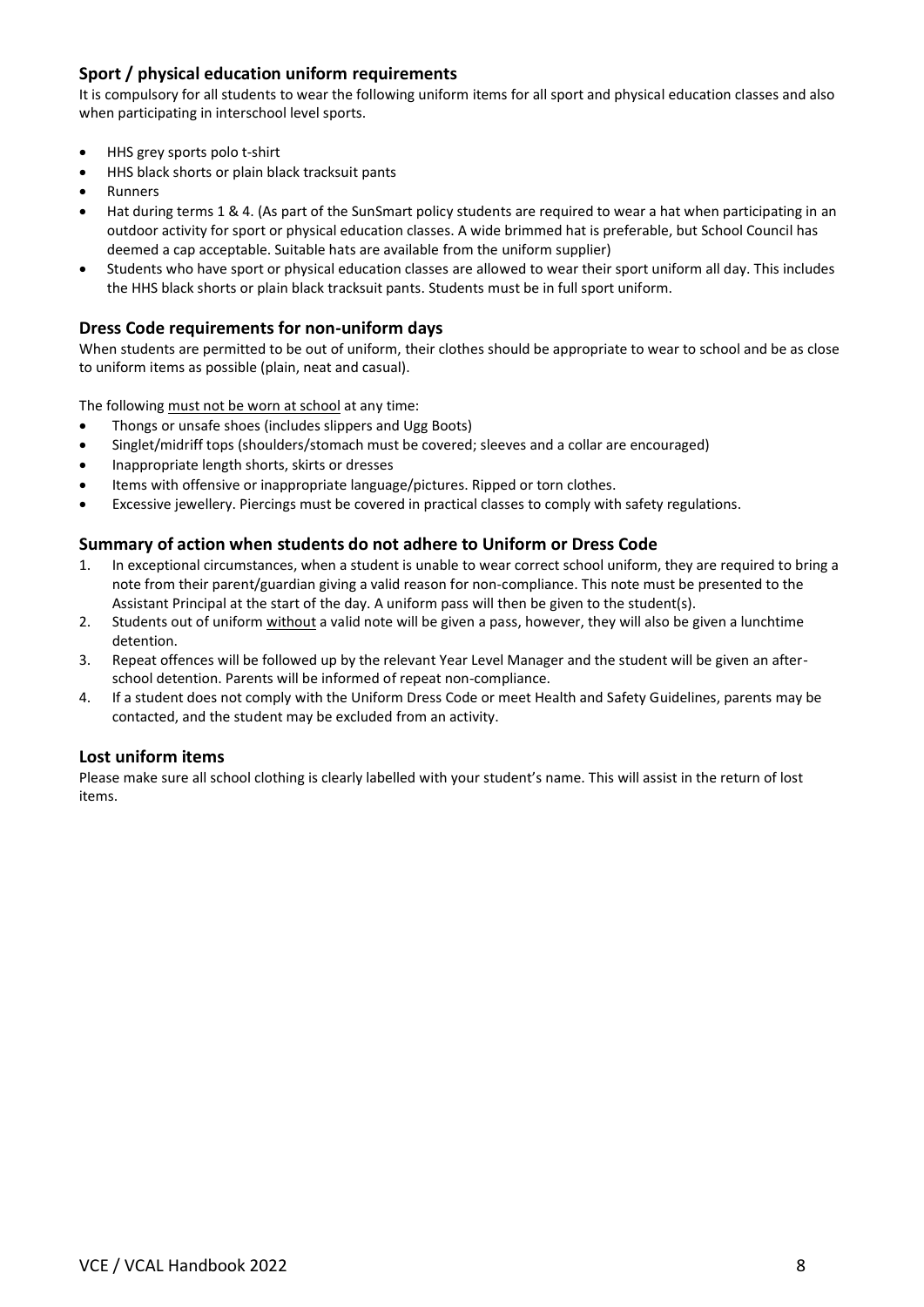All members of the school community have the right to work in a safe and respectful learning environment free from intimidation, bullying and harassment and where positive relationships are fostered and encouraged. When behaviours that do not support our positive school culture occur, the school works towards restoring relationships and appropriate consequences are negotiated using the principles of Restorative Practice.

The Wellbeing Manager is available to all students, parents and teachers for support and advice in behavioural, social and learning problems. This person liaises with staff from all areas of the school, Counsellors and Youth Workers and outside agencies where necessary to assist student wellbeing.

The school's Health Educator (school nurse) assists with individual health counselling, health promotion and health education classes.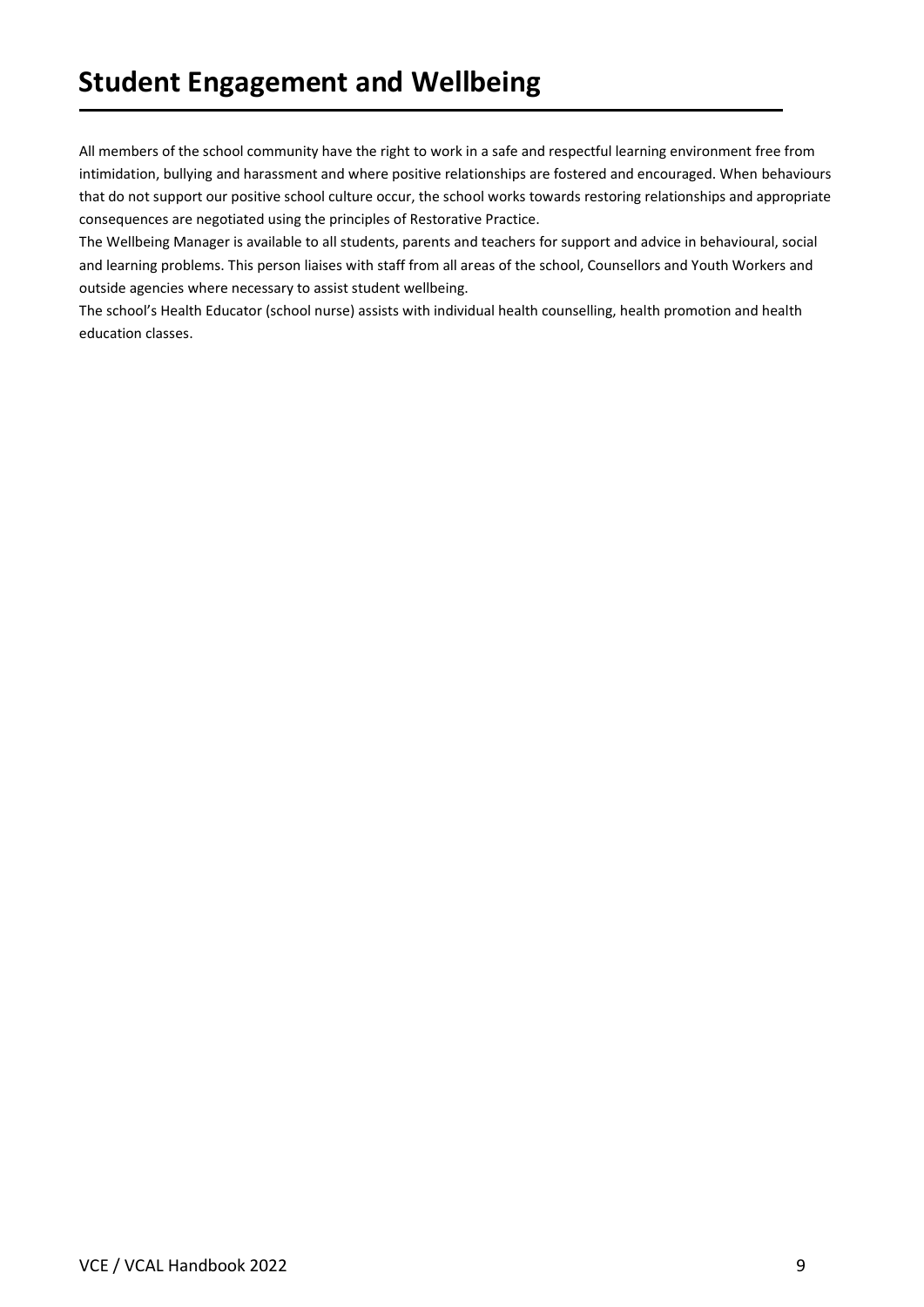# **Year 11 and 12 General Information**

# **Maths Help**

Students from Years 7-12 may attend these sessions if they require assistance with homework, assignments or general numeracy curriculum support. Maths Help sessions run on Tuesday afternoons from 3:20pm-4:20pm.

# **Study Club**

Students in Years 11 and 12 may attend these sessions if they require assistance with homework, assignments, or general study. Study Club runs on Tuesday afternoons from 3:20pm-4:20pm.

# **Sport**

The intraschool sports program includes the annual Swimming and Athletics Carnivals, as well as the School Cross-Country event. Students wanting to represent the school in interschool sport through School Sport Victoria (SSV) can do so in athletics, swimming, cross-country, cricket, volleyball, tennis, baseball, badminton, softball, table tennis, netball, AFL football, soccer, hockey and basketball.

# **Houses**

Students are placed in a House upon enrolment at the school.

Dennis – Red Yarra – Yellow Riddell - Green Maroondah – Blue

Student performances in whole school sport events such as Swimming, Cross-Country and Athletics contribute points towards their house score, with a perpetual trophy presented to the winning house at each carnival.

# **Student Voice**

Students are encouraged to join our Student Representative Council. This groups considers ways we can improve the school. Students are also offered the opportunity to participate in student forums to voice their opinion on a range of issues impacting students at Healesville High School.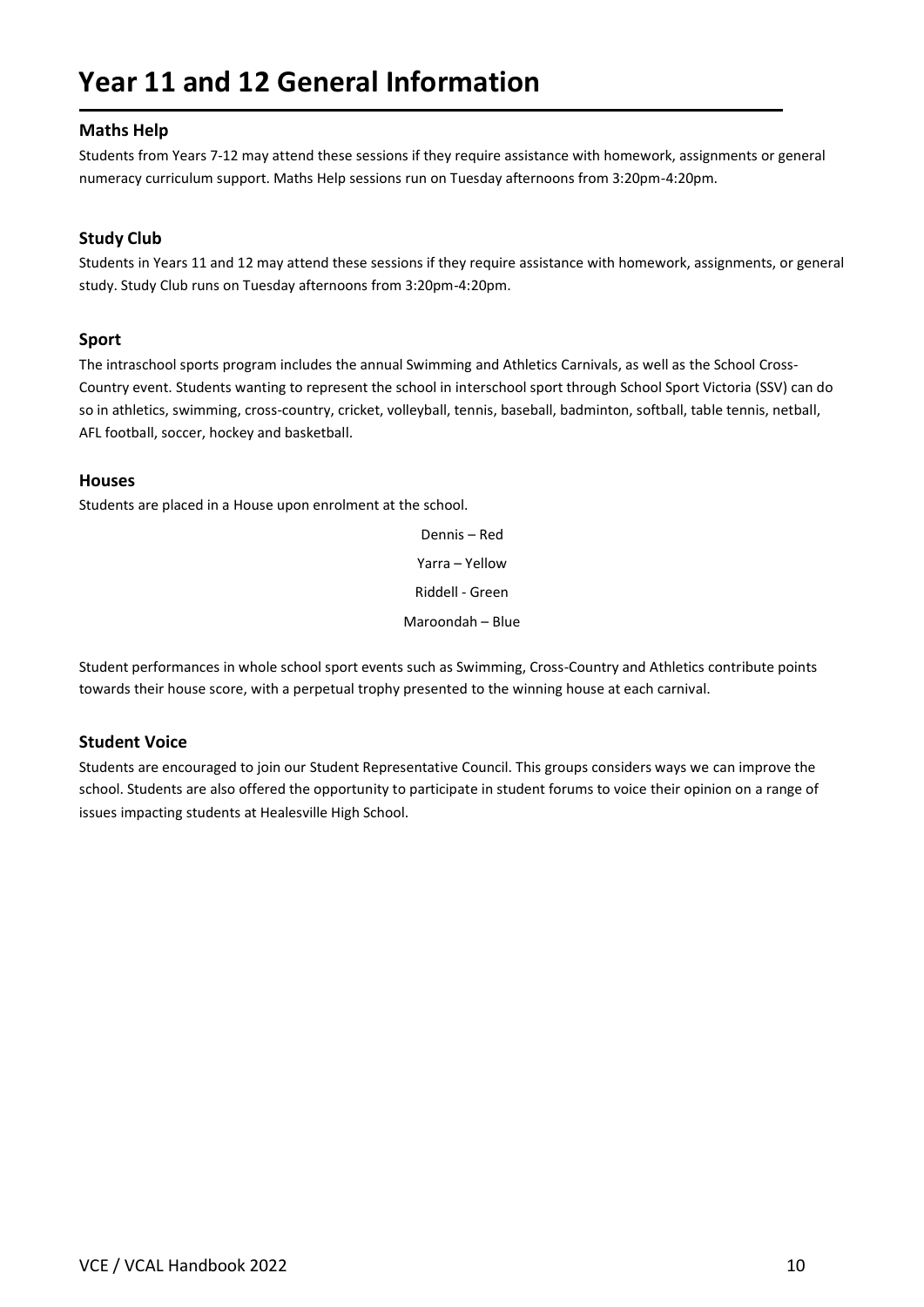# **Choosing a Program**

When choosing courses and units, students should consider the following questions: Is the subject of interest to me?

- Do I have a good chance of success in the subject?
- What type of work is required? Practical? Scientific? Advanced literacy skills?
- Will the chosen unit keep open a suitable range of later studies and career choices?
- Do the units fulfil the requirements for admission to relevant tertiary courses?
- What type of student program am I most interested in?

# **Victorian Certificate of Education (VCE)**

The Victorian Certificate of Education (VCE) at Healesville High School is normally taken over two or three years with most students completing 22 units. VCE does not require Unit 1 and 2 to precede Units 3 and 4, but it is strongly advised that students study Units 1 to 4 in order.

Students select a program which includes:

- 12 VCE/VET Units (Six Unit 1 and 2 study sequences) at Years 10 / 11 and
- 10 VCE/VET Units (Five Unit 3 and 4 study sequences) at Year 11 / 12

# **Satisfactory completion of the VCE**

In order to be eligible for the VCE, at least 16 units must be satisfactorily completed including:

- three units of English in consecutive 3 and 4 units.
- at least three sequences of Units 3 and 4 studies other than English.

*Note: The Victorian Tertiary Admissions Centre (VTAC) advises that for the calculation of the student's Australian Tertiary Admission Rank (ATAR), satisfactory completion of both Units 3 and 4 of an English sequence is required.*

Students are generally required to undertake the following:

• Year 11- 12 units (six studies), Year 12- 10 units (five studies).

We encourage students to seriously consider completing a Unit 3/4 sequence in Year 11 to gain a sixth study for their ATAR.

# **Satisfactory completion of a unit**

To satisfactorily complete a unit in any study, students must demonstrate achievement of each of the outcomes for the unit as specified in the study design.

Achievement of an outcome means:

- the work meets the required standard as described in the outcomes
- the work was submitted on time
- the work is clearly the student's own
- there has been no substantive breach of rules.

If all outcomes are achieved, the student is awarded S (Satisfactory) for the unit.

A student may not be granted satisfactory completion if:

- the work is not of the required standard as described in the outcomes
- the student has failed to meet a school deadline or approved extension of time for the assessment task
- the work cannot be authenticated
- there has been a substantive breach of rules including school attendance rules.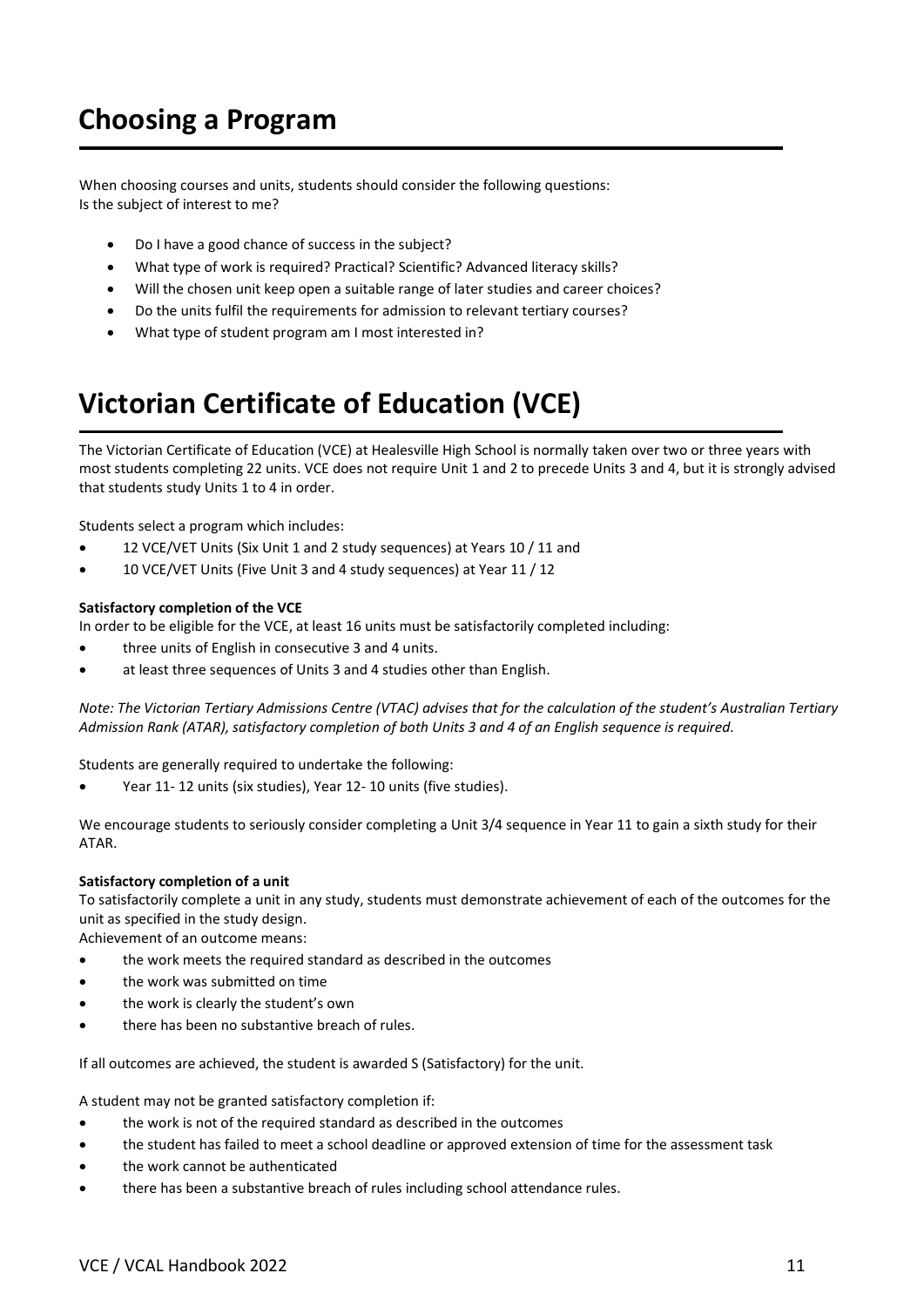# **Graded Assessment**

Students will demonstrate the level of their achievement of each of the outcomes in the units they are undertaking through their performance on the School Assessed Coursework (SAC) designated for that unit. These tasks will be completed mainly in the classroom during class time.

At the beginning of each unit, students will be given a schedule of SAC dates.

In Units 1 and 2, outcomes will be assessed and graded using the key knowledge and skills designated by the VCAA, with S or N results reported. The school will provide students feedback appropriate to each assessment task and each outcome, including advice on where and how improvements can be made for further learning. Marks will be reported on the end-of-semester reports. Marks are not reported to the VCAA and are not subject to moderation.

In Units 3 and 4, coursework assessment or School Assessed Coursework (SAC) describes the most commonly used form of graded assessment used to measure each student's level of achievement based on the assessment tasks designated for the unit. This assessment will take place mainly in the classroom under teacher supervision over a specified period of class time. Coursework scores are forwarded to the VCAA and are subject to statistical moderation. Details of the moderation procedure may be found in the pamphlet Statistical Moderation of VCE Coursework that can be accessed at: [www.vcaa.vic.edu.au.](http://www.vcaa.vic.edu.au/)

School Assessed Tasks (SATs) are forms of assessment which are undertaken over a longer period of time. SATs occur in studies where students complete a product or folio: Art, Media Studies, Studio Arts, Visual Communication and Design, Design and Technology and Systems. The scores for SATs are forwarded to the VCAA and are subject to review based on student performance on the General Achievement Test (GAT), which is held in June. The VCAA will inform students of their level of achievement on School Assessed Tasks. At the school level students will receive regular feedback throughout the duration of the task.

In some studies, there are designated SACs that are not scored but are essential for determining S or N. Students who do not satisfactorily complete all the criteria for an assessment task will have an opportunity to redeem this situation after consultation with their teacher. This redemption will not change the result for that assessment task but will qualify the student for an S for the outcome.

# **Assessment Tasks**

A list of study specific designated assessment tasks (SAC or SAT) appear in study designs at the conclusion of each unit. Typically, these tasks include tests, short and extended responses, reports, folios, analyses, presentations, annotated folios, summaries, a selection of exploratory works, practical activities, problem solving, etc. These are formal assessment tasks used to verify a student's understanding, to grade student performance and to prepare them for the end of year examination.

# **Coursework**

Coursework encompasses a range of classroom and homework activities set by the teacher to scaffold and support student learning with a view to students performing better on assessment tasks as a result.

# **Completion of a replacement SAC**

If a student is unable to attend an assessment and has a medical certificate or other relevant documentation to support their absence, they should immediately see their teachers on return to school to be informed of the date for their replacement SACs, in order to satisfactorily complete outcomes. The appropriate form must be completed and returned to the classroom teacher/VCE Manager for approval.

# **Extension of time to complete a SAT**

Students who are unable to complete a SAT by the due date must apply to the VCE Manager prior to the due date for an extension of time and must provide a medical certificate or other documentation to support their application. Extensions of up to two weeks from the original date may be granted.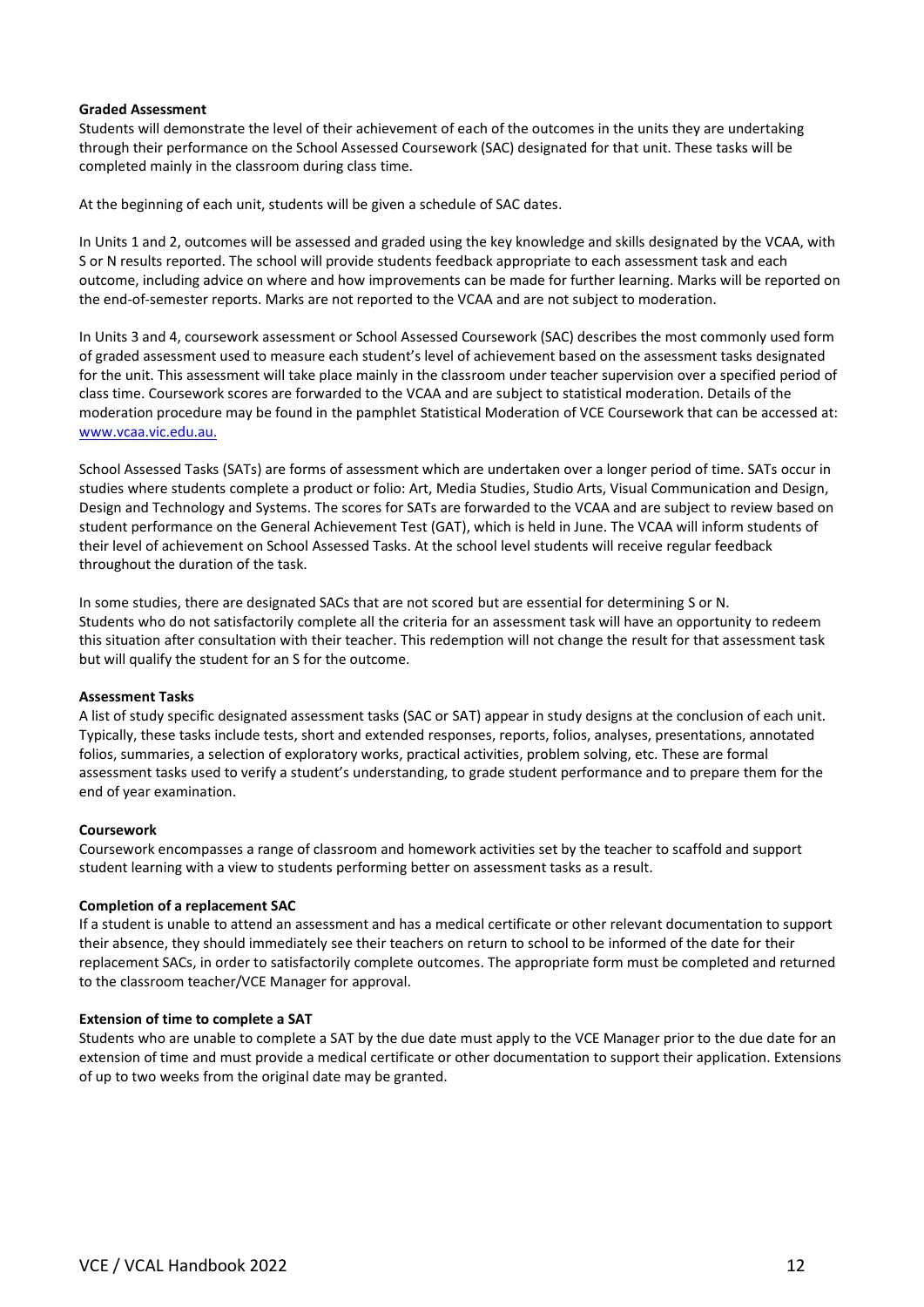# **Authentication of Coursework and Assessment Tasks**

In order to meet the requirements for satisfactory completion of a unit, students must submit work that is clearly their own and that has not been submitted for assessment in any other unit. Apart from the incorporation of appropriately referenced text and source material, no part of a student's work may be copied from the work of someone else. A student should not accept undue assistance from any other person in the preparation and submission of work. Any material referred to in student work should be attributed to its source.

Teachers will provide opportunities throughout the unit to check each student's work as students proceed through the completion of the assessment tasks. The onus of authenticity rests with the student. Students must show work in progress to their teacher to demonstrate the authenticity of the work.

For more information see:<http://www.vcaa.vic.edu.au/>

#### **Computer Use**

If a student uses a computer to produce a work requirement or assessment task, it is their responsibility to ensure that:

- An alternative system is available for use in case of computer or printer malfunction or unavailability
- Copies of the work in progress are produced regularly to meet drafting and authentication requirements
- Work is saved on to a back-up file. The back-up file should not be stored with the computer. It is imperative that all work is regularly backed up onto appropriate memory devices at school and at home
- Computer errors and problems are NOT sufficient reason for an extension of time to be given to complete a piece of assessment.

#### **Special Provision**

Students who experience some form of chronic or significant hardship during the year due to medical, physical and/or other serious reasons can apply for Special Provision. The VCAA may, depending on the nature of the hardship, allow the school to provide one or more of the following forms of support to complete an assessment task: extra time, a separate room, use of a computer or use of a reader and/or scribe. These forms of support may also apply to exams. It is imperative that significant hardships are well documented. The appropriate documentation must specify the problem, severity, treatment if any, effect on study and dates involved. To support their application, the student must provide medical practitioner or psychologist's reports. Students wishing to apply for Special Provision should see the VCE Manager at the beginning of the school year.

Year 12 students completing their VCE who have experienced severe hardship due to personal, health, financial or other reasons, through the whole or part of the year, should complete a SEAS (Special Entry Access Schemes) Application Form at the end of the year. This form (which is available from the school or on the VTAC website[: www.vtac.edu.au\)](http://www.vtac.edu.au/) is sent to VTAC and could assist with entrance to a tertiary course.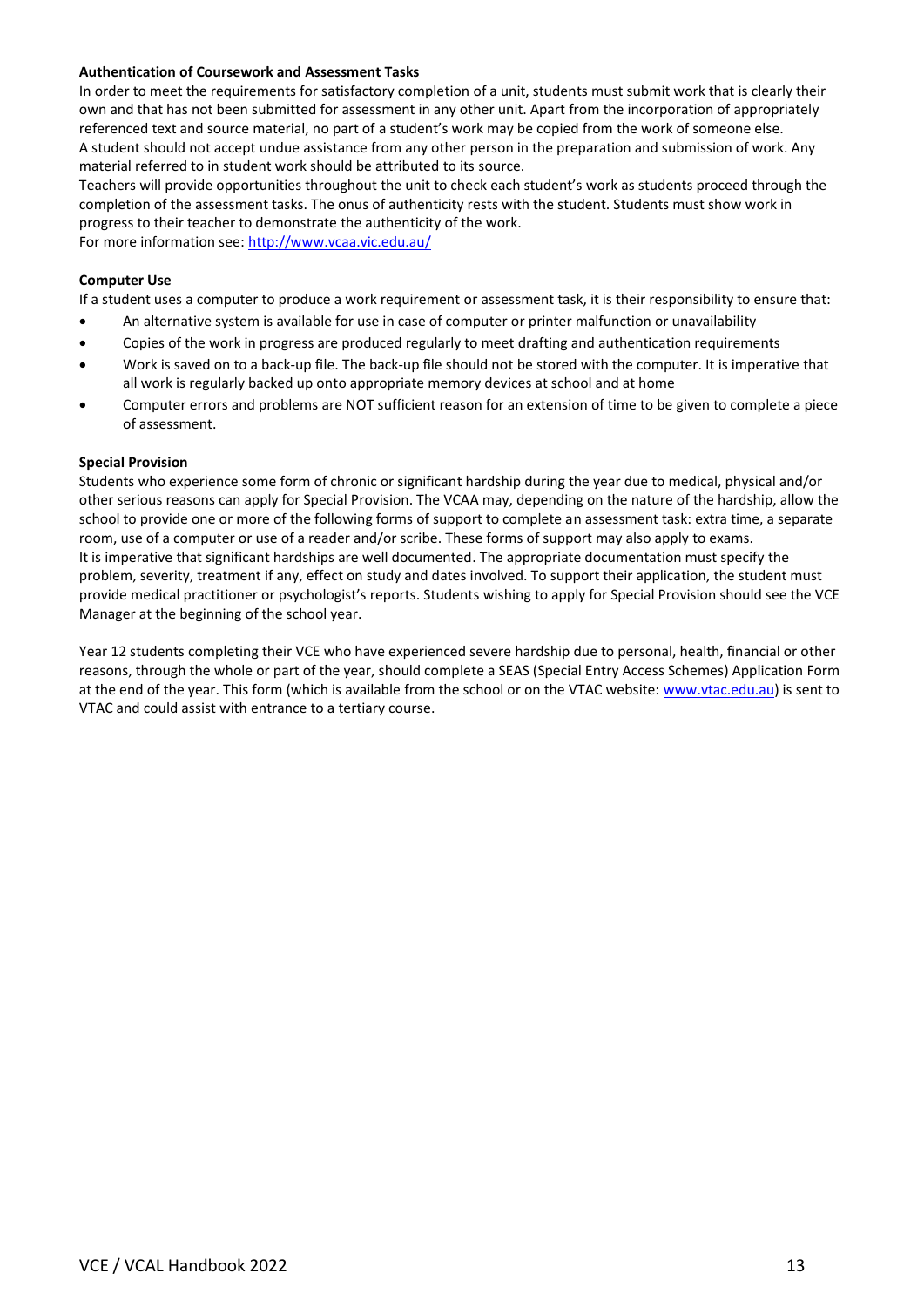- **Accounting**
- **Biology**
- Business Management
- **Chemistry**
- Environmental Science
- Food Studies
- General Mathematics
- Health and Human Development
- **History**
- Japanese
- Legal Studies
- Literature
- Mathematical Methods
- Media
- Music Performance
- Outdoor Education and Environmental Studies
- Physical Education
- **Physics**
- **Psychology**
- Studio Art

*Please Note: The following summaries include excerpts from the VCE Study Design. The summary is not a substitute for the VCE Study Design. Users are advised to view the full accredited study design and other resources on the VCAA website [\(http://www.vcaa.vic.edu.au/pages/vce/studies/index.aspx\).](http://www.vcaa.vic.edu.au/pages/vce/studies/index.aspx))*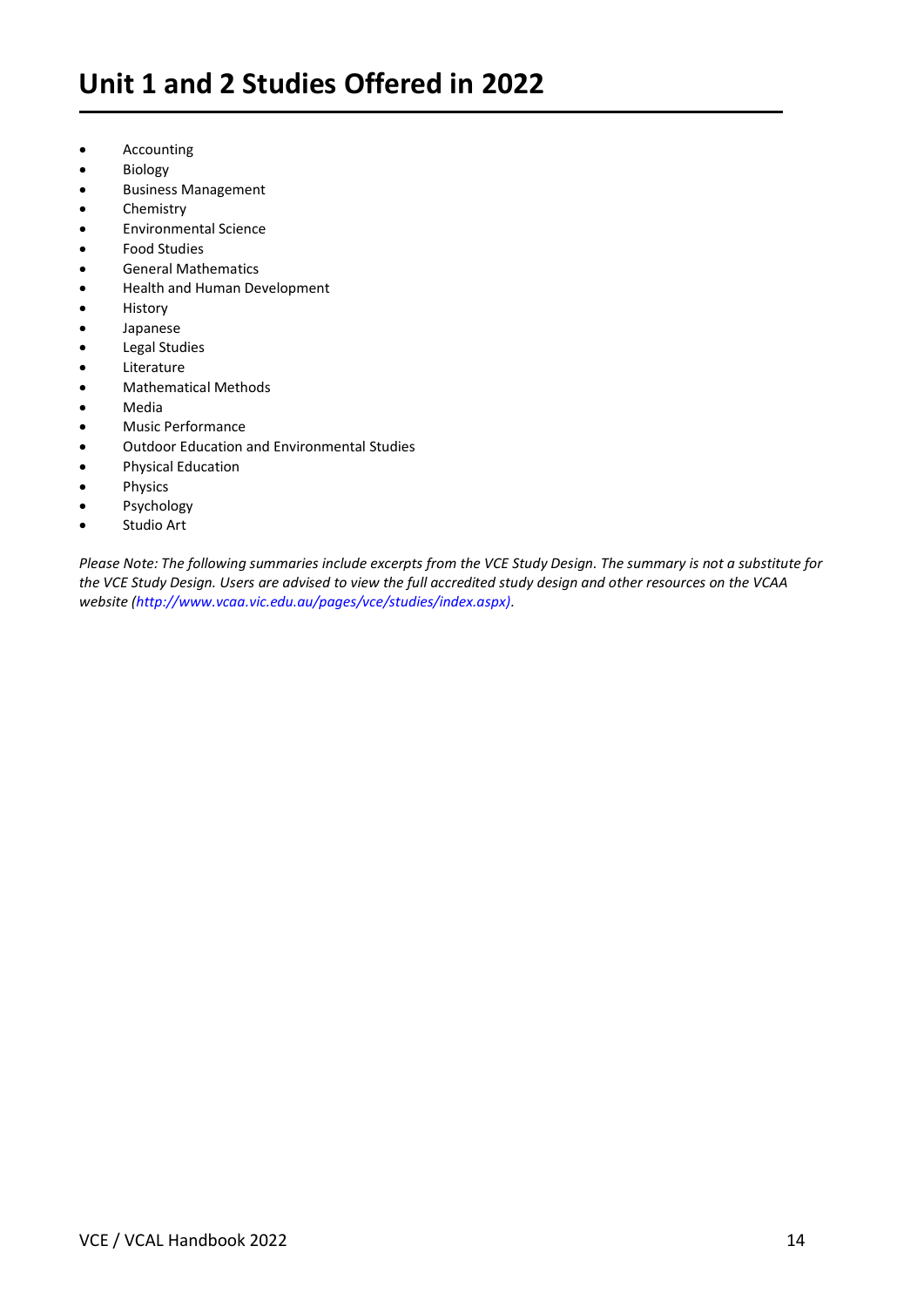# **Accounting**

VCE Accounting explores the financial recording, reporting, analysis and decision-making processes of a sole proprietor small business. Students study both theoretical and practical aspects of accounting. Accounting plays an integral role in the successful operation and management of businesses. VCE Accounting prepares students for a university or TAFE vocational study pathway to commerce, management and accounting, leading to careers in areas such as financial accounting, management accounting, forensic/ investigative accounting, taxation, environmental accounting, management and corporate or personal financial planning.

# Unit 1 - Role of accounting in business

This unit explores the establishment of a business and the role of accounting in the determination of business success or failure. In this, it considers the importance of accounting information to stakeholders. Students analyse, interpret, and evaluate the performance of the business using financial and non-financial information. They use these evaluations to make recommendations regarding the suitability of a business as an investment.

# Unit 2 - Accounting and decision-making for a trading business

In this unit students develop their knowledge of the accounting process for sole proprietors operating a trading business, with a focus on inventory, accounts receivable, accounts payable and non-current assets. Students use manual processes and ICT, including spreadsheets, to prepare historical and budgeted accounting reports.

# Unit 3 - Financial accounting for a trading business

This unit focuses on financial accounting for a trading business owned by a sole proprietor and highlights the role of accounting as an information system. Students use the double entry system of recording financial data and prepare reports using the accrual basis of accounting and the perpetual method of inventory recording.

# Unit 4 - Recording, reporting, budgeting and decision-making

In this unit students further develop their understanding of accounting for a trading business owned by a sole proprietor and the role of accounting as an information system. Students use the double entry system of recording financial data and prepare reports using the accrual basis of accounting and the perpetual method of inventory recording. Both manual methods and ICT are used to record and report.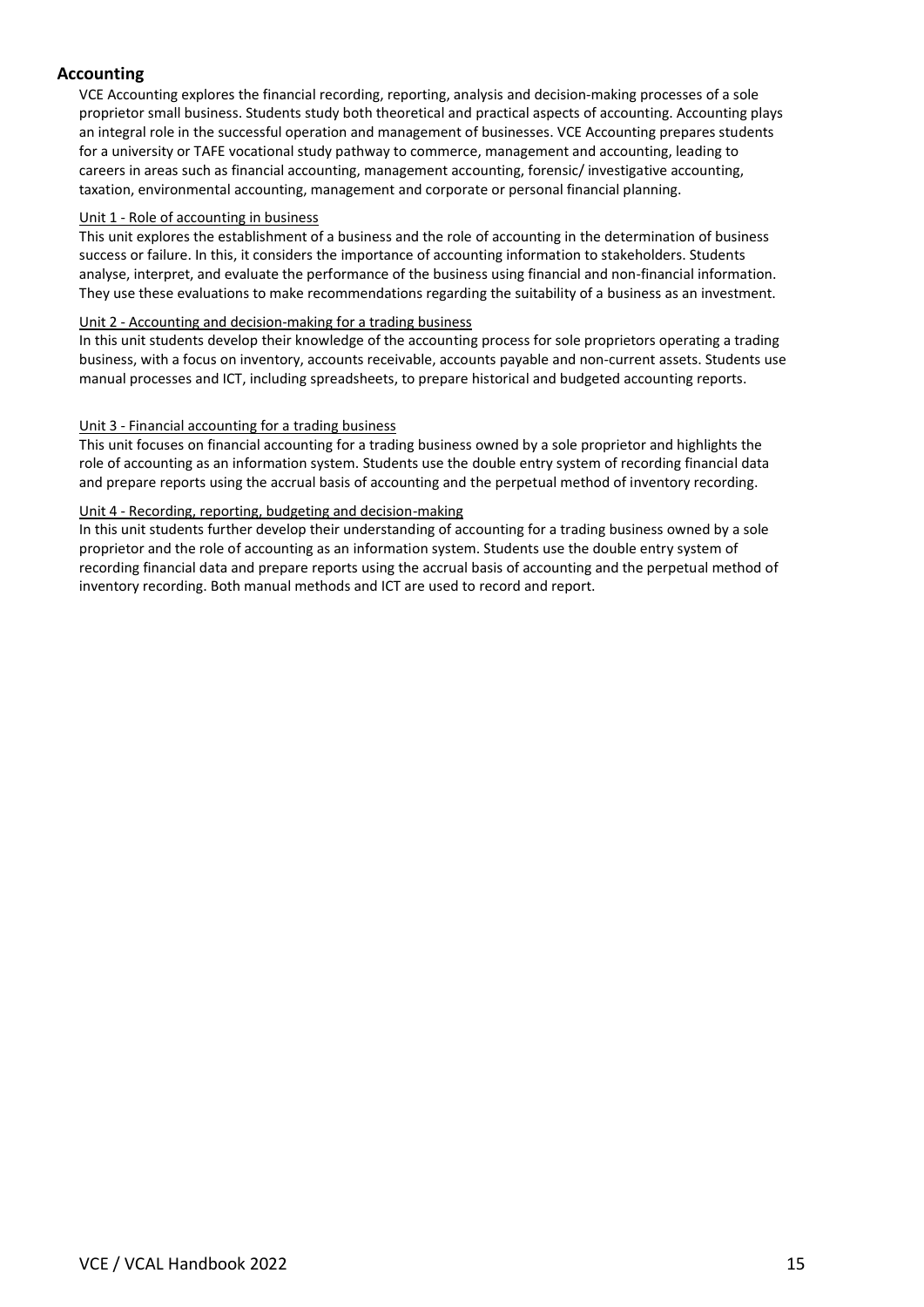# **Biology**

Students are introduced to some of the challenges to sustaining life. They examine the cell as a basic unit of life. They will compare and contrast the needs of the unicellular organism and the multicellular one. Inputs and outputs are investigated, including how materials move into or out of the cell. Survival is studied at a larger scale, the interactions between the components of a habitat. Fieldwork is a component of this course.

# **Unit 1: How do living things stay alive?**

Students explore what is needed by an organism to stay alive. They are introduced to some of the challenges for organisms, the cell as the structural and functional unit of life and the requirements for sustaining cellular processes in terms of inputs and outputs. Students analyse types of adaptations that enhance an organism's survival and the role of homeostatic mechanisms, as well as considering how the planet's biodiversity is classified and factors that affect population growth.

# **Unit 2: How is continuity of life maintained?**

Students focus on asexual and sexual cell reproduction and the transmission of biological information across generations. The role of stem cells is examined, and their potential use in medical therapies is considered. Students explore inheritance and consider the role of genetic knowledge in decision-making about the inheritance of various genetic conditions. In this context the uses of genetic screening and its social and ethical issues are examined.

# **Unit 3: How do cells maintain life?**

Students investigate the workings of the cell from several perspectives to consider the capabilities and limitations of living organisms. Students examine the key molecules and biochemical pathways involved in cellular processes both within the cell and between cells. At this molecular level students study the human immune system and the interactions between its components to provide immunity to a specific antigen.

# **Unit 4: How does life change and respond to challenges over time?**

In this unit students consider the continual change and challenges to which life on Earth has been subjected. They examine change in life forms, investigate the relatedness between species and consider the impact of various change events on a population's gene pool. Students explore the structural and cognitive trends in the human fossil record and the interrelationships between human biological and cultural evolution. The biological consequences, and social and ethical implications of manipulating the DNA molecule and applying biotechnologies are explored for both the individual and the species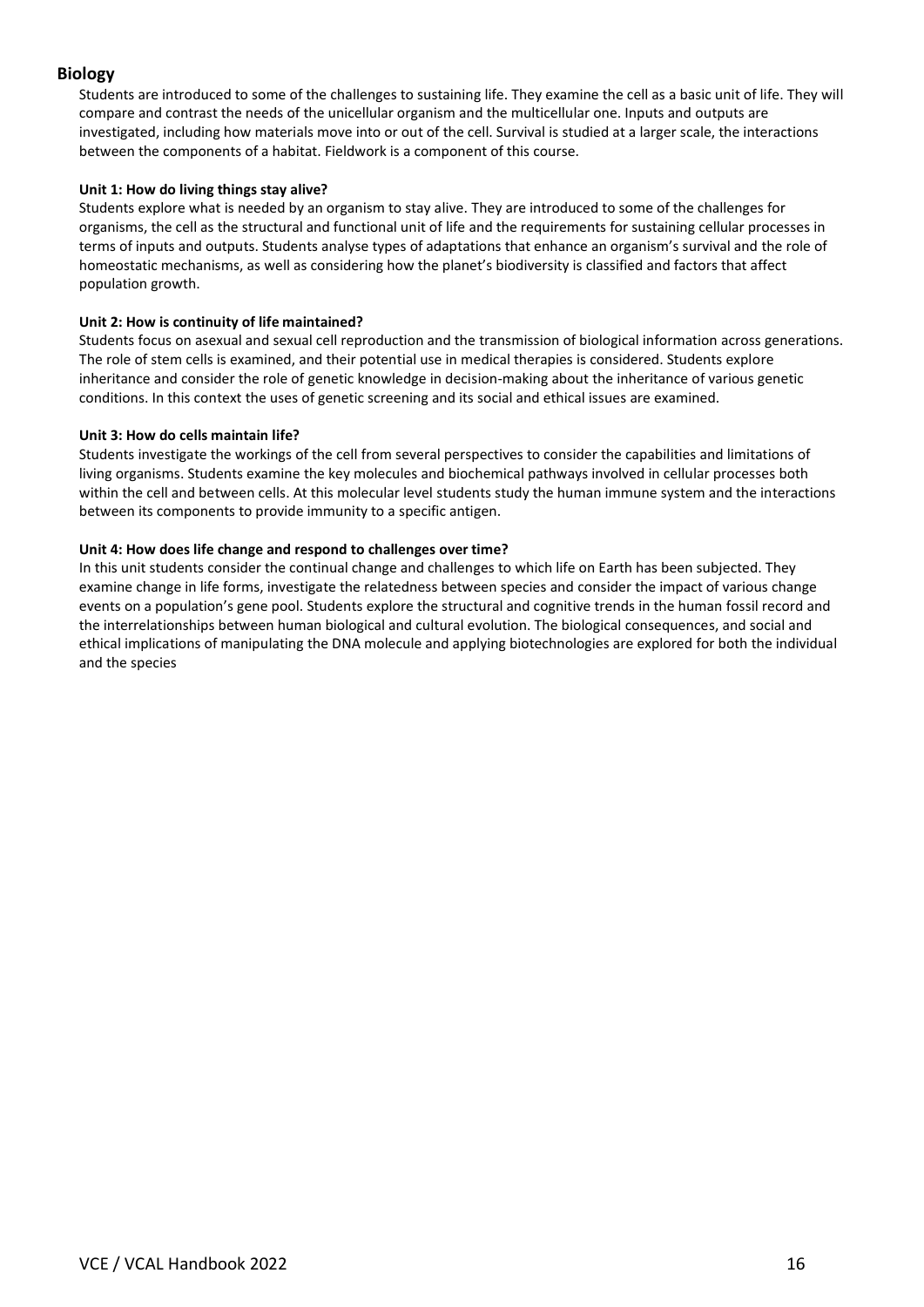# **Business Management**

Students will develop knowledge and skills that enhance their confidence and ability to participate effectively as part of the business community, and as informed citizens, consumers and investors. This study leads to opportunities within business and management such as small business ownership, project managing, human resource managing, operations managing or executive management. Further study can lead to specialisation in areas such as marketing, public relations and event management.

# Unit 1: Planning a business

Taking a business idea and planning how to make it a reality is the cornerstone of economic and social development. In this unit students explore the factors affecting business ideas and the internal and external environments within which businesses operate, and the effect of these on planning a business.

#### Unit 2: Establishing a business

Students will investigate the establishment of a business, including compliance with legal requirements, establishment of financial record keeping systems, staffing the business, creation of a customer base, and essential features of effective marketing. Students analyse various management practices in this area by applying this knowledge to contemporary business case studies from the past four years.

#### Unit 3: Managing a business

Students examine the different types of businesses and their respective objectives. They consider corporate culture, management styles, management skills and the relationship between each of these. Students investigate strategies to manage both staff and business operations to meet objectives.

#### Unit 4: Transforming a business

In this unit students consider the importance of reviewing key performance indicators to determine current performance and the strategic management necessary to position a business for the future. Students study a theoretical model to undertake change and consider a variety of strategies to manage change in the most efficient and effective way to improve business performance.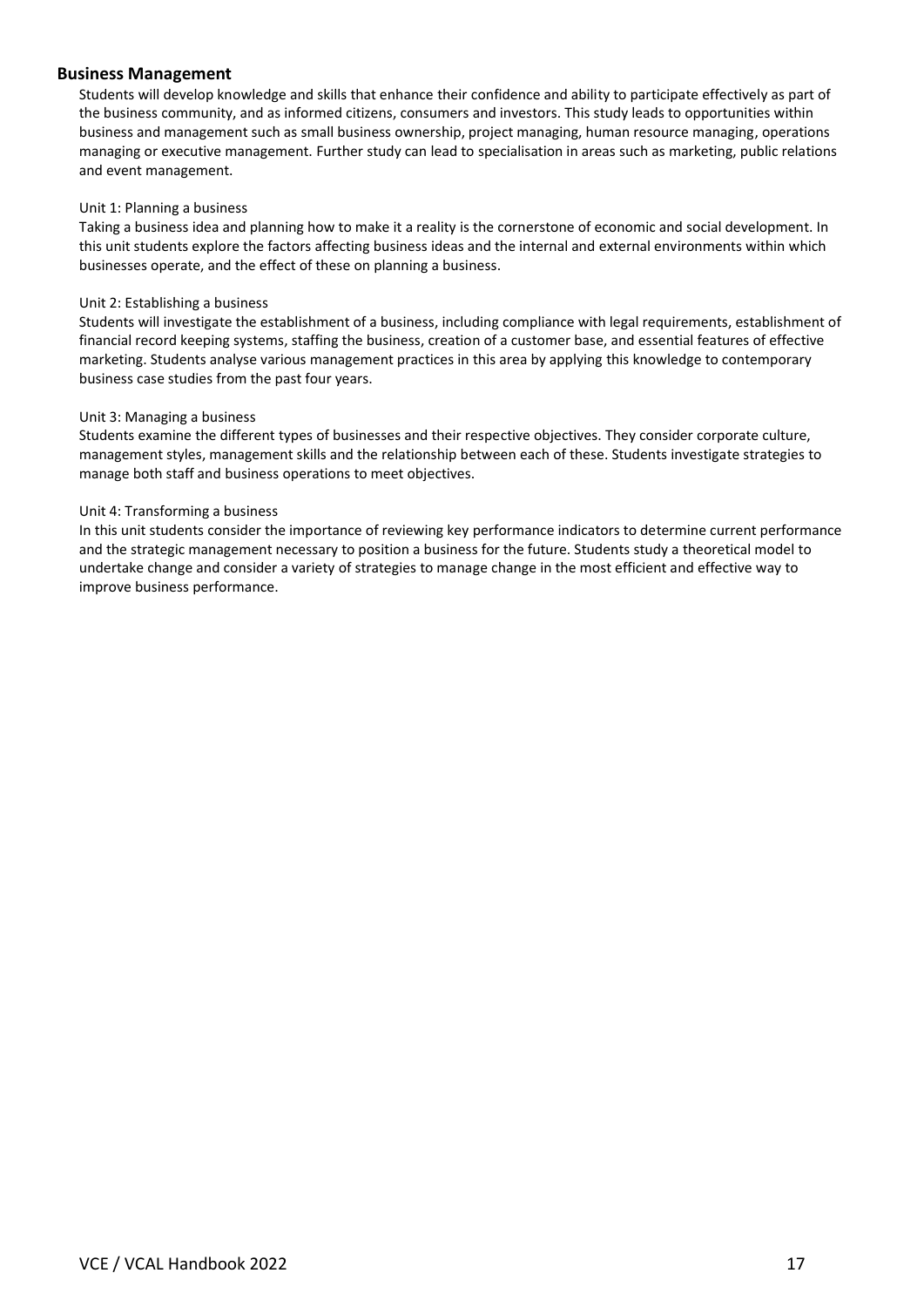# **Chemistry**

This subject enables students to explore key processes related to the composition and behaviour of matter and the chemical processes that occur on Earth and beyond. Chemical models and theories are used to describe and explain known chemical reactions and processes. Chemistry underpins the production and development of energy, the maintenance of clean air and water, the production of food, medicines and new materials, and the treatment of wastes. An understanding of the complexities and diversity of chemistry leads students to appreciate the interconnectedness of the content areas both within chemistry, and across chemistry and the other sciences.

# Unit 1: How can the diversity of materials be explained?

Students investigate the chemical properties and practical applications of a range of materials. They explore and explain the relationships between properties, structure, and bonding forces within and between particles that vary in size. Students are introduced to quantitative concepts in chemistry.

# Unit 2: What makes water such a unique chemical?

In this unit students explore the physical and chemical properties of water, the reactions that occur in water and various methods of water analysis, examining the structure and bonding within and between water molecules. They are introduced to stoichiometry, analytical techniques and instrumental procedures analysis, and apply these to examples. Students explore the solvent properties of water and analyse selected issues.

# Unit 3: How can chemical processes be designed to optimise efficiency?

Students compare and evaluate different chemical energy resources and investigate the combustion of fuels. They consider the purpose, design and operating principles of different energy cells and calculate quantities in electrolytic reactions. Students apply the equilibrium law and Le Chatelier's principle to predict and explain the conditions that will improve the efficiency and percentage yield of chemical processes.

# Unit 4: How are organic compounds categorised, analysed and used?

Students process data from instrumental analyses to confirm or deduce organic structures and perform volumetric analyses to determine the concentrations of organic chemicals in mixtures. They predict the products of reaction pathways and design pathways to produce particular compounds from given starting materials. Students investigate key food molecules including carbohydrates, proteins, lipids, and vitamins and use calorimetry to determine the energy released in the combustion of food.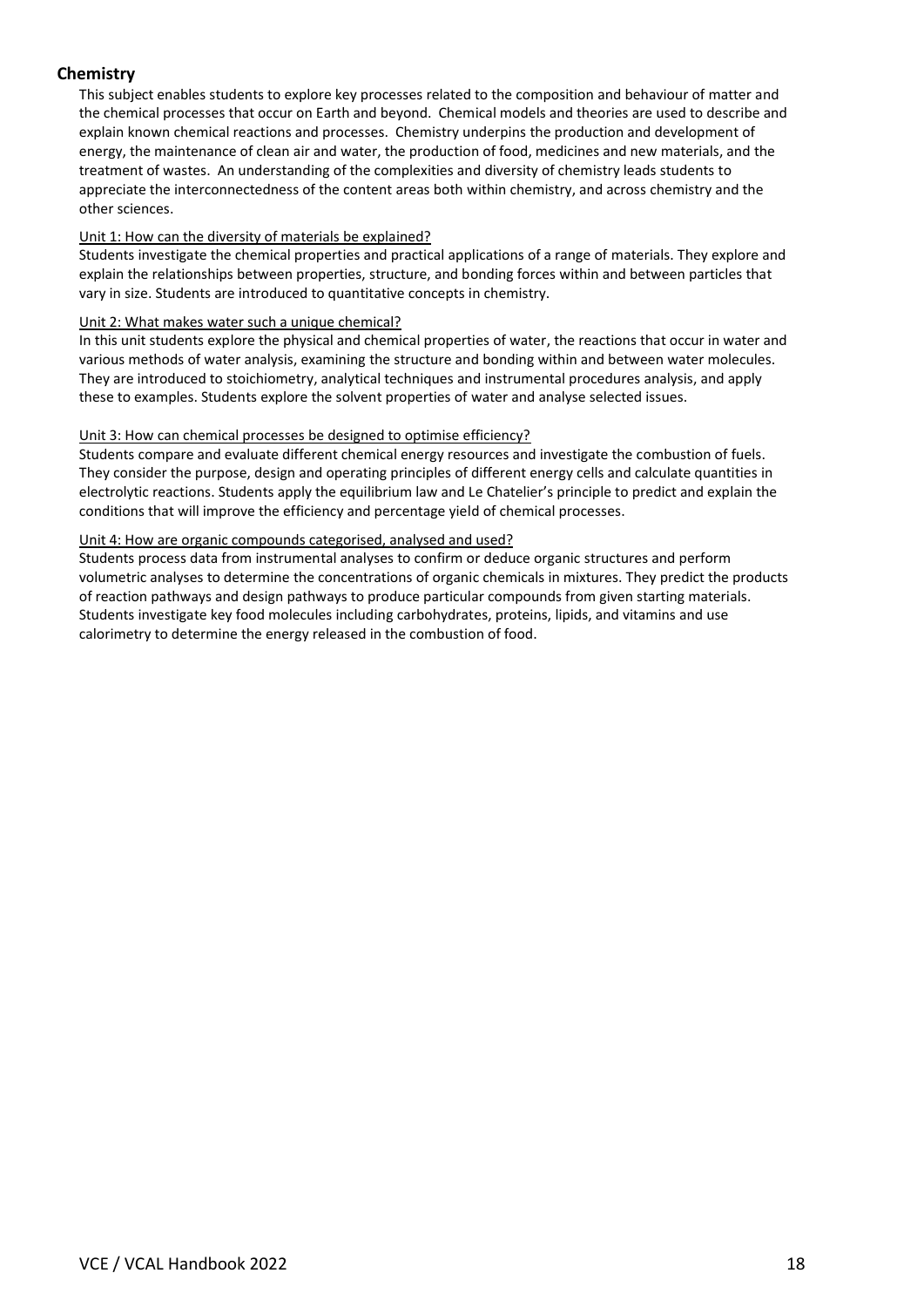# **Environmental Science**

This subject enables students to explore the challenges that past and current human interactions with the environment present for the future by considering how Earth's atmosphere, biosphere, hydrosphere and lithosphere function as interrelated systems. In undertaking this study, students examine how environmental actions affect, and are affected by ethical, social and political frameworks.

# Unit 1: How are Earth's systems connected?

In this unit, students examine Earth as a set of four interacting systems: the atmosphere, biosphere, hydrosphere and lithosphere. They investigate the evidence of the age of Earth and its structure, linking this to how all systems interact. Students explore the physical requirements for life as well as the outputs of life. They consider the effects of natural and human-induced changes in chosen ecosystems. They investigate the physical environment and its components, the function of local ecosystems, and the interactions that occur in and between ecological components over different timescales.

Students will monitor and measure biotic and abiotic components of their local ecosystems, as well as being able to describe the flow of matter and energy. Through either fieldwork or laboratory work, students will investigate how ecosystems may change as a response to external influences. Students will pose a question and design the method to be used in their investigation.

# Unit 2: How can pollution be managed?

In this unit students explore the concept of pollution and associated impacts on Earth's four systems through global, national and local perspectives. Students distinguish between wastes, contaminants and pollutants and examine the characteristics, measurement and management of pollution. They analyse the effects of pollutants on the health of humans and the environment over time. Students choose and compare three pollutants of national and/or global significance and discuss management options. They consider how values, beliefs and evidence affect environmental decision-making. Specific research will be undertaken into the effects and treatment of three selected pollutants. The skills learned in this research will then be applied to the investigation of a local pollutant. Students will be encouraged to work in a scientific manner, evaluating data, making distinctions between anecdote and evidence, validity and reliability.

# Unit 3: How can biodiversity and development be sustained?

This unit investigates the concept of biodiversity and its importance in the biosphere. Students study the different methods used to measure and evaluate current levels of biodiversity. This is extended into evaluating the effectiveness of current management strategies designed to protect a selection of endangered species. Biodiversity is categorized in terms of genetics, species and its role in ecosystems.

Further to this, students examine how sustainable, human development may be. Through case studies, students will evaluate harmful impacts, challenges to sustainability and the accuracy of data being collected.

# Unit 4: How can the impacts of human energy use be reduced?

Students analyse the social and environmental impacts of energy production and use. The initial focus is on the creation and use of fossil fuels and further research extends student understanding of alternate energy sources. The science of improving energy extraction from a range of sources will be reviewed as will the negative impacts of energy production. Climate change and the resultant environmental impacts are reviewed and evaluated.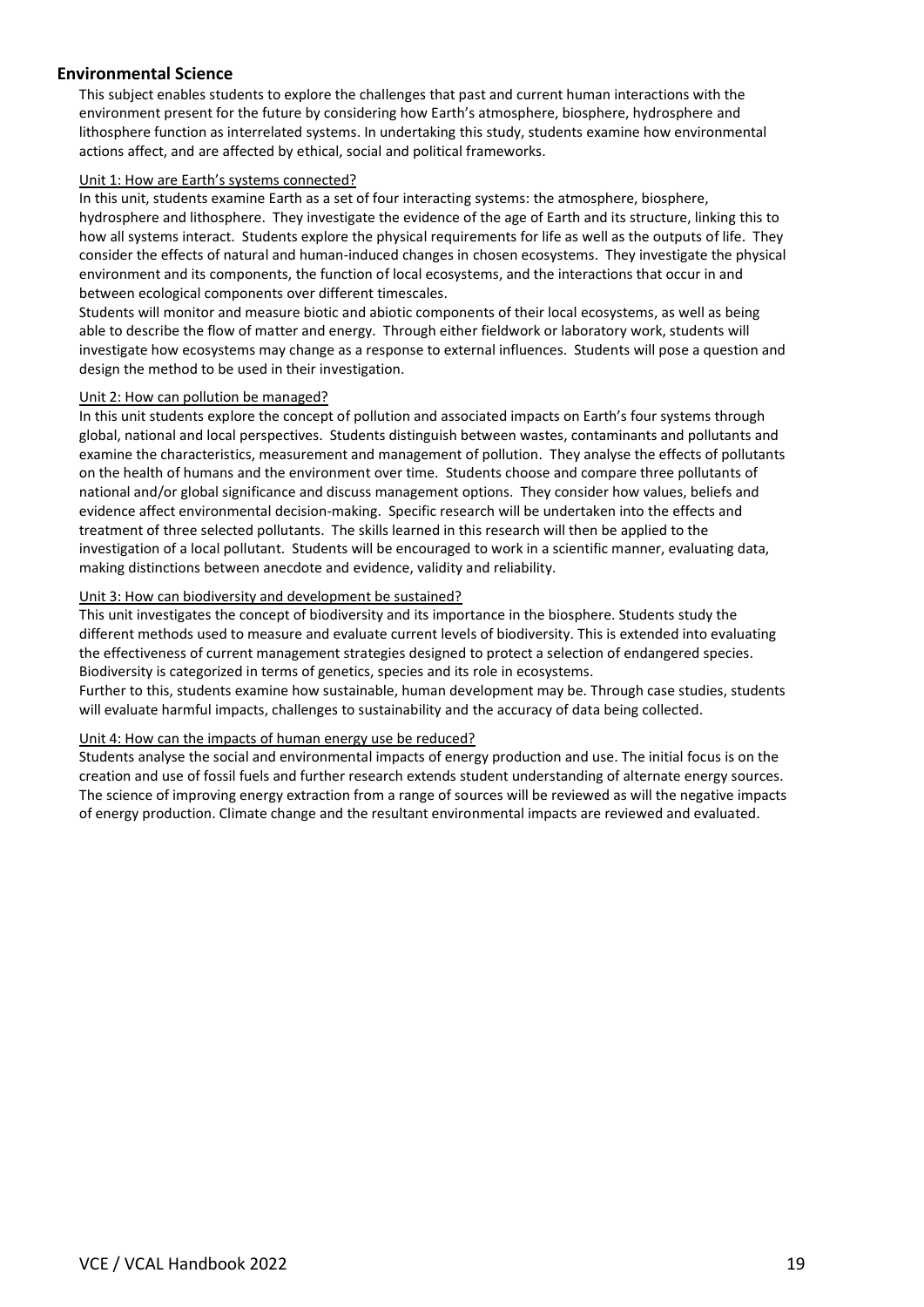# **English**

The study of English contributes to the development of literate individuals capable of critical and creative thinking, aesthetic appreciation and creativity. This study also develops students' ability to create and analyse texts, moving from interpretation to reflection and critical analysis. Students will engage with texts from the contemporary world and from the past, using texts from Australia and other cultures. Students studying English become confident, articulate and critically aware communicators and further develop a sense of themselves, their world and their place within it. English helps equip students for participation in a democratic society and the global community.

This study will build on the learning established through Australian Curriculum English in the key discipline concepts of language, literature and literacy, and the language modes of listening, speaking, reading, viewing and writing.

This study enables students to:

- Extend their English skills through thinking, listening, speaking, reading, viewing and writing.
- Enhance their understanding, enjoyment and appreciation of the English language.
- Analyse and discuss a range of texts from different periods, styles, genres and contexts.
- Understand how culture, values and context affect meaning and interpretation of texts.
- Understand how ideas are presented by analysing form, purpose, context, structure and language.
- Analyse texts and make relevant connections to themselves, their community and the world.
- Convey ideas, feelings, observations and information effectively in written, spoken and multimodal forms to a range of audiences.
- Demonstrate an ability to make choices about the construction of texts in relation to purpose, audience and context.
- Think critically about the ideas and arguments of others and the use of language to persuade.
- Develop their skills in creating written, spoken and multimodal texts.

#### **Unit 1**

In this unit, students read and respond to texts analytically and creatively. They analyse arguments and the use of persuasive language in texts and create their own texts intended to position audiences.

#### **Unit 2**

In this unit students compare the presentation of ideas, issues and themes in texts. They analyse arguments presented and the use of persuasive language in texts and create their own texts intended to position audiences.

# **Unit 3**

On completion of this unit students should be able to produce an analytical interpretation of a selected text, and a creative response to a different selected text. Students will analyse and compare the use of argument and persuasive language in texts that present a point of view on an issue currently debated in the media.

#### **Unit 4**

In this unit students will produce a detailed comparison which analyses how two selected texts present ideas, issues and themes. Students will also construct a sustained and reasoned point of view on an issue currently debated in the media.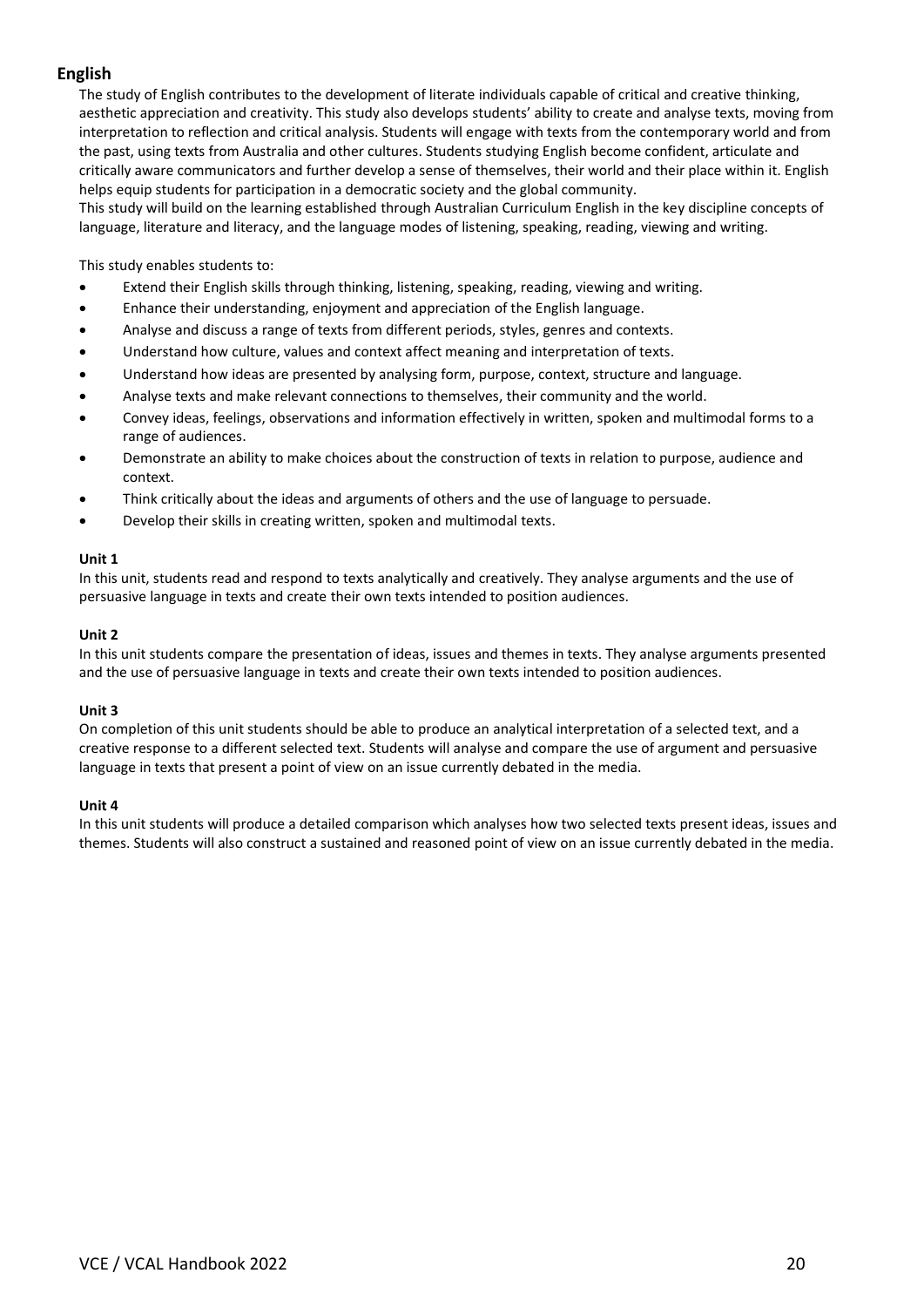# **Food Studies**

VCE Food Studies examines the background to Australia's varied and abundant food supply, and explores reasons for our food choices. This study is designed to build the capacities of students to make informed food choices. Students develop their understanding of food while acquiring skills that enable them to take greater ownership of their food decisions and eating patterns.

# **Unit 1: Food origins**

This unit focuses on food from historical and cultural perspectives, and investigates the origins and roles of food through time and across the world. Students also investigate Australian indigenous food prior to European settlement and how food patterns have changed over time. Students investigate cuisines that are part of Australia's culinary identity today and reflect on the concept of an Australian cuisine, considering the influence of technology and globalisation on food patterns.

# **Unit 2: Food makers**

Students investigate food systems in contemporary Australia, exploring both commercial and small-scale settings, and the significance of food industries to the Australian economy. They produce and evaluate foods, design new foods and adapt recipes. Students consider the effective provision and preparation of food in the home, and analyse the benefits and challenges of developing and using practical food skills in daily life.

# **Unit 3: Food in daily life**

This unit investigates the many roles and everyday influences of food. Students explore the science of food, the functional properties of food and the changes that occur during food preparation and cooking. Students analyse the scientific rationale behind the dietary guidelines, developing an understanding of diverse nutrient requirements, food values and behaviours within social environments. They investigate behavioural principles that assist in the establishment of lifelong, healthy dietary patterns. The practical component of this unit enables students to understand food science terminology and to apply specific techniques to the production of everyday food.

# **Unit 4: Food issues, challenges and futures**

Students examine debates about global and Australian food systems, focusing on issues related to the environment, ecology, ethics, farming practices, technologies, food security/safety, food wastage, and the use and management of water and land. Students also investigate how the development of food knowledge, skills and habits empower consumers. Students consider how to assess information, draw evidence-based conclusions and apply this methodology.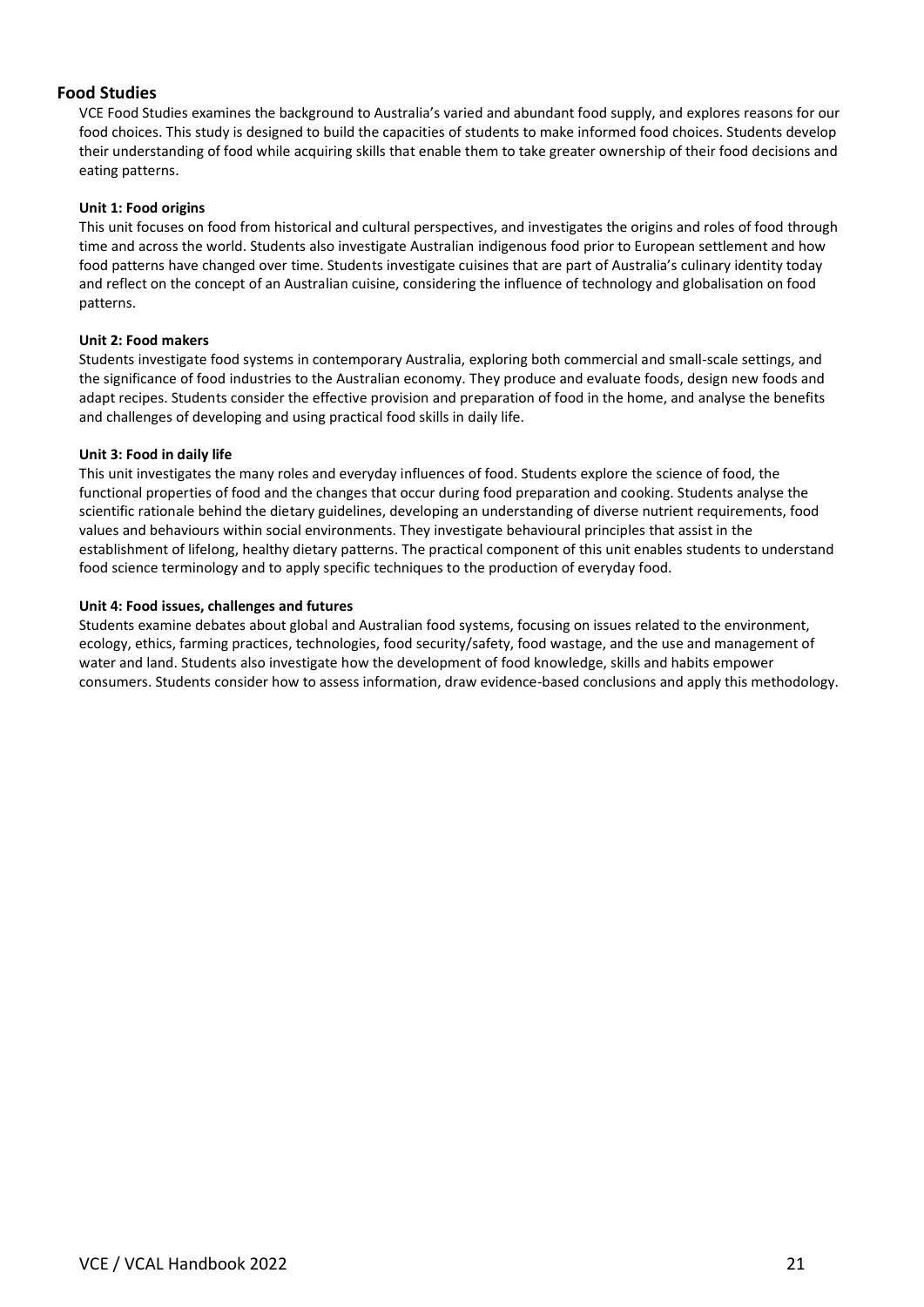# **General Mathematics (Units 1 and 2)**

General Mathematics provides for the continuing development of mathematical skills and concepts for students wanting to complete VCE Further Mathematics Unit 3 and 4. The subject is designed for students who have a wide range of educational and employment aspirations, including studies at university or TAFE. Students will need to have a TI-nspire CAS calculator.

#### **The skills that students will develop are:**

- Understanding of concepts and techniques drawn from the topic areas of computation and practical arithmetic, linear relations and equations, matrices, graphs and networks, sequences, investigating and comparing data distributions, linear graphs and models, financial arithmetic, relationships between two variables and variation.
- Ability to solve problems using concepts and techniques drawn from the topic areas.
- Reasoning and interpretive skills in mathematical and statistical contexts.
- Capacity to communicate the results of a mathematical or statistical problem-solving activity in a concise and systematic manner using appropriate mathematical and statistical language.
- Capacity to choose and use technology appropriately and efficiently.

#### **Units 1 & 2**

- Algebra and Structure: This area covers representation and manipulation of linear relations and equations, including simultaneous linear equations, and their applications in a range of contexts.
- Arithmetic and Number: mental, by-hand and technology assisted computation with rational numbers, practical arithmetic and financial arithmetic, including estimation, order of magnitude and accuracy.
- Discrete mathematics: matrices, graphs and networks, and number patterns and recursion, and their use to model practical situations and solve a range of related problems.
- Graphs of linear and non-linear relations: continuous models involving linear and non- linear relations and their graphs, and variation.
- Statistics: representing, analysing and comparing data distributions and investigating relationships between two numerical variables, including an introduction to correlation.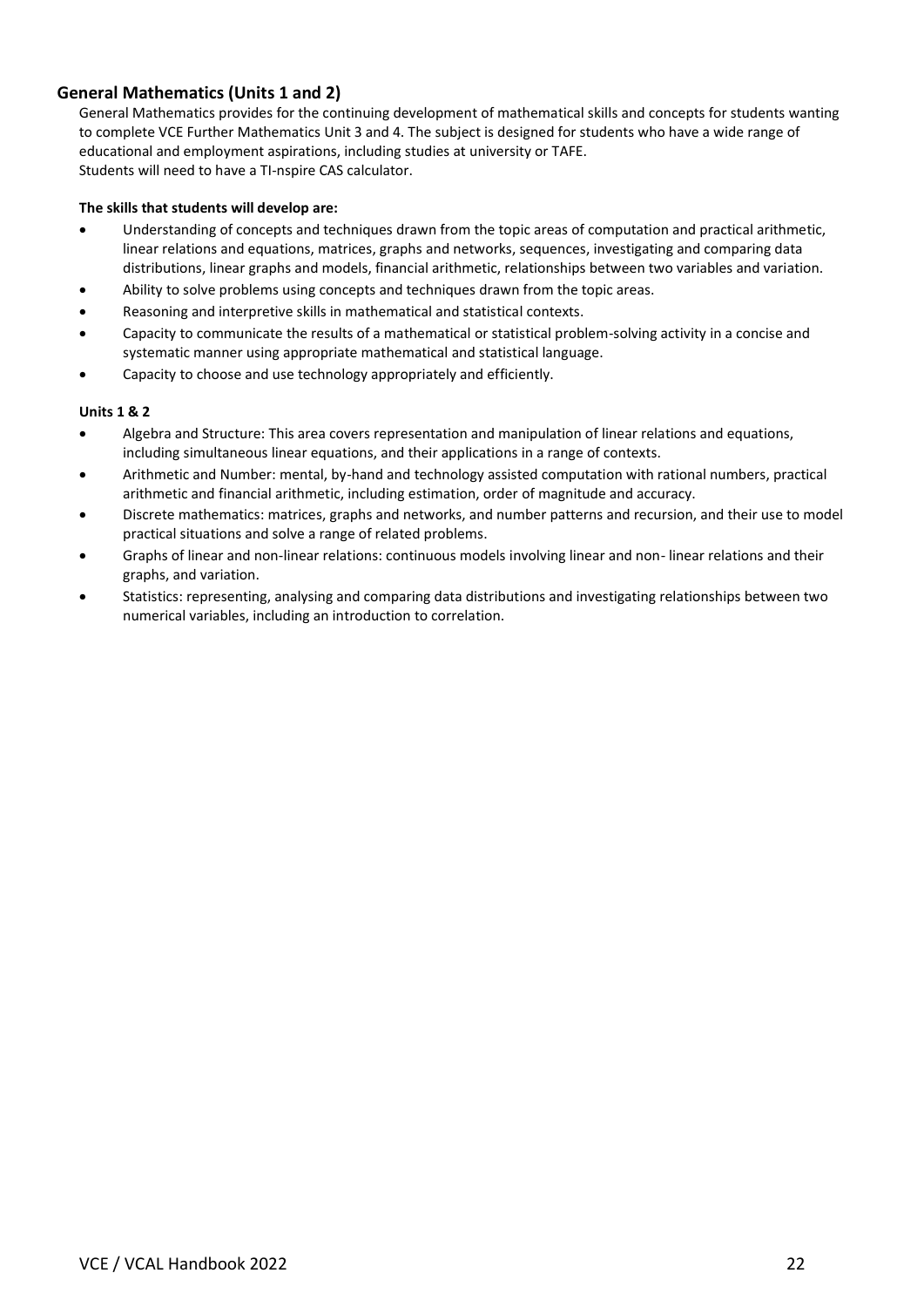# **Health and Human Development**

Students examine health and wellbeing, and human development as dynamic global concepts, subject to a complex interplay of biological, sociocultural and environmental factors. Students identify personal perspectives and priorities relating to health and wellbeing, and enquire into factors that influence health attitudes, beliefs and practices. They build health literacy through interpreting and using data, investigating the role of food, and completing an extended inquiry into a youth health focus area. Students also investigate the conditions required for health improvement, as stated by the World Health Organisation. Students focus on health promotion, assessing and evaluating any improvements, and using data to explore factors that contribute to health inequalities.

# **Unit 1: Understanding health and wellbeing**

In this unit students:

- Consider the influence of age, culture, religion, gender and socioeconomic status on health and wellbeing.
- Assess measurable indicators of population health.
- Use data to evaluate the health status of Australians and enquire into reasons for variations and inequalities.
- Investigate the roles and sources of major nutrients as foundations for good health and wellbeing.
- Evaluate the consequences of dietary imbalances and consider the social, cultural and political factors that influence the food practices and food choices made by youth.

# **Unit 2: Managing health and development**

In this unit students:

- Assess factors that contribute to development, health and wellbeing during the prenatal, infancy and early childhood stages of the lifespan.
- Investigate health and wellbeing from youth to adulthood.
- Inquire into factors that influence the transition between these stages and later health status.
- Examine the expected changes, significant decisions, and protective factors, including behaviours throughout these stages.
- Consider health and wellbeing as an intergenerational concept.

# **Unit 3: Australia's health in a globalised world**

In this unit students:

- Explore health and wellbeing and illness as complex, dynamic and subjective concepts.
- Inquire into the prerequisites for health and wellbeing as stated by the World Health Organisation.
- Evaluate different approaches to public health over time.
- Analyse improvements in health and health status over time.
- Evaluate health promotion strategies.

# **Unit 4: Health and human development in a global context**

In this unit students:

- Use data to investigate health status in different countries, exploring factors that contribute to health inequalities between and within countries.
- Consider the health implications of increased globalisation and worldwide trends relating to climate change, digital technologies, world trade and the mass movement of people.
- Explore the United Nations' Sustainable Development Goals.
- Evaluate Australia's aid program and the role on non-government organisations.
- Reflect on the actions of individuals that could contribute to the work of national and international organisations that promote health and wellbeing.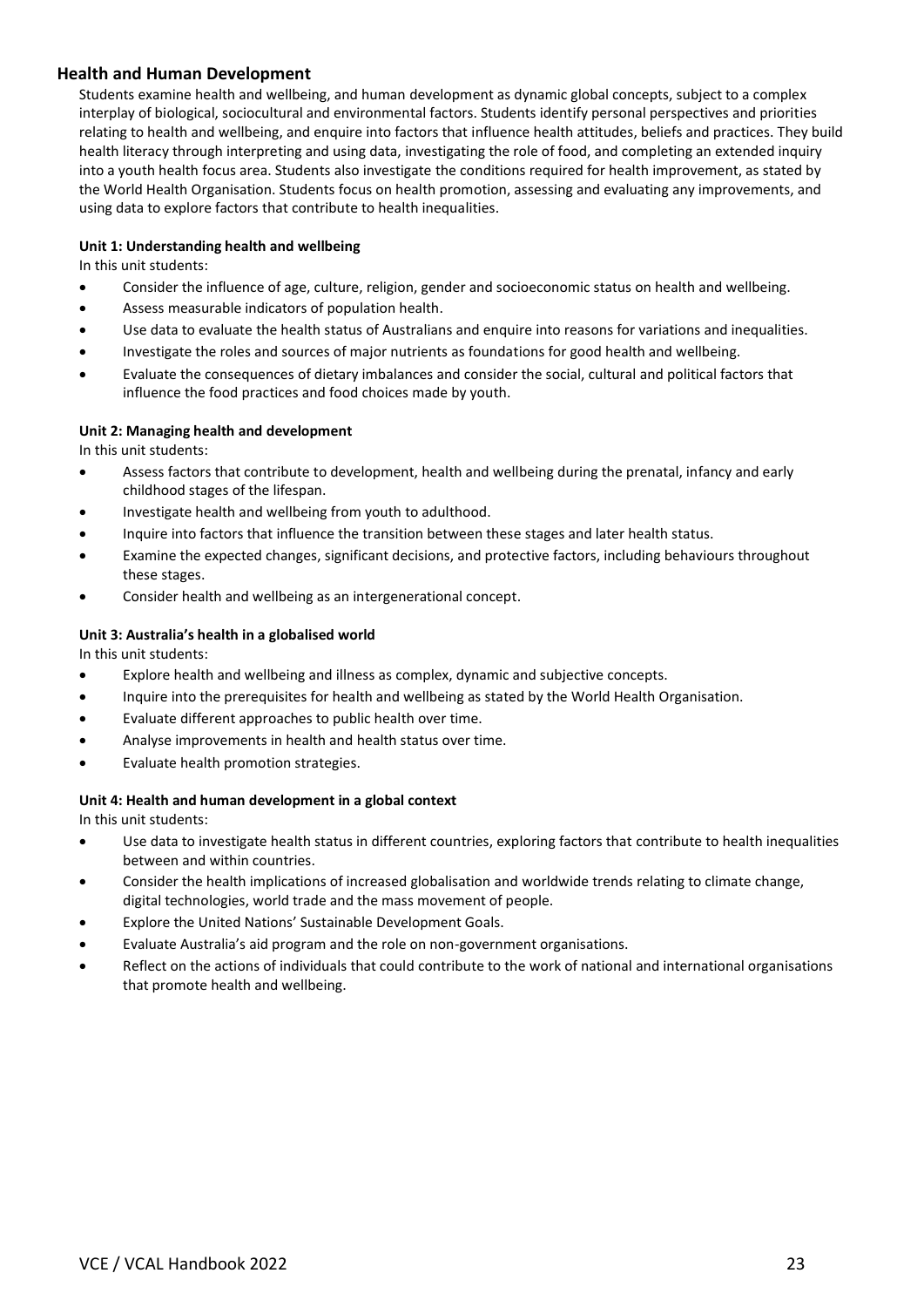# **History**

Students completing VCE History (20<sup>th</sup> Century) will have the opportunity to investigate and explore a range of ideological conflicts that helped shape the world we live in today. This subject has strong links to the content covered in Year 10 History, however, key topics are explored in greater depth and are explored from a global perspective, rather than from an Australian perspective. This study challenges students to think critically, to understand the complexities associated with any social and cultural change and to make links between events that occurred in the past and modern society. Students will demonstrate their knowledge via group discussions, document analyses, structured essays and research tasks.

# Unit 1: Ideology and Conflict

This unit focusses on key events in the world between the years of 1918-1939.

In this unit students explore these key questions:

- What impact did the treaties which concluded World War One have on nations and people?
- What were the dominant ideologies of the period?
- What impact did the post-war treaties, the development of ideologies and the economic crisis have on the events leading to World WarTwo?

Students will focus on studies relating to:

- The impact of the Depression
- Conflict in Germany and the factors that supported Hitler's rise to power
- Conflict that existed in the world prior to 1939 and the extent to which this led to another World War.

# Unit 2: Social and Cultural Change

In Unit 2 students explore the nature and impact of the Cold War and challenges and changes to existing political, economic and social arrangementsin the second half ofthe twentieth century. In this unit students explore these key questions:

- What were the causes of the Cold War?
- Whatwerethekeycharacteristicsoftheideologiesof communismintheUSSRanddemocracyand capitalism in the USA?
- What was the impact of the Cold War on nations and people?
- What led to the end of the Cold War?

Students will focus on studies relating to:

- The impact of the end of World War II.
- The conflicting relationship between communism and capitalism.
- Popular movements and the extent to which these brought about global change.

# Units 3 and 4

Students will focus on two pre-determined revolutions (out of France, America, China and Russia), based on student interest and previous historical study. One revolution is covered each unit and is broken into two Areas of Study.

# *Area of Study 1 – Causes of Revolution*

For the selected revolution, students will study content to address the following questions:

- What were the significant causes of revolution?
- How did the actions of popular movements and particular individuals contribute to triggering a revolution?
- To what extent did social tensions and ideological conflicts contribute to the outbreak of revolution?

# *Area of Study 2 – Consequences of Revolution*

- For the selected revolution, students will study content to address the following questions:
- How did the consequences of revolution shape the new order?
- How did the new regime consolidate its power?
- How did the revolution affect the experiences of those who lived through it?
- To what extent was society changed and revolutionary ideas achieved?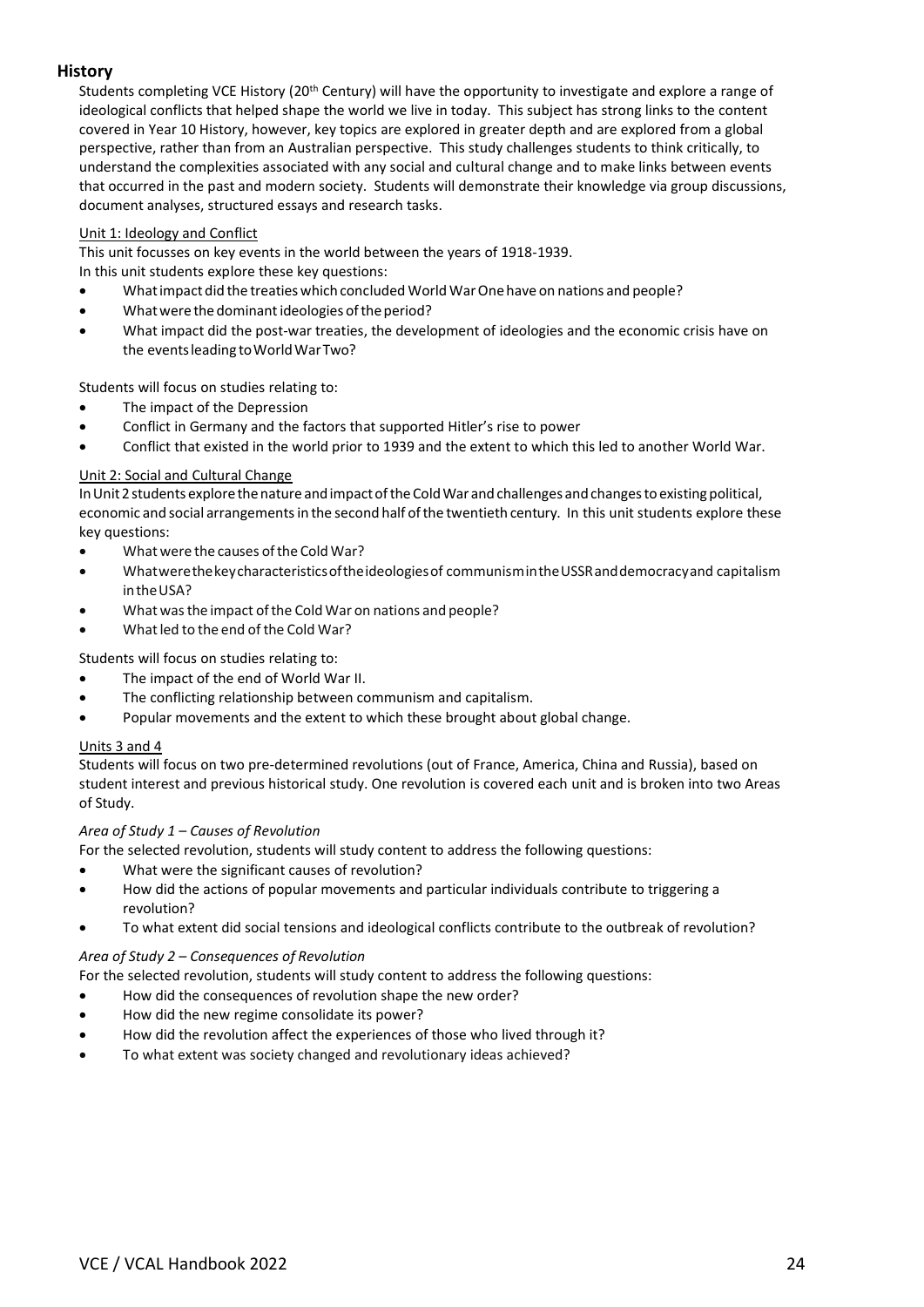# **Japanese - LOTE**

The study of a Language Other Than English (LOTE) contributes to the overall education of students, most particularly in the area of communication, but also in the areas of cross-cultural understanding, intercultural learning, cognitive development, literacy and general knowledge. It provides access to the culture of communities which use the language and promotes understanding of different attitudes and values within the wider Australian community and beyond. Fluency in Japanese may also provide opportunities for employment in the fields of interpreting, social services, ethnic affairs, the tourism and hospitality industries, international relations, education and others. Students are introduced to increasingly complex authentic Japanese written and spoken texts though a wide range of topics in the following themes:

- The Individual
- Japanese Speaking Communities
- The Changing World.

Prerequisite for Unit 1 & 2: Students choosing to study VCE Japanese must know how to read and write all the Hiragana and Katakana characters.

# **Unit 1:**

This unit is designed for students to develop further their Japanese language communication skills and to understand and appreciate the cultural context in which Japanese is used. Numerous complex grammatical patterns are introduced, and students become familiar with Informal Spoken and Written language. On completion of this unit students should be able to:

- Establish and maintain a spoken or written exchange related to personal areas of experience.
- Listen to, read and obtain information from written and spoken texts.
- Produce a personal response to a text focusing on real or imaginary experience.

#### **Unit 2:**

This unit is designed to build further on Unit 1 by providing students with the opportunity to extend their language skills and their knowledge of Japanese culture. A wide range of sentence patterns and vocabulary is added to the student's repertoire of language skills. On completion of this unit students should be able to:

- Participate in a spoken or written exchange related to making arrangements and completing transactions.
- Listen to, read, extract and use information and ideas from spoken and written texts.
- Give expression to real or imaginary experience in written or spoken form.

# **Prerequisite for Unit 3 & 4: Students must have successfully complete Units 1 & 2**

#### **Unit 3:**

This unit develops the student's ability to understand and utilise increasingly sophisticated language. It is also aimed at developing further awareness and appreciation of cultural similarities and differences between Australia and Japan. Numerous sentence patterns and vocabulary items are presented, with the aim of enabling students to enhance their ability to communicate in the language and to reach a level of fluency appropriate to that demanded by the course. On completion of this unit students should be able to:

- Express ideas through the production of personal or imaginative written pieces
- Analyse and use information from spoken tests through responding to specific questions, messages or instructions.

Exchange information, opinions and experiences through participating in a role-play focusing on the resolution of an issue.

Unit 4 This unit is designed to build upon previously learnt material and refine students' abilities to communicate in a sophisticated and effective manner in Japanese. Students' appreciation of Japanese culture will be deepened when completing the Detailed Study on a particular aspect of the culture. On completion of this unit students should be able to:

- Analyse and use information from written texts
- Respond critically to spoken and written texts which reflect aspects of the language and culture of Japanese speaking communities through the production of informative, evaluative or persuasive pieces of writing
- Participate in an interview on an issue related to the studied text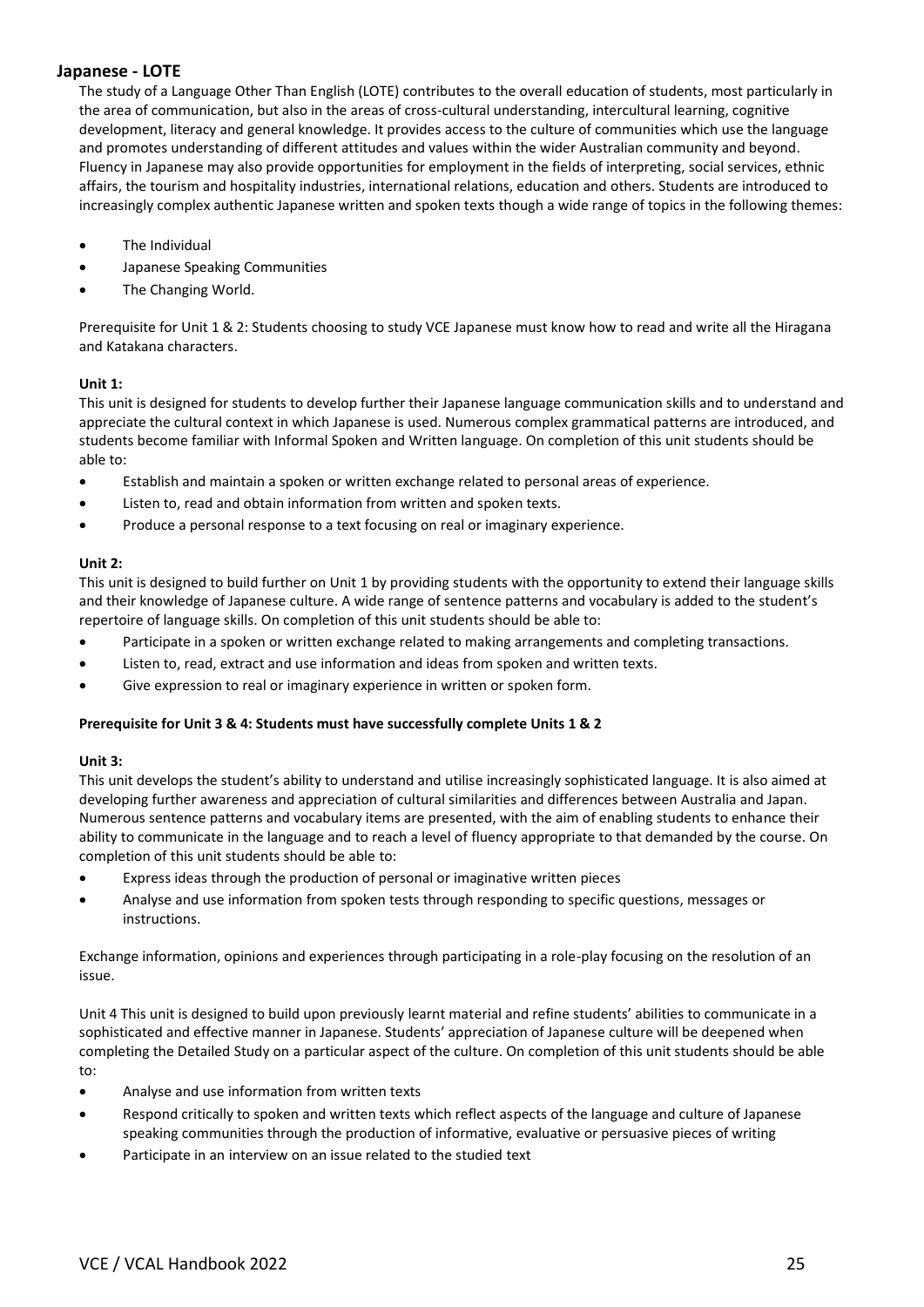# **Legal Studies**

Legal Studies allows students to develop an understanding of the impact our legal system has upon the lives of citizens. Students apply knowledge of aspects of the legal system by examining current criminal and civil cases and experience the operation of the Victorian court system with visits to the Magistrates' Court, County Court or Supreme Court.

# Unit 1: Guilt and Liability

- The role of individuals, laws, and the legal system in achieving social cohesion and protecting the rights of individuals.
- Main sources of law, such as parliament, the courts and subordinate bodies.
- Types of law.
- The principles of justice, including fairness, equality and access.
- The relationship between parliament and the courts.
- The Victorian court hierarchy.
- Types of crime, such as crimes against the person and crimes against property.
- Criminal offences, including murder, theft and arson.
- Civil law, including negligence and defamation.

# Unit 2: Sanctions, Remedies and Rights

- Institutions that enforce criminal law.
- The role of a jury in criminal and civil cases.
- The purpose of sanctions, such as punishments, deterrence, protection of society and rehabilitation.
- Types of sanctions such as fines, community corrections orders and imprisonment.
- Current criminal and civil cases.
- Methods used to resolve civil disputes, such as mediation, conciliation and arbitration.
- The ways in which rights are protected in Australia through the Constitution.
- The influence of international declarations and treaties on the protection of rights in Australia.

Year 12 Legal Studies focusses on both criminal and civil law and the rights of individuals. It looks at the role of the courts in solving disputes and identifies sanctions or remedies available in these disputes. The role of Parliament and the courts in the law-making process is also examined. Students will learn about recent cases and possible reforms to existing laws.

# Unit 3: Rights and Justice

- Criminal justice system
- Rights of the accused
- Rights of the victim
- Sanctions and sentencing considerations
- Civil law and remedies
- The Victorian Court hierarchy

# Unit 4: The People and the Law

- Role of Parliament in law making
- The Constitution
- The courts and statutory interpretation
- Law reform
- Significant High Court cases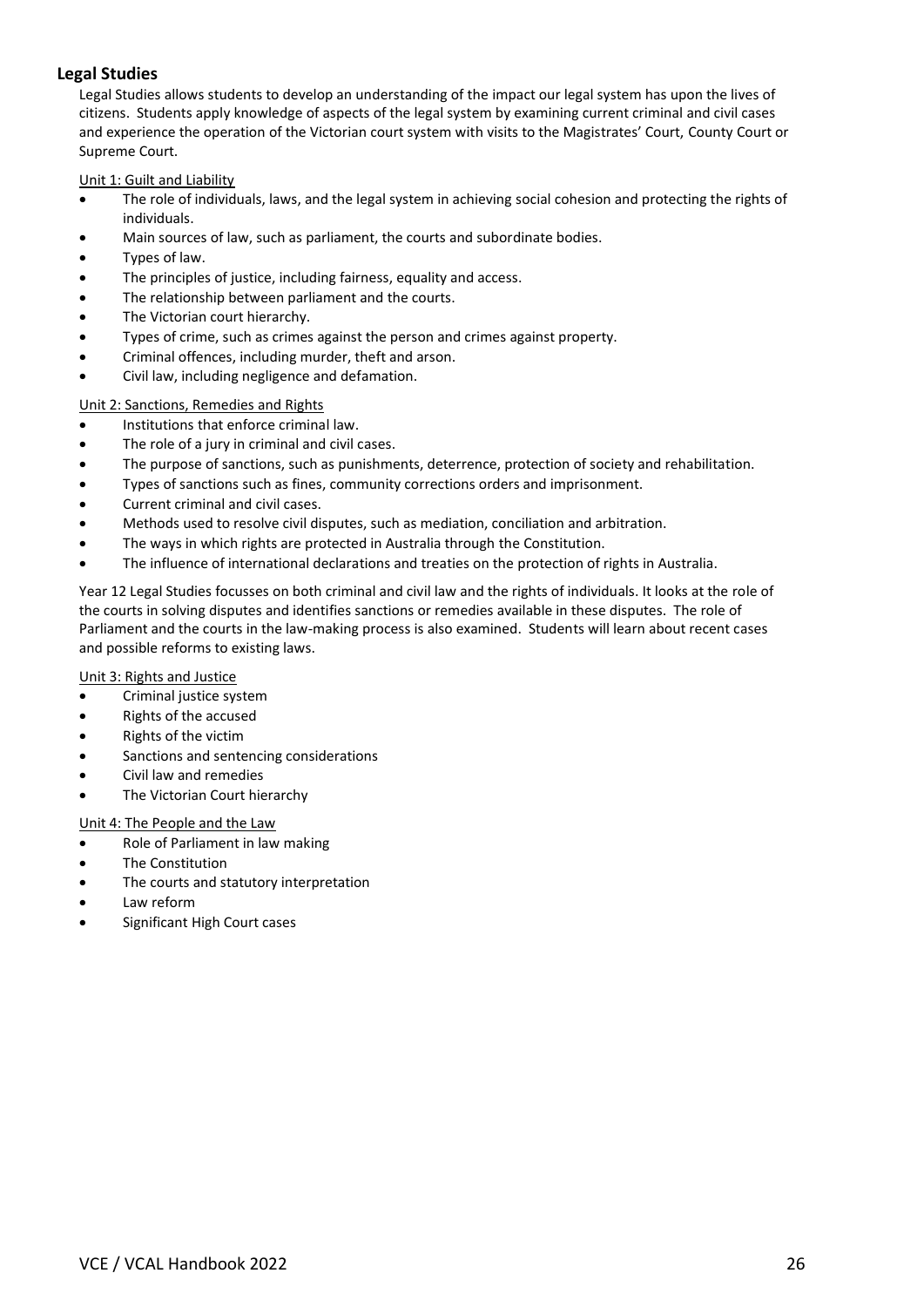# **Literature**

This study enables students to:

- Develop an enjoyment of language and literature through reading deeply, widely and critically.
- Appreciate the stylistic and aesthetic qualities of texts.
- Read closely, developing the ability to engage in detailed critical analysis of key literary features of texts.
- Demonstrate an understanding of the context and perspective of both author and reader.
- Develop understanding of the relationship between literature and society.
- Develop an understanding of literary criticism.
- Develop their own interpretation informed by a range of literary criticism.
- Develop the ability to write confident analytical and creative responses to texts.

# Unit 1: Approaches to literature

In this unit students focus on the ways in which the interaction between text and reader creates meaning. Students' analyses of the features and conventions of texts help them develop increasingly discriminating responses to a range of literary forms and styles. Students respond critically, creatively and reflectively to the ideas and concerns of texts and gain insights into how texts function as representations of human experience. They develop familiarity with key terms, concepts and practices that equip them for further studies in literature. They develop an awareness of how the views and values that readers hold may influence the reading of a text.

# Unit 2: Context and connections

In this unit students explore the ways literary texts connect with each other and with the world. They deepen their examination of the ways their own culture and the cultures represented in texts can influence their interpretations and shape different meanings. Drawing on a range of literary texts, students consider the relationships between authors, audiences and contexts. Ideas, language and structures of different texts from past and present eras and/or cultures are compared and contrasted. Students analyse the similarities and differences across texts and establish connections between them. They engage in close reading of texts and create analytical responses that are evidence-based. By experimenting with textual structures and language features, students understand how imaginative texts are informed by close analysis.

# Unit 3: Form and Transformations

In this unit students focus on how the form of text contributes to the meaning of the text. Students develop an understanding of the typical features of a particular form of text and how the conventions associated with it are used, such as the use of imagery and rhythm in a poem or the use of setting, plot and narrative voice in a novel. Students use this understanding to reflect upon the extent to which changing the form of the text affects its meaning. By exploring adaptations, students also consider how creators of adaptations may emphasise or understate perspectives, assumptions and ideas in their presentation of a text. Students develop their skills in communicating ideas in both written and oral forms.

# Unit 4: Interpreting Texts

Students develop critical, creative and analytical responses to texts. They consider the context of their responses to texts as well as the ideas explored in the texts, the style of the language and points of view. They investigate literary criticism informing both the reading and writing of texts. Students develop an informed and sustained interpretation supported by close textual analysis. They use their knowledge of how the meaning of texts can change as form changes to construct their own creative transformations of texts. They learn how writers develop images of people and places, and they develop an understanding of language, voice, form and structure. Students draw inferences from the original text and speculate about the writer's purpose. In their adaptation of the tone and the style of the original text, students develop an understanding of the concerns and attitudes explored. They develop an understanding of the various ways in which authors craft texts. They reflect critically upon their own responses as they relate to the text, and discuss the purpose and context of their creations.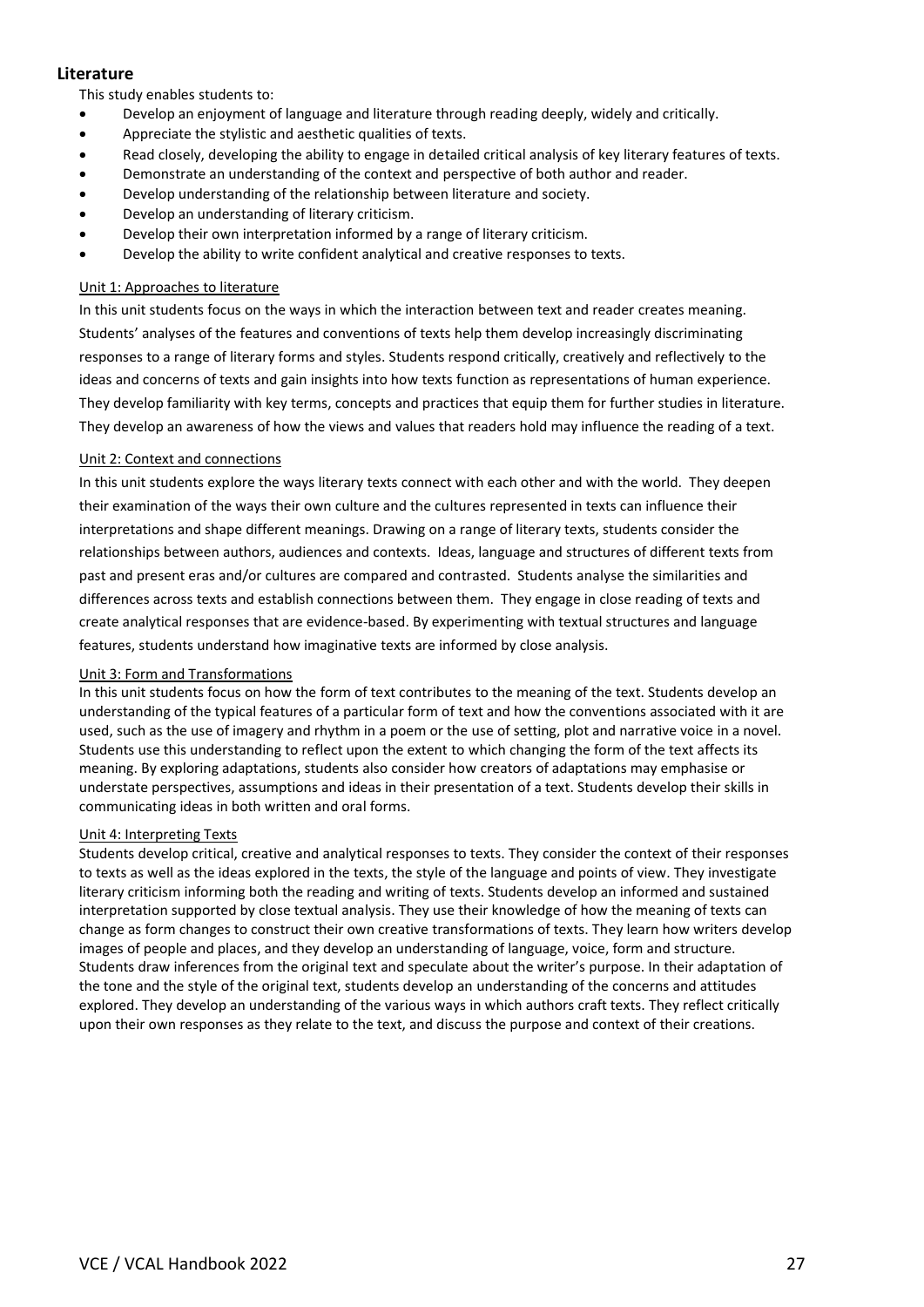# **Mathematical Methods**

This study enables students to develop mathematical concepts, knowledge, and skills, apply mathematics to analyse, investigate and model a variety of contexts, and solve practical and theoretical problems, and use technology effectively as a tool for working mathematically. Over the year students will become familiar with the potential (and limitations) of the TI-Nspire CX CAS calculator. Mathematical Methods can be a prerequisite in some University courses and is often a subject that attracts a study bonus.

The skills you will need to bring from Year 10 Mathematics include arithmetic (tables, fractions), algebra (equations, expansion, factorising), linear graphs (tables of values, sketching), trigonometry (including graphs and unit circle), and exponentials (indices and surds).

# Units 1 and 2

The areas of study for both Unit 1 and Unit 2 Mathematical Methods (CAS) are functions and graphs, algebra, calculus, probability and statistics. This subject provides an introductory study of simple elementary functions of a single real variable, algebra, calculus, probability and statistics and their applications in a variety of practical and theoretical contexts. They are designed as preparation for Mathematical Methods Units 3 and 4 and contain assumed knowledge and skills for these units.

Each topic area develops specialised concepts, skills and notation. Within each topic Modelling and Analysis Tasks highlight the real world application of the mathematics studied. Assessment is based on assigned homework tasks, application tasks (SACs) and the semester examination. To successfully complete Units 1 and 2, students must be able to demonstrate that they can meet all three outcomes:

- Define and explain key concepts, and apply a range of related mathematical routines and procedures.
- Apply mathematical processes in non-routine contexts, including situations requiring problem-solving, modelling or investigative techniques or approaches, and analyse and discuss these applications of mathematics.
- Use numerical, graphical, symbolic and statistical functionalities of technology to develop mathematical ideas, produce results and carry out analysis in situations requiring problem-solving, modelling or investigative techniques or approaches.

# Unit 3:

The following three set of outcomes apply to the application task, which is a function and calculus-based mathematical investigation of a practical or theoretical context involving content from two or more areas of study.

- Define and explain key concepts as specified in the content from the areas of study, and apply a range of related mathematical routines and procedures.
- Apply mathematical processes in non-routine contexts, including situations requiring problem-solving, modelling or investigative techniques or approaches, and analyse and discuss these applications of mathematics.
- Select and appropriately use numerical, graphical, symbolic and statistical functionalities of technology to develop mathematical ideas, produce results and carry out analysis in situations requiring problem-solving, modelling or investigative techniques or approaches.

# Unit 4:

The following set of three outcomes applies to each of the two modelling or problem-solving tasks, one of which is to be related to the probability and statistics area of study.

- Define and explain key concepts as specified in the content from the areas of study, and apply a range of related mathematical routines and procedures.
- Apply mathematical processes in non-routine contexts, including situations requiring problem-solving, modelling or investigative techniques or approaches, and analyse and discuss these applications of mathematics.
- Select and appropriately use numerical, graphical, symbolic and statistical functionalities of technology to develop mathematical ideas, produce results and carry out analysis in situations requiring problemsolving, modelling or investigative techniques or approaches.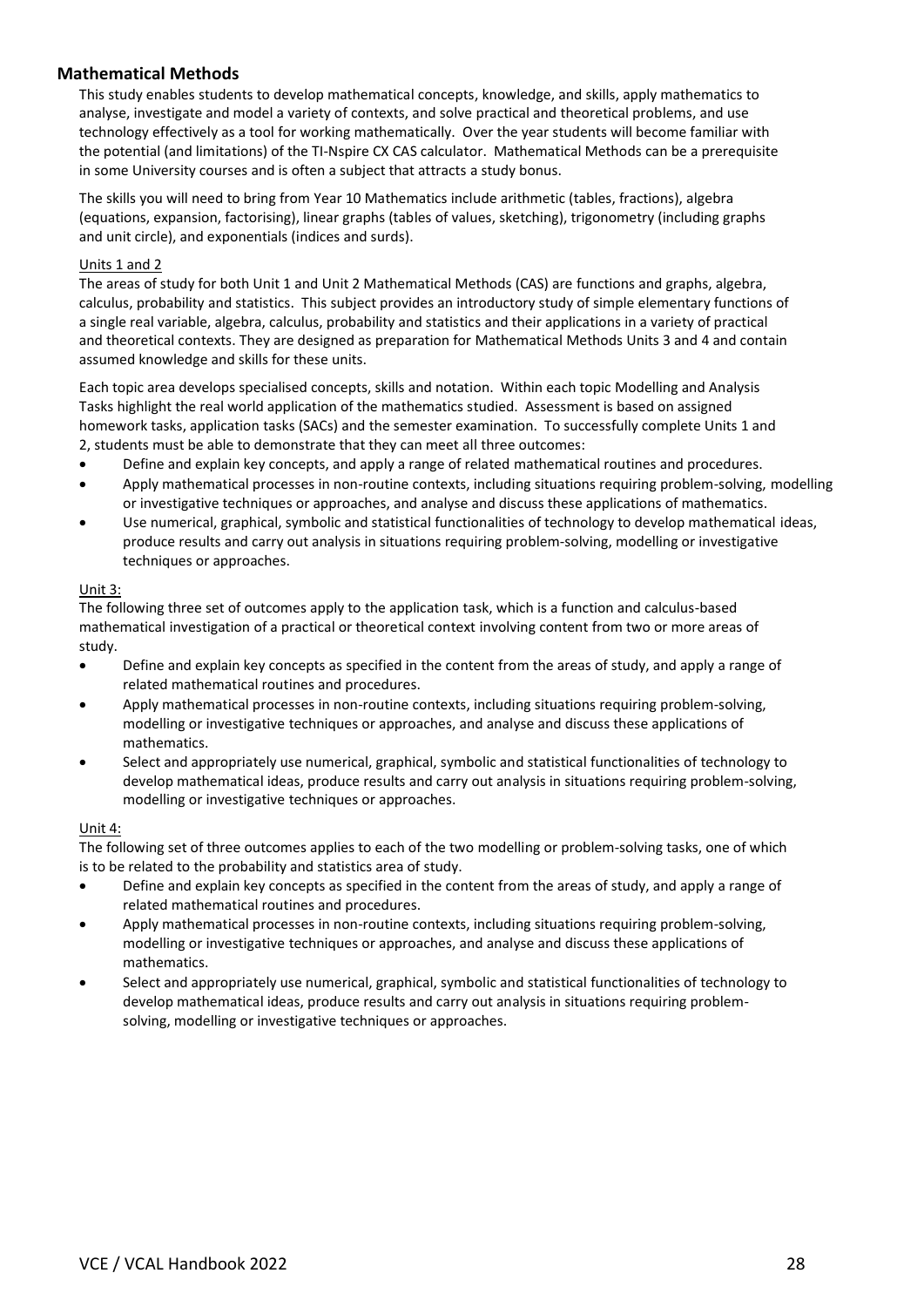# **Media Studies**

Stories in all their forms are at the heart of the media and its relationship with audiences. Through stories narratives are constructed that engage, and are read, by audiences. Representations of ideas, realities and imagination are constructed and deconstructed, remixed and reimagined with ever increasing technological sophistication, ease and speed to engage audiences. Students examine how and why the media constructs and reflects reality and how audiences engage with, consume, read, create and produce media products.

#### **Unit 1: Media Representations, Forms in Production and Australian Stories**

#### **Media Representations – Primarily focuses on the study in Film Narrative**

The media plays an important role in shaping society and the values and beliefs of the audience. The construction of media products suggests a sense of realism and naturalism that belies their nature as codified representations that reflect the values of media makers and audiences at the time, location and context of their construction. On completion of this unit the student should be able to explain how media representations in a range of media products and forms, and from different periods of time, locations and contexts, are constructed, distributed, engaged with, consumed and read by audiences.

# **Media forms in production – Students create their own narrative in any media form (Film, Print, Photography, Pod Cast)**

Representation, the construction of meaning, distribution, audience engagement, consumption and reception of the media provide the inspiration for students to explore ideas and develop media productions. On completion of this unit the student should be able to use the media production process to design, produce and evaluate media representations for specified audiences in a range of media forms.

#### **Australian Stories – How is Australia represented through the media across the ages. Primarily focuses on FILM.**

Stories have always been a pivotal part of culture. Australian media is built on fictional and non-fictional stories that reflect our local, national and global cultural histories. Media creators and producers develop an individual style through the use and crafting of narrative and structures that engage different audiences and their interests. Audience readings of meaning are mediated through a shared understanding of the media codes and conventions used to construct narratives in media products. On completion of this unit the student should be able to analyse how the structural features of Australian fictional and non-fictional narratives in two or more media forms engage, and are consumed and read by, audiences.

#### **Unit 2: Narrative across media forms**

In this unit students further develop an understanding of the concept of narrative in media products and forms in different contexts. Narratives in both traditional and newer forms include film, television, sound, news, print, photography, games, and interactive digital forms. Students analyse the influence of developments in media technologies on individuals and society, examining in a range of media forms the effects of media convergence and hybridisation on the design, production and distribution of narratives in the media and audience engagement, consumption and reception.

#### **Narrative, style and genre – Primary focus on Film creators such as Quentin Tarantino & Edgar Wright**

In this area of study students explore and examine how narratives construct realities and meaning for audiences. Narratives are constructed and shaped referencing a rich production history. This includes the personal and distinctive style of media professionals who play leading roles in the construction of the narrative, the selection and manipulation of media codes and conventions that stem from a range of cultures and histories, and the influence and constraints of contextual factors affecting the creation, construction and distribution of the narrative. On completion of this unit the student should be able to analyse the intentions of media creators and producers and the influences of narratives on the audience in different media forms.

# **Narratives in production – Students create a media product in the style of a media creator**

Narratives are created through a production process that involves the conceptualisation and development of ideas, preproduction, production, post-production and distribution. The production and distribution of narratives involves skilled use of media technologies, often in collaboration with others, where each individual undertakes specific roles and responsibilities required at each stage of the production. While the production of narratives is a creative process, they are produced for specific audiences and are constrained by the contexts in which they are produced, distributed, consumed and read. Students apply their theoretical learning to create and construct narratives in the form of media exercises that demonstrate one or more concepts covered in Area of Study 1. On completion of this unit the student should be able to apply the media production process to create, develop and construct narratives.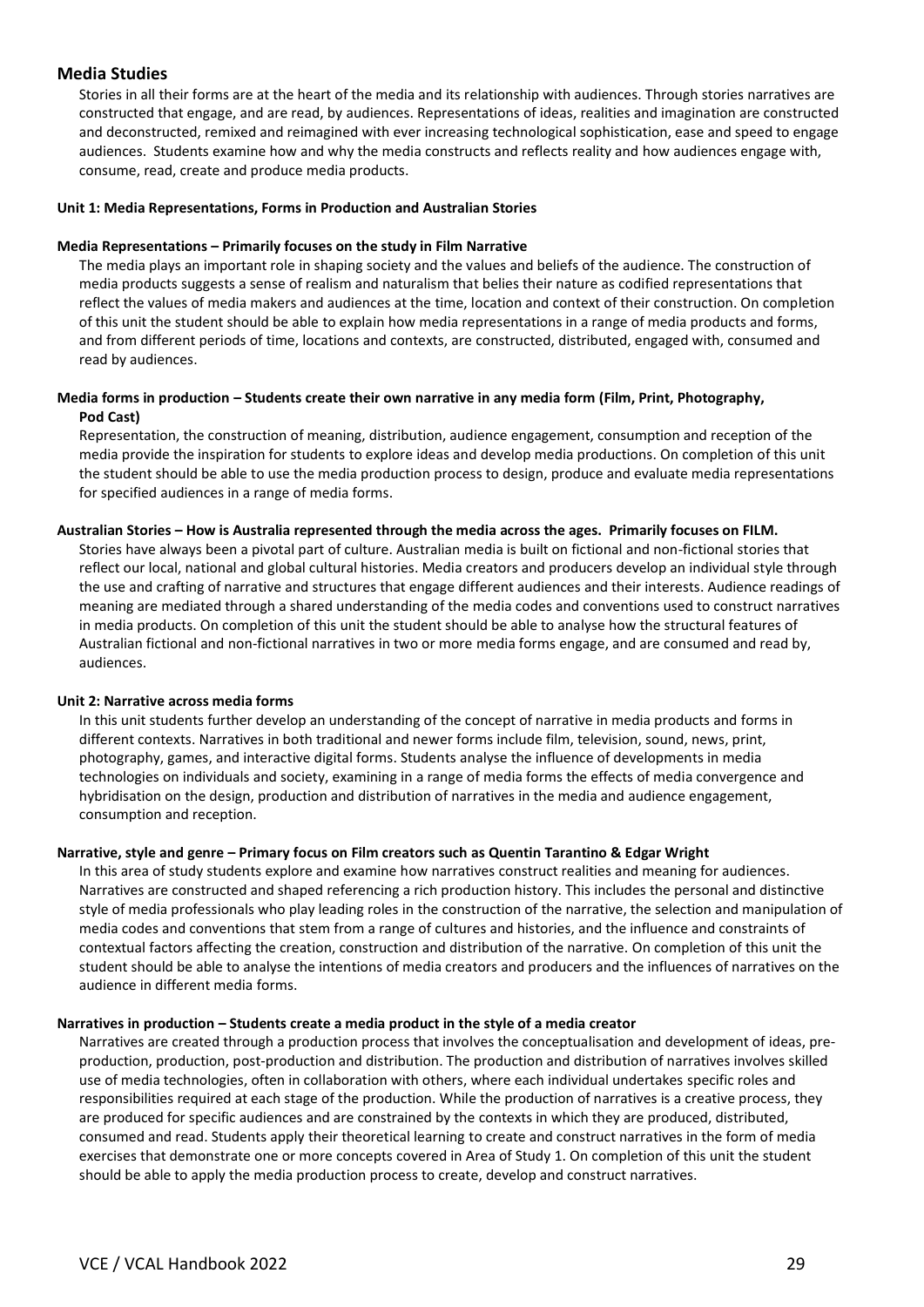#### **Media and change – How has technology changed the way media engages?**

Developments in media technologies have dramatically altered the media landscape and the relationship between the media and its audiences. Media convergence and hybridisation collapses traditional media boundaries and significantly alters the ways audiences engage with, consume, read, participate in, influence and are shaped by the media. Digital technologies, interactivity, immersive content and participatory practices have become a feature of creation, production, distribution, engagement with, consumption and reception of the media. Media industries and institutions have adopted and adapted aspects of convergence to build and maintain audience share through new forms of interaction. On completion of this unit the student should be able to discuss the influence of new media technologies on society, audiences, the individual, media industries and institutions.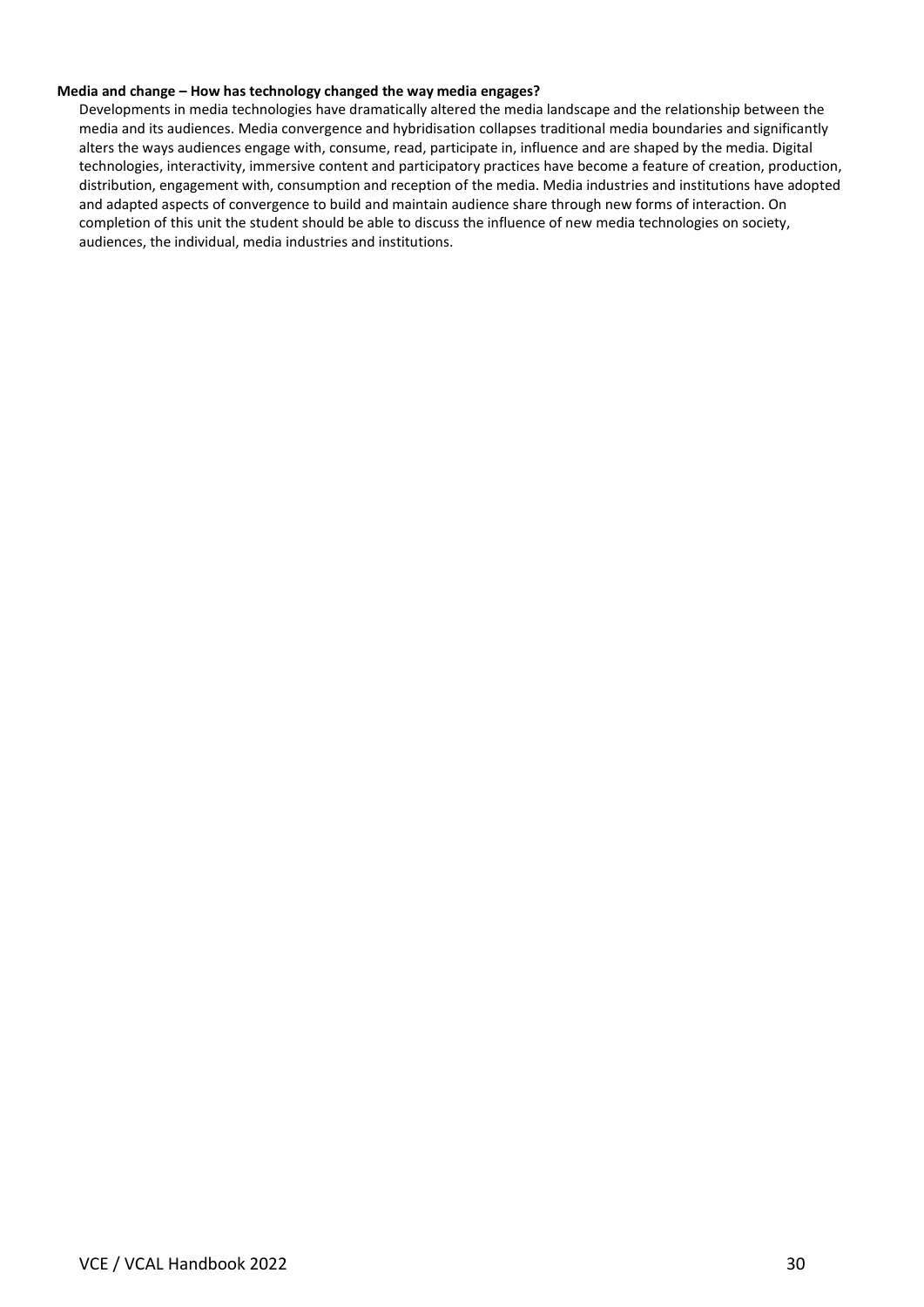# **Music Performance**

VCE Music Performance is based on active engagement in, and considered response to, all aspects of music. Students develop and refine musicianship skills and critical awareness of their relationship with music as listener, performer, composer, consumer and user of music technologies. Students explore, reflect on, and respond to the music they listen to, create and perform and consider its contexts, associations and interactions.

# Unit 1:

This unit focuses on building students' performance and musicianship skills to present performances of selected group and solo music works using one or more instruments (Outcome 1). They study the work of other performers and explore strategies to optimise their own approach to performance. They identify technical, expressive and stylistic challenges relevant to works they are preparing for performance and endeavour to address these challenges (Outcome 2). Students develop their listening, aural, theoretical and analytical musicianship skills and apply this knowledge when preparing and presenting performances (Outcome 3).

# Unit 2:

This unit focuses on further building performance and musicianship skills that began developing in Unit 1. The assessments in Unit 2 follow the same structure as Unit 1 with the addition of Outcome 4. Students present performances of selected group and solo music works using one or more instruments and take opportunities to perform in familiar and unfamiliar venues and spaces (Outcome 1). They study the work of other performers and refine selected strategies to optimise their own approach to performance. They identify technical, expressive and stylistic challenges relevant to works they are preparing for performance and endeavour to address these challenges (Outcome 2). Students develop their listening, aural, theoretical and analytical musicianship skills and apply this knowledge when preparing and presenting performances (Outcome 3). Students also create original work in the form of a composition (Outcome 4).

# Unit 3:

This unit focuses on building and refining performance and musicianship skills. In Outcome 1 students focus on either group or solo performance and begin preparation of a performance program they will present in the endof-year examination. Across Units 3 and 4 students must perform the number of works specified for the selected instrument or group in the performance examination specifications and relevant prescribed list. In Outcome 2 students will study the work of other performers and refine selected strategies to optimise their own approach to performance. They identify technical, expressive and stylistic challenges relevant to works they are preparing for performance and endeavour to address these challenges.

Outcome 3 focuses on students developing their listening, aural, theoretical and analytical musicianship skills and applying this knowledge when preparing and presenting performances.

# Unit 4:

This unit focuses on further development and refinement of performance and musicianship skills. Students focus on either group or solo performance as chosen in Unit 3 and continue preparation of a performance program they will present in the end-of-year examination. For Outcome 1, all students present performances of both group and solo music works using one or more instruments, and take opportunities to perform in familiar and unfamiliar venues and spaces.

In Outcome 2 students develop knowledge of the works they are preparing to identify and systematically practise relevant material and processes that will enhance their ability to realise the character and style of selected group and solo works. They do this by analysing other performers' interpretations and by getting feedback on their own performances.

For Outcome 3, students continue to address challenges relevant to works they are preparing for performance and to strengthen their listening, aural, theoretical and analytical musicianship skills.

At the end of Unit 4 students are required to sit two external exams; a 25-minute performance program consisting of solo or group works and a written aural and theory exam.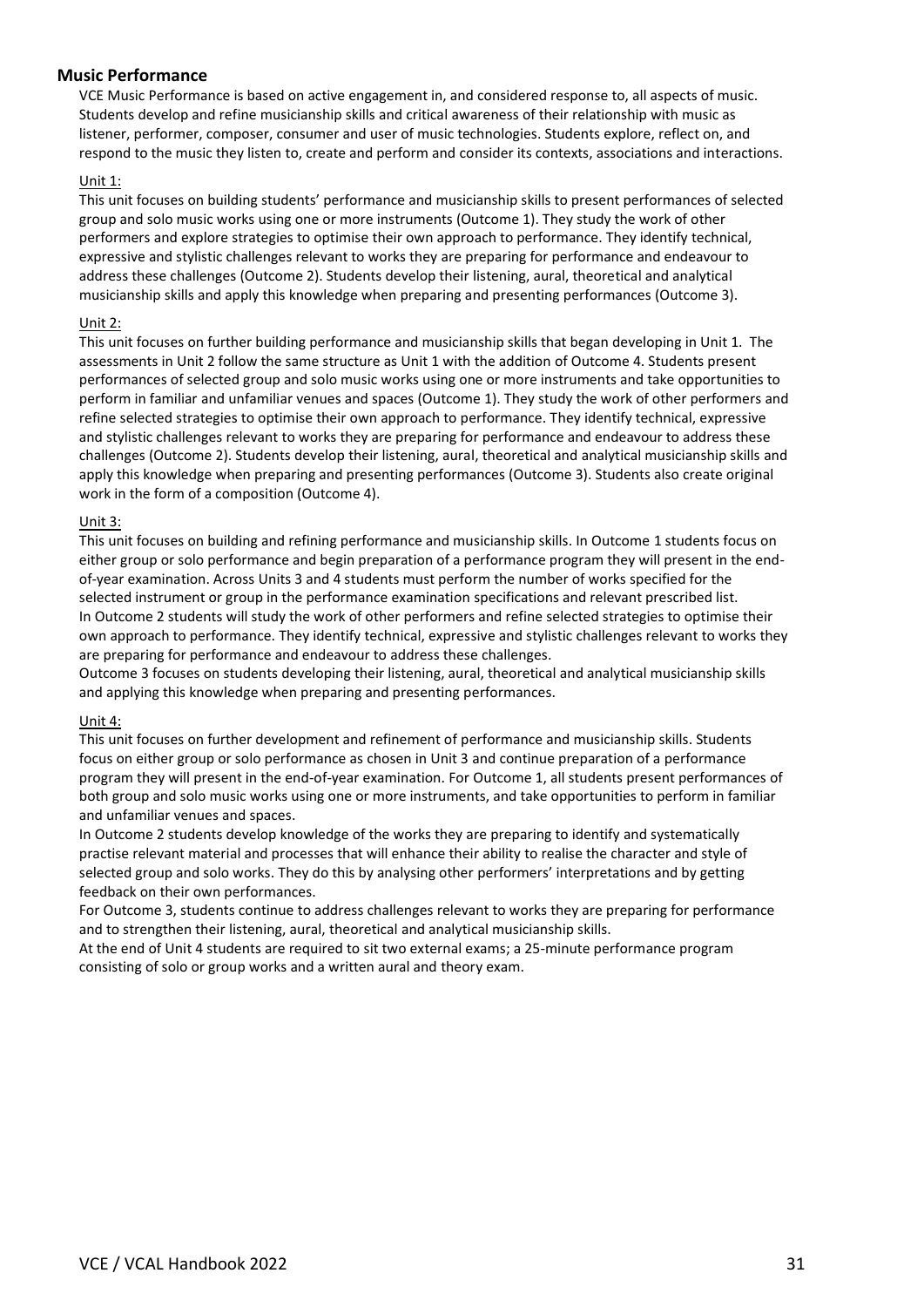# **Outdoor Education and Environmental Studies**

VCE Outdoor and Environmental Studies is concerned with the ways humans interact with and relate to outdoor environments. 'Outdoor environments' include environments that have minimum influence from humans, as well as those environments that have been subject to different levels of human intervention. The study enables students to make critically informed comment on questions of environmental sustainability and to understand the importance of environmental health, particularly in local contexts.

# **Unit 1: Exploring outdoor experiences**

A focus on what motivates people to participate in outdoor experiences, including;

- Studying the types of outdoor environments, including wilderness, managed parks, and urban/built environments.
- Exploring the factors that affect access to and kinds of outdoor experiences, the range of motivations for seeking outdoor experiences, different personal responses, and the influence of media portrayals.
- Relevant technologies and their effects on outdoor experiences.

# **Unit 2: Discovering outdoor environments**

This unit focuses on the characteristics of outdoor environments and different ways of understanding them, as well as the impact of humans on outdoor environments. Topics include:

- Characteristics of outdoor environments
- Recreational users' understandings of the environments.
- Scientific, land manager, historical and indigenous understandings of specific environments.

# Approximate costs:

- 4-Day Bushwalk on the Bogong High Plains \$130
- Surfing at Phillip Island \$70
- Mountain bike camp \$30
- Cross country skiing at Lake Mountain \$70
- Cross country skiing camp \$120
- Abseiling \$35

Payments for activities are made progressively over the year and are not expected as an upfront payment.

# **Unit 3: Relationships with Outdoor Environments**

The focus of this unit is the past and present relationships between humans and outdoor environments in Australia. Students investigate contemporary relationships with the environment and factors that influence these, including:

- Australian outdoor environments before and after human population
- Relationships with Australian outdoor environments expressed by specific Indigenous communities, by the first non-Indigenous settlers' experiences, and through increasing population and industrialisation.
- The role of environmental movements and political policies in protecting the outdoors
- The factors influencing contemporary societal relationships with outdoor environments.

# **Unit 4: Sustainable outdoor relationships**

Students explore the sustainable use and management of outdoor environments and examine the issues in relation to the capacity of outdoor environments to support the future needs of the Australian population. They develop knowledge around:

- Understandings and critiques of sustainability and sustainable development, including indicators of healthy outdoor environments
- The importance of healthy outdoor environments, the actions taken to sustain them, and the potential impact on society and outdoor environments of likely threats

The decision-making processes followed by land managers and/or governments relating to conflicting interests, as well as the methods used by individuals and groups to influence decisions about the use of outdoor environments.

Approximate costs:

- 3-Day Bushwalk on the High Plains \$130
- Cross country skiing at Lake Mountain \$70
- Snorkelling at Port Phillip Bay \$90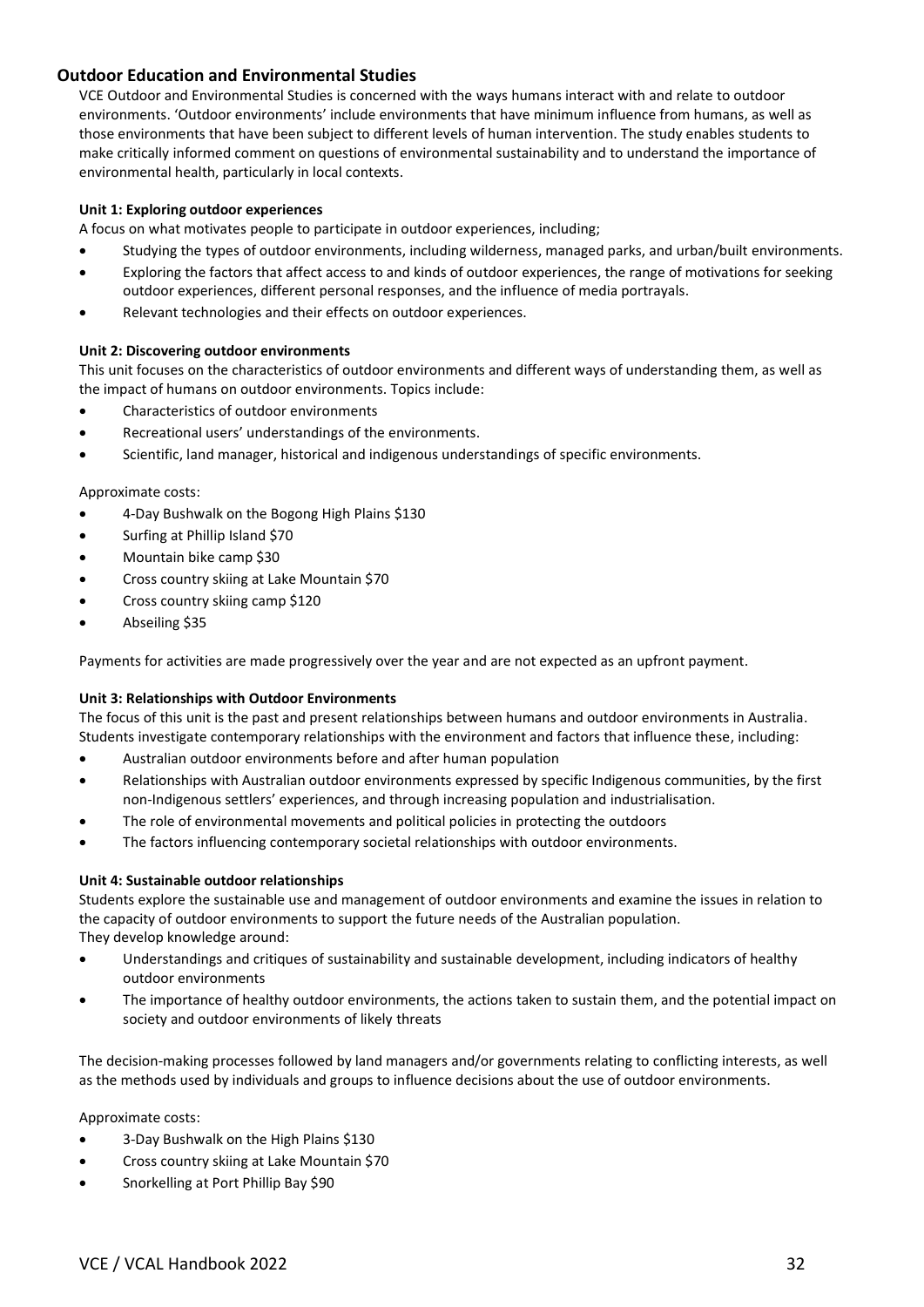# **Physical Education**

Students completing VCE Physical Education will have the opportunity to explore the complex interrelationships between anatomical, biomechanical, physiological and skill acquisition principles to understand their role in producing and refining movement. They will examine behavioural, psychological, environmental and sociocultural influences on performance and participation in physical activity. Students regularly participate in practical activities to examine the core concepts that underpin movement and that influence performance and participation in physical activity, sport and exercise.

# **Unit 1: The human body in motion**

- How the musculoskeletal and cardiorespiratory systems work together to produce movement.
- The relationship between the body systems and physical activity, how the systems adapt and adjust to the demands of the activity, and the role and function of the main structures in each system.
- The social, cultural and environmental influences on movement.
- The implications of the use of legal and illegal practices to improve performance, evaluating perceived benefits and describing potential harms.

# **Unit 2: Physical activity, sport and society**

- Physical activity, sport and society from a participatory perspective and the level of activity required for health benefits, as well as consequences of physical inactivity.
- How participation in physical activity varies across the lifespan and the factors that influence and facilitate participation in regular physical activity, including how different types of physical activity are promoted in different population groups.
- The enablers of and barriers to physical activity and the ways in which opportunities for participation in physical activity can be extended.

# **Unit 3: Movement skills and energy for physical activity**

- Qualitative and biomechanical movement analysis principles including angular and linear kinetic concepts, and Newton's three laws.
- Equilibrium and human movement involving levers, stability and balance.
- Direct and constraints based approaches to coaching and instruction.
- Sociocultural factors that have an impact on skill development, and the characteristics of the three stages of learning.
- Characteristics of the three energy systems for physical activity, fatigue/limiting factors and recovery rates associated with active and passive recoveries.
- Acute physiological responses to exercise in the cardiovascular, respiratory and muscular systems.

# **Unit 4: Training to improve performance**

- Activity analysis, strategies to monitor and record training data, and training program principles.
- Psychological strategies used to enhance performance and aid recovery, and nutritional and rehydration recovery strategies.
- Training methods including continuous, interval, circuit, fartlek, weight/resistance, flexibility and plyometrics.
- Chronic adaptations of the cardiovascular, respiratory and muscular systems to aerobic, anaerobic and resistance training.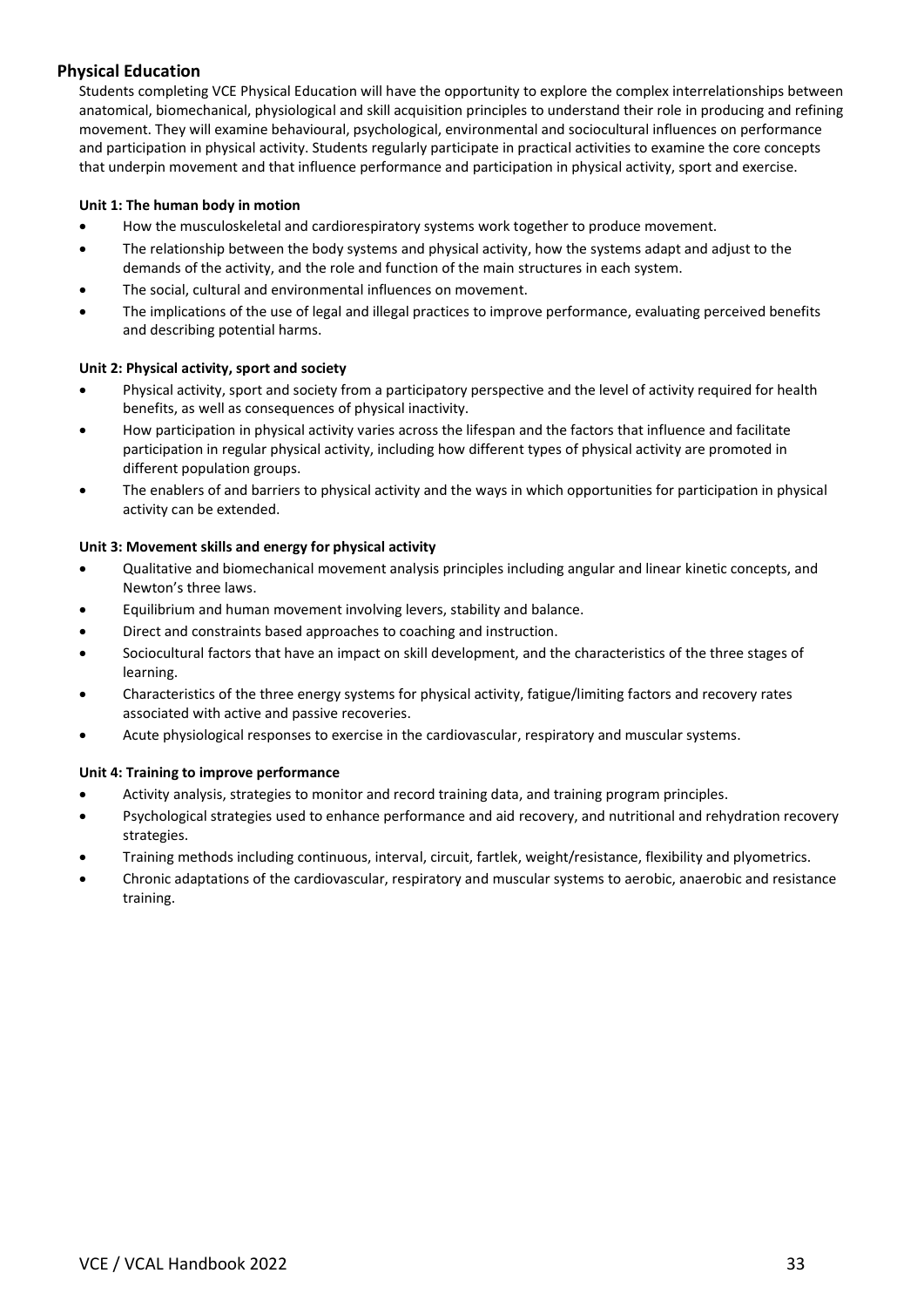# **Physics**

Physics seeks to understand and explain the physical world, both natural and constructed. It examines models and ideas used to make sense of the world and which are sometimes challenged as new knowledge develops. In this subject students develop their inquiry, analytical and communication skills. They apply critical and creative thinking to analyse contemporary physics-related issues and communicate their views from an informed position.

# **Unit 1: What ideas explain the physical world?**

This unit develops students' understanding of the fundamental ideas and models used by physicists in an attempt to understand and explain the world. They consider thermal concepts, evaluate common analogies, and examine current scientifically accepted theories that explain how matter and energy have changed since the origins of the Universe. Students undertake quantitative investigations involving at least one independent, continuous variable.

# **Unit 2: What do experiments reveal about the physical world?**

In this unit, students explore the power of experiments in developing models and theories. They make direct observations, investigate forces and choose one of twelve options related to astrobiology, astrophysics, bioelectricity, biomechanics, electronics, flight, medical physics, nuclear energy, nuclear physics, optics, sound or sports science. Students design and undertake investigations, as well as a student-designed practical investigation.

# **Unit 3: How do fields explain motion and electricity?**

The importance of energy in explaining and describing the physical world is studied. Students examine the production of electricity, consider the field model, and explore the interactions, effects and applications of gravitational, electric and magnetic fields, using Newton's laws and Einstein's theories to investigate and describe motion. Students design and undertake investigations, as well as a student-designed practical investigation related to waves, fields or motion presenting the findings of the investigation as a scientific poster.

# **Unit 4: How can two contradictory models explain both light and matter?**

Students explore the use of wave and particle theories to model the properties of light and matter. They examine the concept of the wave, investigate light, and consider the relationship between light and matter. Students are challenged to think beyond the concepts experienced in everyday life to study the physical world from a new perspective. Students design and undertake investigations and a student-designed practical investigation, presenting the findings in a scientific poster format.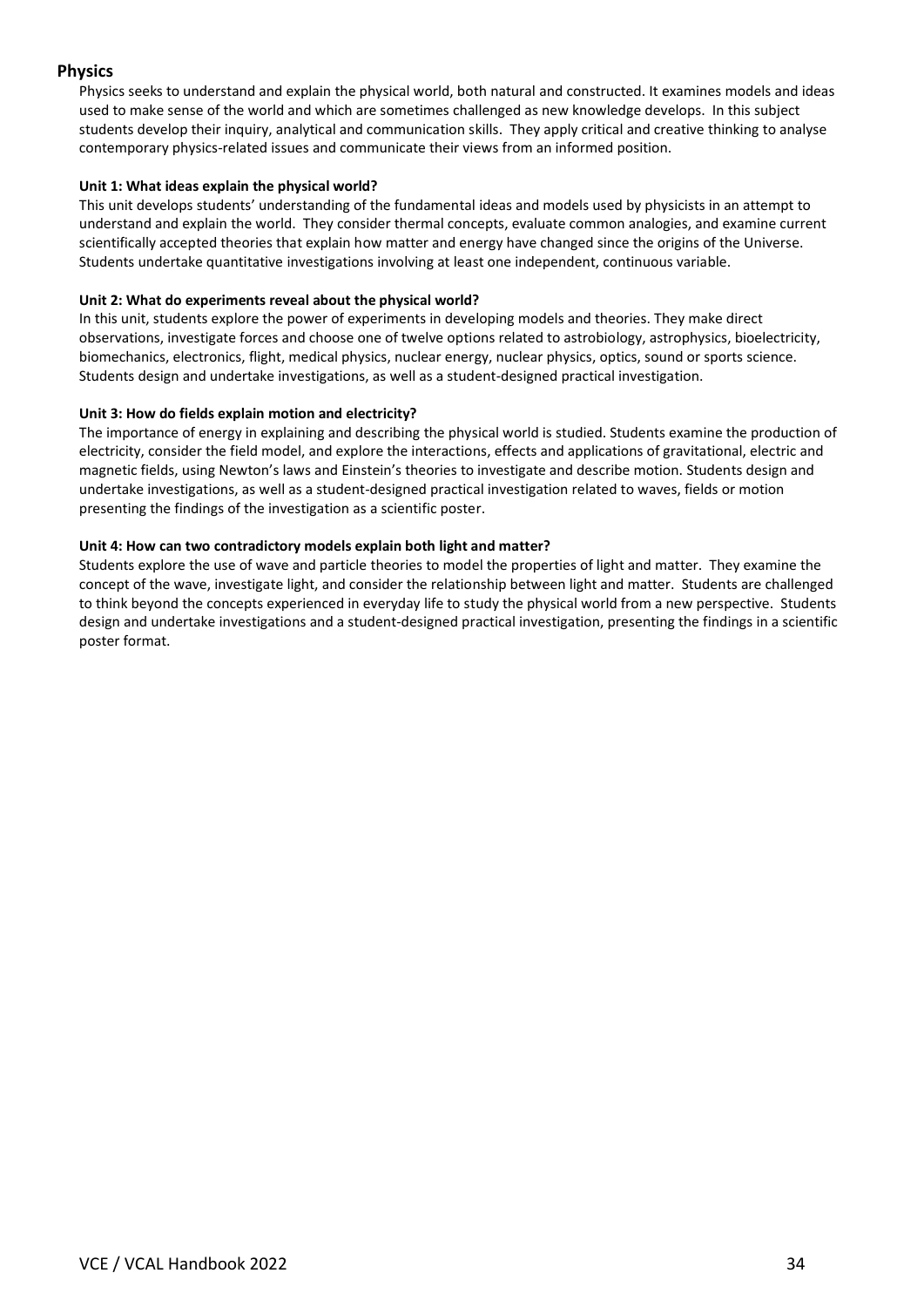# **Psychology**

Students develop knowledge of the changes involved in thoughts, feelings and behaviours. They investigate the structure and functioning of the human brain, the complex nature of psychological development, and evaluate the role of social cognition. Students explore a variety of factors and contexts that can influence behaviour, studying both classical and contemporary research.

# **Unit 1: How are behaviour and mental processes shaped?**

In this unit students explore approaches to understanding the role of the brain and the cerebral cortex, the impact of injury on a person's functioning and brain plasticity. The interactive nature of hereditary and environmental factors will also be studied, as will the development of cognitive abilities and the conceptualisation of normality.

# **Unit 2: What influences a person's perception of the world?**

This unit develops students' understanding of sensation and perception, the influence of biological, psychological and social factors, distortions of perception of taste and vision, attitudes and stereotypes, status and social power, and factors that influence bullying behaviour.

# **Unit 3: How does experience affect behaviour and mental processes?**

In this unit students explore conscious and unconscious responses to sensory stimuli, models of stress, classical conditioning and operant conditioning.

# **Unit 4: How is wellbeing developed and maintained?**

This unit develops students' understanding of the measurement of physiological responses, theories of the purpose and function of sleep, as well as dyssomnias and parasomnias the can effect sleep. Students will explore the typical characteristics of a mentally healthy person, ethical implications in studying and researching mental health, distinctions between stress, phobia and anxiety, individual variation, and evidence-based interventions.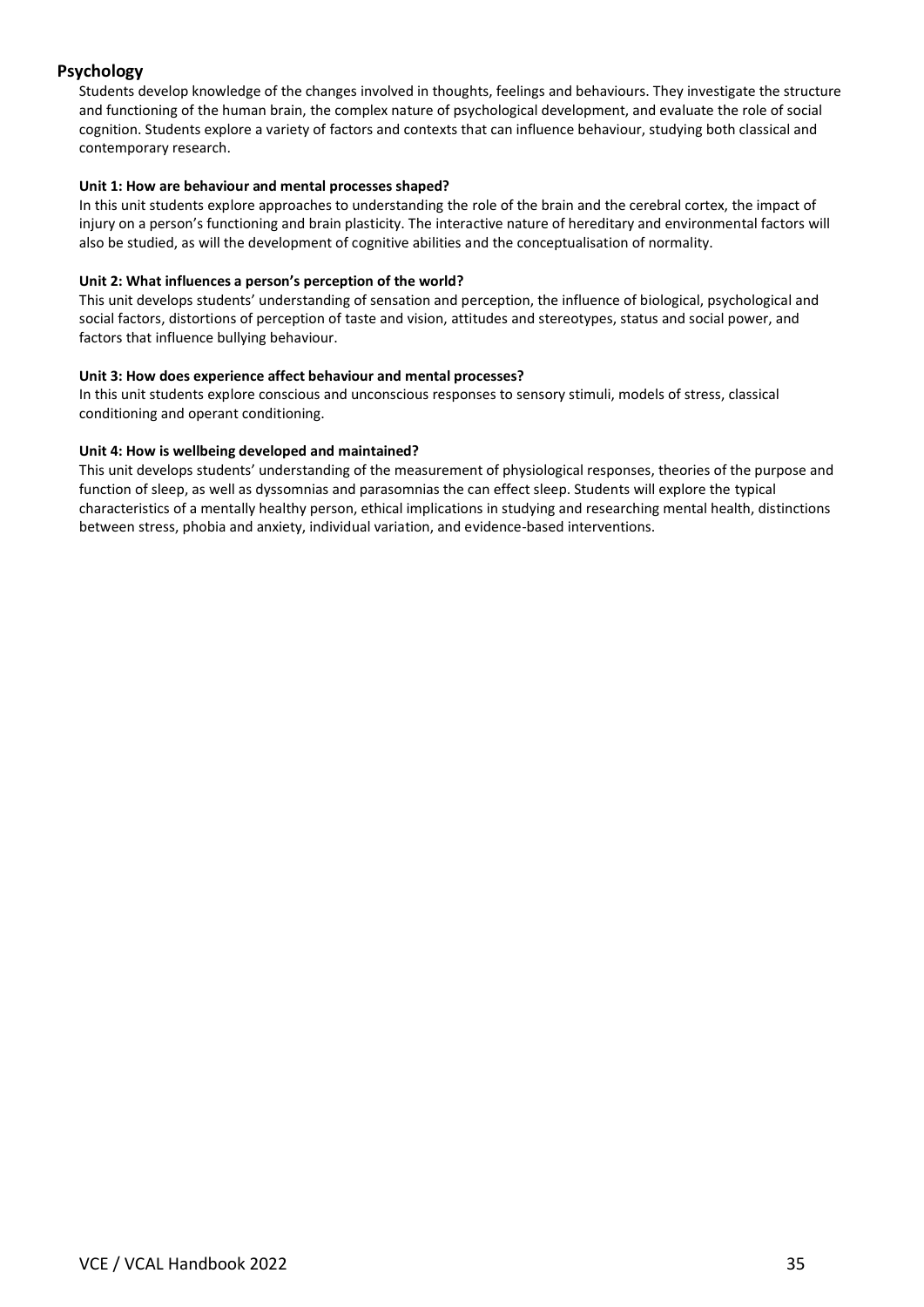# **Studio Arts**

This subject introduces students to the role and practices of artists in society. Student research focuses on critical, reflective and creative thinking, visual analysis of artworks and investigation of artists. Students use this knowledge to inform their own studio practice and to support art making.

# **Unit 1: Studio inspiration and techniques**

In this unit students focus on developing an individual understanding of the stages of studio practice, exploring sources of inspiration and artistic influences, documenting evidence in a visual diary, and researching and analysing the practices of artists from different times and cultures.

#### **Unit 2: Studio exploration and concepts**

In this unit students will establish and use a studio practice to produce artworks, including the formulation and use of an individual approach. Students will explore and develop ideas and subject matter, study art movements and styles, and analyse artworks to develop a broader knowledge about the history of art.

Estimated Cost: Students are able to use any materials or equipment available to them in the art rooms, however, if they require specialised equipment or materials, it is expected that they purchase this independently. It is compulsory for students to visit at least two different art galleries throughout the year.

Excursions offered:

- City Art excursion \$5
- Healesville and local galleries excursion \$9
- Winter Masterpieces exhibition @ NGV\$15

# Optional extras:

- Life drawing workshops approx. \$7
- Hobart Art Camp (TBC)

# **Unit 3: Studio practices and processes**

In this unit students focus on the implementation of an individual studio process leading to the production of a range of potential directions. Students develop and use an exploration proposal to define an area of creative exploration. They plan and apply a studio process to explore and develop their individual ideas. For this study, the exploration proposal supports the student to identify a direction for their studio process. This process records trailing, experimenting, analysing and evaluating the extent to which art practices successfully communicate ideas presented in the exploration proposal. Students will select some of these potential directions from which to develop at least two artworks in Unit 4.

The study of artists and their work practices and processes may provide inspiration for students' own approaches to art making. Students investigate and analyse the response of artists to a wide range of source material and examine their use of materials and techniques.

# **Unit 4: Studio practice and art industry contexts**

In this unit students focus on the planning, production and evaluation required to develop, refine and present artworks that link cohesively according to the ideas resolved in Unit 3. To support the creation of artworks, students present visual and written evaluation that explains why they selected a range of potential directions from Unit 3 to produce at least two finished artworks in Unit 4. Once the artworks have been made, students provide an evaluation about the cohesive relationship between the artworks.

This unit also investigates aspects of artists' involvement in the art industry, focusing on at least two different exhibitions that the student has visited in the current year of study with reference to specific artworks in those exhibitions. Students investigate the methods and considerations of the artist and/or curator involved in the preparation, presentation and conservation of artworks displayed in exhibitions in at least two different galleries or exhibitions.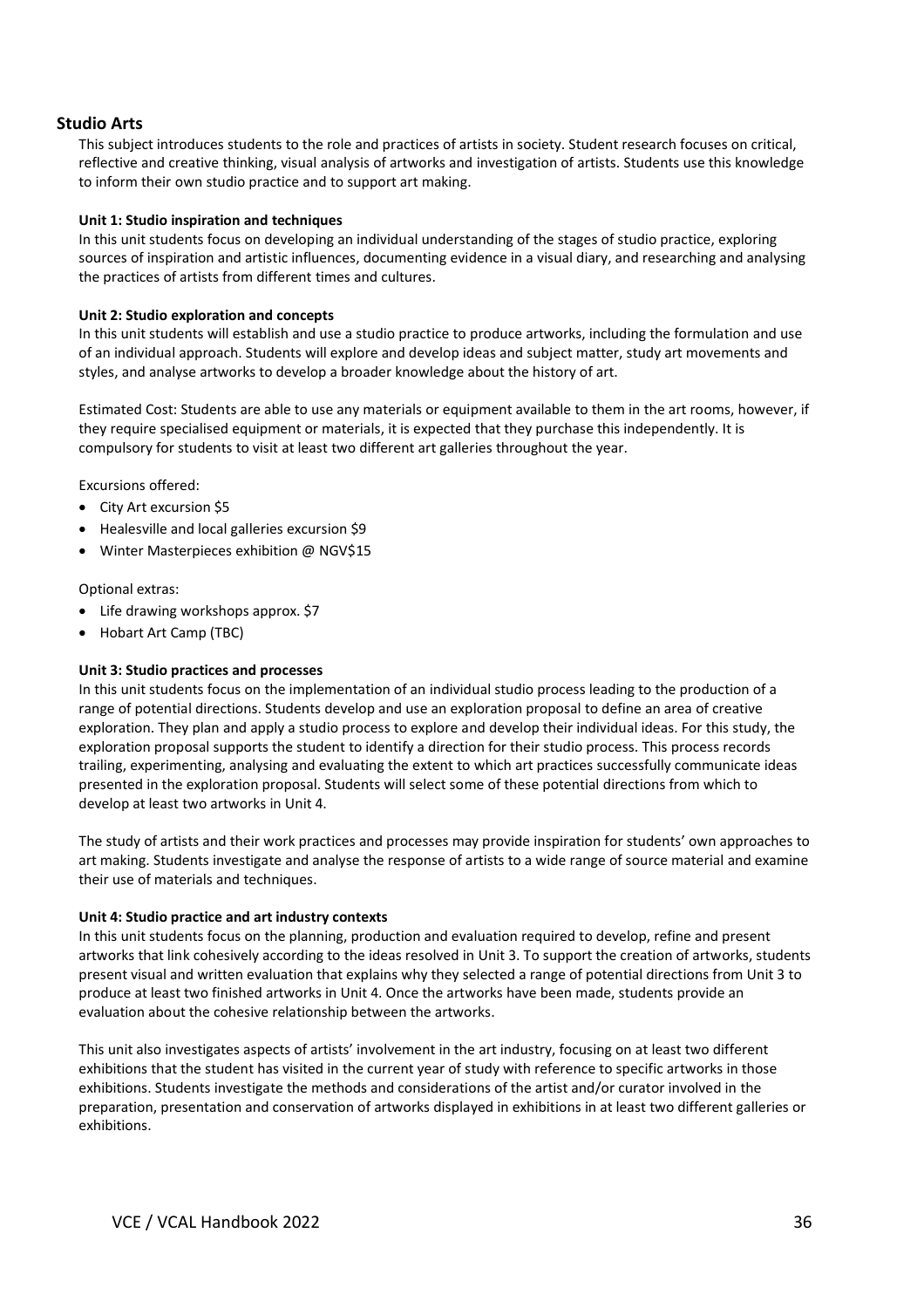# **Vocational Education and Training (VET)**

VCE Vocational Education and Training (VET) enables students to learn through practical experience from training institutions and actual workplaces and to gain a nationally recognised industry qualification. VET develops skills that will equip students for the workforce and further study. VET may contribute to the VCE at Unit 1/2 or Unit 3/4 level or to the VCAL with each 90-hour block equalling one VCAL unit.

# **VCE VET Programs:**

- Expand opportunities and pathways in senior secondary
- Have a vocational focus
- Contribute towards completion of VCE/VCAL
- Can combine with a School-Based Apprenticeship or Traineeship
- Provide the opportunity to test a career.

# <http://www.vcaa.vic.edu.au/Pages/vet/index.aspx>

Students may select from a number of VCE VET programs. All students in a VET program are expected to complete some structured workplace learning activities. Structured workplace learning is 'on the job training' during which a student is expected to master a set of skills or competencies, related to their VET program. The work placement can be 1-2 days per week, or a block release, depending on the program or individual circumstances of either the student or employer.

# **VET subjects available through the Yarra Valley VET Cluster (YVVC):**

- Acting (screen)
- Agriculture
- Animal Studies
- Automotive Mechanical
- Building & Construction
- Electrotechnology
- Engineering Studies
- Furniture Making
- Horticulture
- Hospitality Kitchen Operations
- Music
- Screen & Media
- Sport and Recreation
- Wine Operations
- Eco System Conservation and Management

*\*Please note, a full upfront payment is required prior to commencement of a VET course. For further information see the Careers and VET Managers or the VET website [http://www.yvvc.org.au](http://www.yvvc.org.au/)*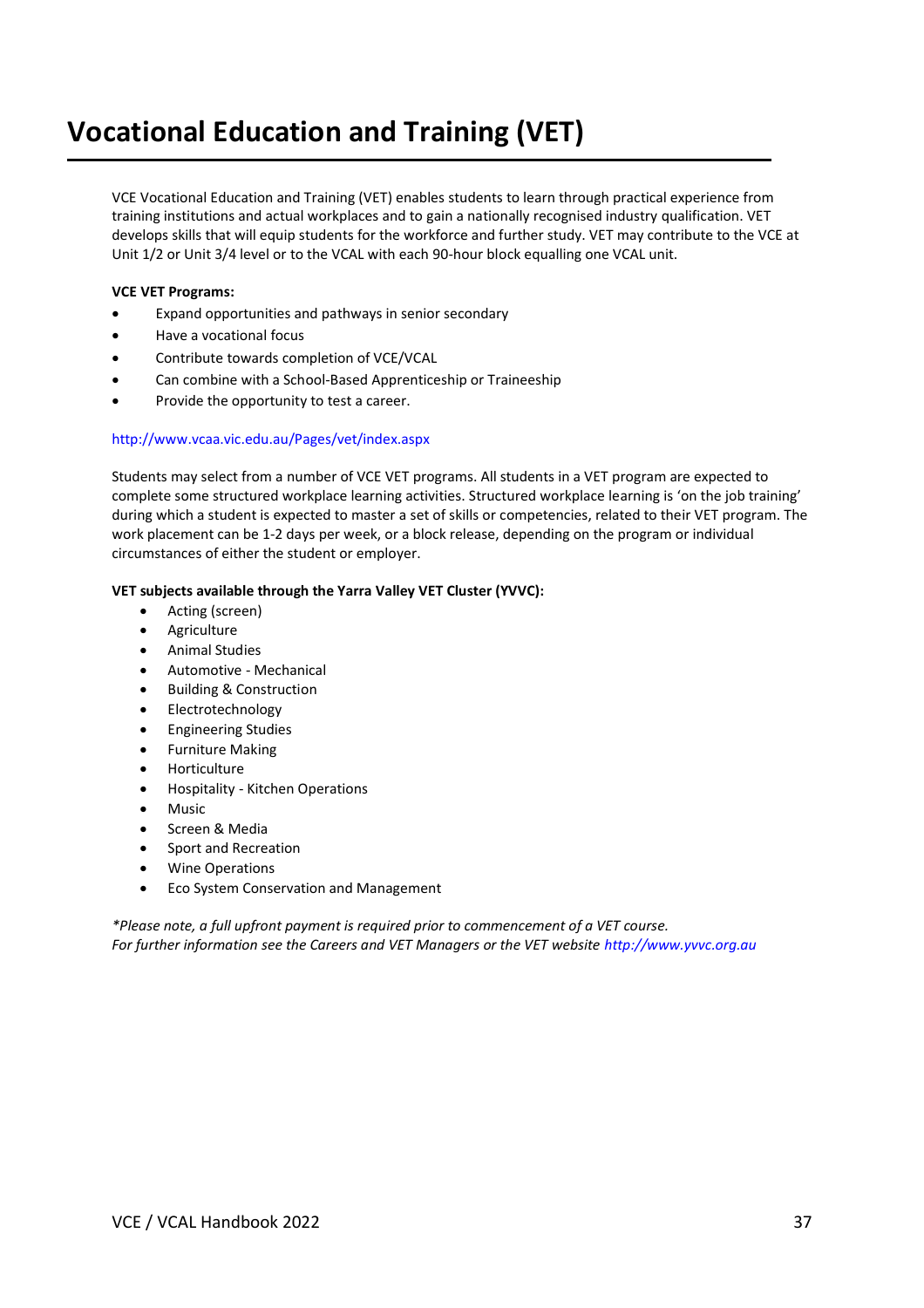# **Victorian Certificate of Applied Learning (VCAL)**

The Victorian Certificate of Applied Learning (VCAL) is an alternative to VCE for students who are more suited to a hands-on, practical working environment. Like the VCE, the VCAL is a recognised senior secondary qualification. Unlike the VCE, which is widely used by students as a pathway to university, the VCAL focuses on 'hands-on learning'. Students who do the VCAL are more likely to be interested in going on to training at TAFE, doing an apprenticeship, or getting a job after completing Year 12. Some students who have completed VCAL have gone on to careers in Plumbing, Electrical, Carpentry, Child Care, Nursing, Law Enforcement, Office Administration, Hair and Beauty, Sports Coaching, Music, Auto-mechanics and Warehousing.

The VCAL Certificate aims to provide students with the skills, knowledge and attitudes to make informed choices about pathways to work and further education.

The principles underpinning the VCAL are:

- The development of knowledge and employability skills that help prepare students for work and for participation in a broader society – family, community and life-long learning.
- The development of knowledge and skills that assist students to make informed vocational choices and facilitate pathways to further learning and employment.

The VCAL's flexibility enables students to design a study program that suits their interests and learning needs. Students select accredited curriculum components from VCE studies, Vocational Education and Training (VET) qualifications, Further Education (FE) and VCAL units.

VCAL and VCE students are subject to the same discipline and welfare policies, uniform policies and attendance requirements. All students are enrolled in, and their progress reported on, the same computer system (VASS). Both VCE and VCAL are overseen by VCAA.

VCAL students will continue to be eligible for the Academic Achievement and Encouragement Awards and are encouraged to excel in their VET and Structured Work Placement programs.

VCAL and VCE students are offered the same opportunity to participate in all school programs including graduation ceremonies, formals, sport and other extra-curricular activities.

# **VCAL Qualification Requirements**

A VCAL Certificate and Statement of Results will be issued to students who successfully complete their VCAL.

To be awarded any VCAL qualification, students must successfully complete a learning program that contains a minimum of 10 credits and includes:

- curriculum components that can be justified against the purpose statement for the Literacy and Numeracy Skills Strand: one credit is required for Literacy Skills and one credit is required for Numeracy Skills.
- curriculum components to the value of at least one credit that can be justified against the purpose statement for each of the Work Related Skills Strand, Personal Development Skills Strand and Industry Specific Skills Strand.
- a minimum of two VCAL units.
- curriculum components to the value of six credits at the level of the VCAL award or above: one of which must be for Literacy Skills and one component be a VCAL Personal Development Skills unit.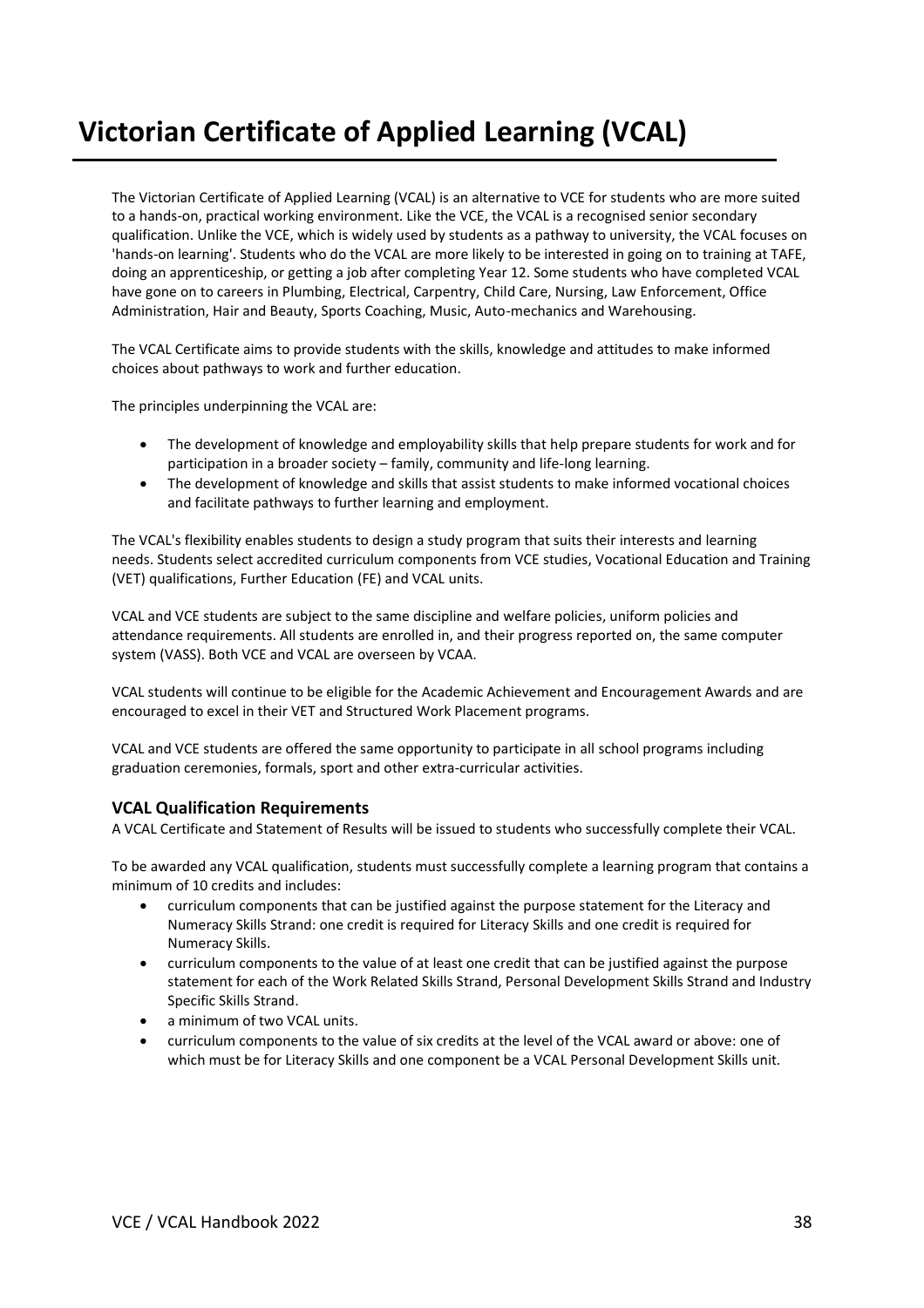# **The VCAL Program Structure**

# **Strands**

There are [four compulsory strands](https://www.vcaa.vic.edu.au/Pages/vcal/students/compulsorystrands.aspx) in VCAL:

# • **Literacy and Numeracy**

Literacy Skills curriculum encourages the development of knowledge/skills, in the contexts of family, employment, further learning and community. Numeracy Skills curriculum develops skills to use mathematical skills within society related to design, measuring, time, travel etc.

# • **Industry Related Skills**

The development of knowledge/skills related to one or more vocational areas in preparation for work or further training.

# • **Personal Development Skills**

Development of knowledge/skills that leads to the development of self, social responsibility, building community, civic responsibility and improving self-confidence.

# • Work Related Skills

School based projects focusing on enterprise, teamwork, communication, resume writing, job applications, researching industry areas, OH&S etc. At Healesville High School, this includes structured work placements 1 day per week.

# **Units and Credits**

To attain the VCAL, students need to obtain 10 credits. A credit is awarded for successful completion of a unit of study. A unit of study can be: one VCAL Unit, 1 VCE Unit or 90 hours of VET modules or units of competence. Learning Outcomes and Elements

Each VCAL unit is comprised of 5-8 learning outcomes. Learning outcomes are equivalent to topics.

Each learning outcome has a list of elements. The elements describe the individual components of the learning outcome. Each element must be satisfactorily demonstrated, more than once, to achieve competency for that learning outcome.

# **VCAL Levels**

VCAL is offered at three levels**: Foundation, Intermediate** and **Senior**. Students begin the VCAL at a level suitable to their capabilities and this will be determined in consultation with the Year Level and VCAL Coordinators and VCAL teachers to find the level that best suits the student. Variations to this are only possible with approval from the VCAL Leader in conjunction with recommendations from the VCAL teaching team.

# **Intermediate**

Intermediate level is equivalent to Unit 1 & 2 VCE, therefore most Year 11 VCAL students' study at Intermediate level.

At Intermediate level, knowledge and employability skills development leads to independent learning, confidence, and a high level of transferable skills.

Possible pathway at Intermediate level:

- Senior level VCAL
- Completion of VCE
- Apprenticeships and traineeships (school-based or full-time)
- Certificate II (or above) VET courses
- Certificate II (or above) FE courses
- **Employment**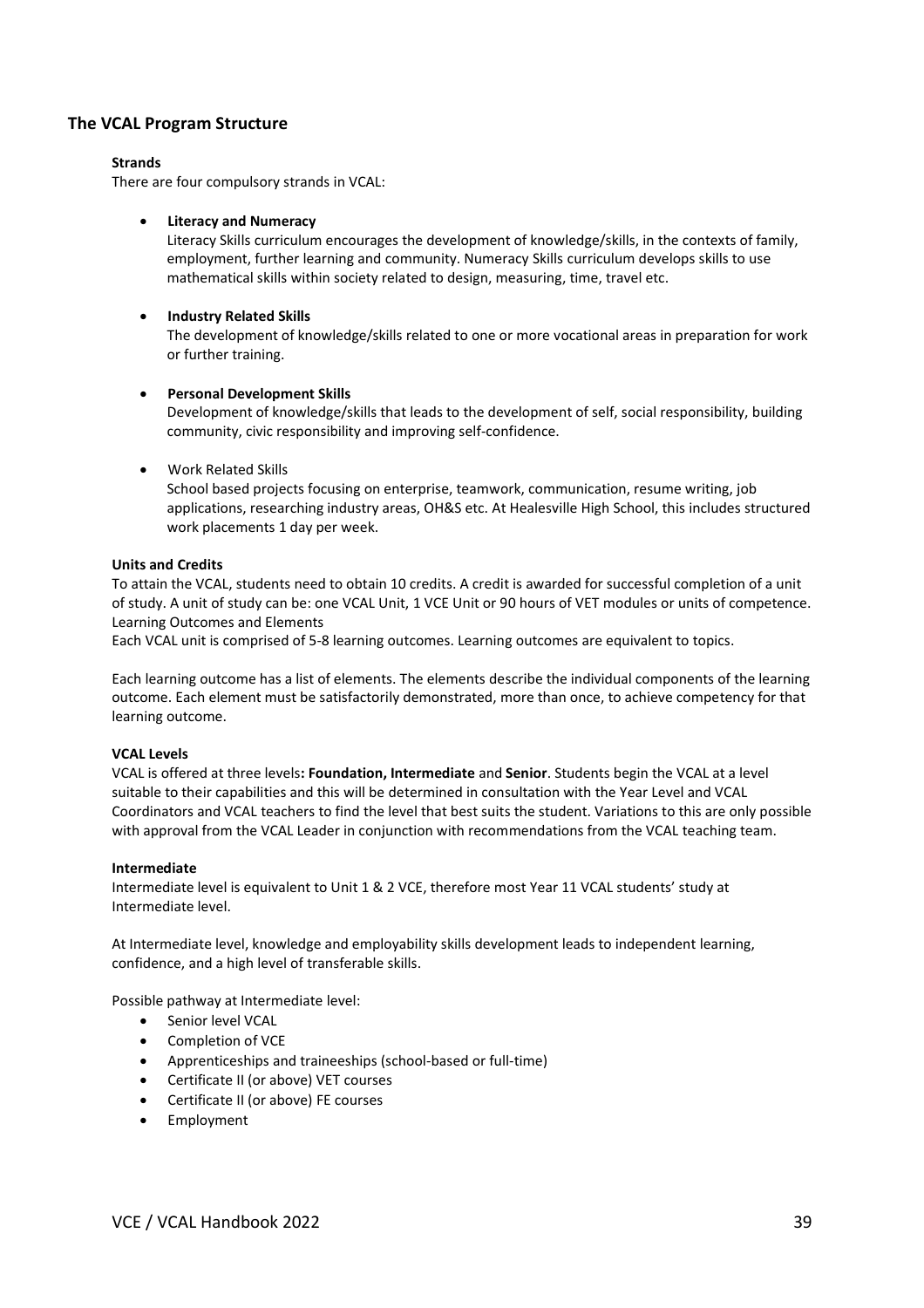# **Senior**

Senior level is equivalent to Unit 3 & 4 VCE, therefore most Year 12 VCAL students' study at Senior level.

At senior level, knowledge, and employability skills development leads to a high level of interpersonal skills, independent action and achievement of tasks that require decision-making and leadership. The demonstration of knowledge and skills that apply directly to the workplace or further training is also important.

Possible pathway at senior level:

- Completion of VCE
- Apprenticeships and traineeships (school-based or full-time)
- Certificate II (or above) VET courses
- Certificate III (or above) FE courses
- Industry Pathways
- Employment

#### **HHS Levels and Unit Options**

| <b>STRAND</b>                                                | <b>INTERMEDIATE - YEAR 11</b>            | <b>SENIOR - YEAR 12</b>                   |  |  |
|--------------------------------------------------------------|------------------------------------------|-------------------------------------------|--|--|
| <b>Literacy Skills</b><br>Literacy Skills Reading & Writing  |                                          | Literacy Skills Reading & Writing Senior  |  |  |
| <b>Reading &amp;</b>                                         | Intermediate                             |                                           |  |  |
| <b>Writing</b>                                               |                                          |                                           |  |  |
| Personal<br>Personal Dev. Skills Intermediate Unit 1         |                                          | Personal Development Skills Senior Unit 1 |  |  |
| <b>Development</b>                                           | Personal Dev. Skills Intermediate Unit 2 | Personal Development Skills Senior Unit 2 |  |  |
| <b>Skills</b>                                                |                                          |                                           |  |  |
| <b>VCE Foundation Maths Unit 2</b><br><b>Numeracy Skills</b> |                                          | Numeracy Skills Senior Unit 1             |  |  |
| <b>Work Related</b>                                          | Work Related Skills Intermediate Unit 1  | Work Related Skills Senior Unit 1         |  |  |
| Work Related Skills Intermediate Unit 2<br><b>Skills</b>     |                                          | Work Related Skills Senior Unit 2         |  |  |
|                                                              | VET Certificate I                        | <b>VET Certificate II</b>                 |  |  |
| <b>Industry Specific</b><br><b>Skills</b>                    | VET Certificate II (Selected FE Units)   | VET Certificate III (Selected FE Units)   |  |  |
|                                                              | VET Certificate III (Selected FE Units)  |                                           |  |  |
| <b>Literacy Skills</b>                                       | Literacy Skills Oral Communication       | Literacy Skills Oral Communication Senior |  |  |
| Oral                                                         | Intermediate                             |                                           |  |  |
| <b>Communication</b>                                         |                                          |                                           |  |  |
| <b>General Credit</b><br>Structured Workplace Learning       |                                          | Structured Workplace Learning             |  |  |
| Additional VET hours over 90 hours e.g.<br><b>Subjects</b>   |                                          | Additional VET hours over 90 hours e.g.   |  |  |
|                                                              | <b>VET Public Safety</b>                 | <b>VET Public Safety</b>                  |  |  |

# **Structured Workplace Learning (SWL)**

At Healesville High School Structured Workplace Learning (SWL) is an important component in the development of employability skills. SWL involves on-the-job training during which a student is expected to master a set of skills or competencies, related to a VET Certificate course accredited by the Victorian Registration and Qualifications Authority (VRQA).

Students can complete up to 10 days of SWL per term, not exceeding 40 days per year.

To obtain a credit for the SWL subject the SWL needs to be related to the industry of the student's VET course.

# **Organisation of SWL**

Students are primarily responsible for obtaining a SWL for each unit.

Prior to beginning SWL the agreement must be completed by the employer, student and the school Principal. The student will not be covered for accidents, incidents or injury without the Principal's signature on the form.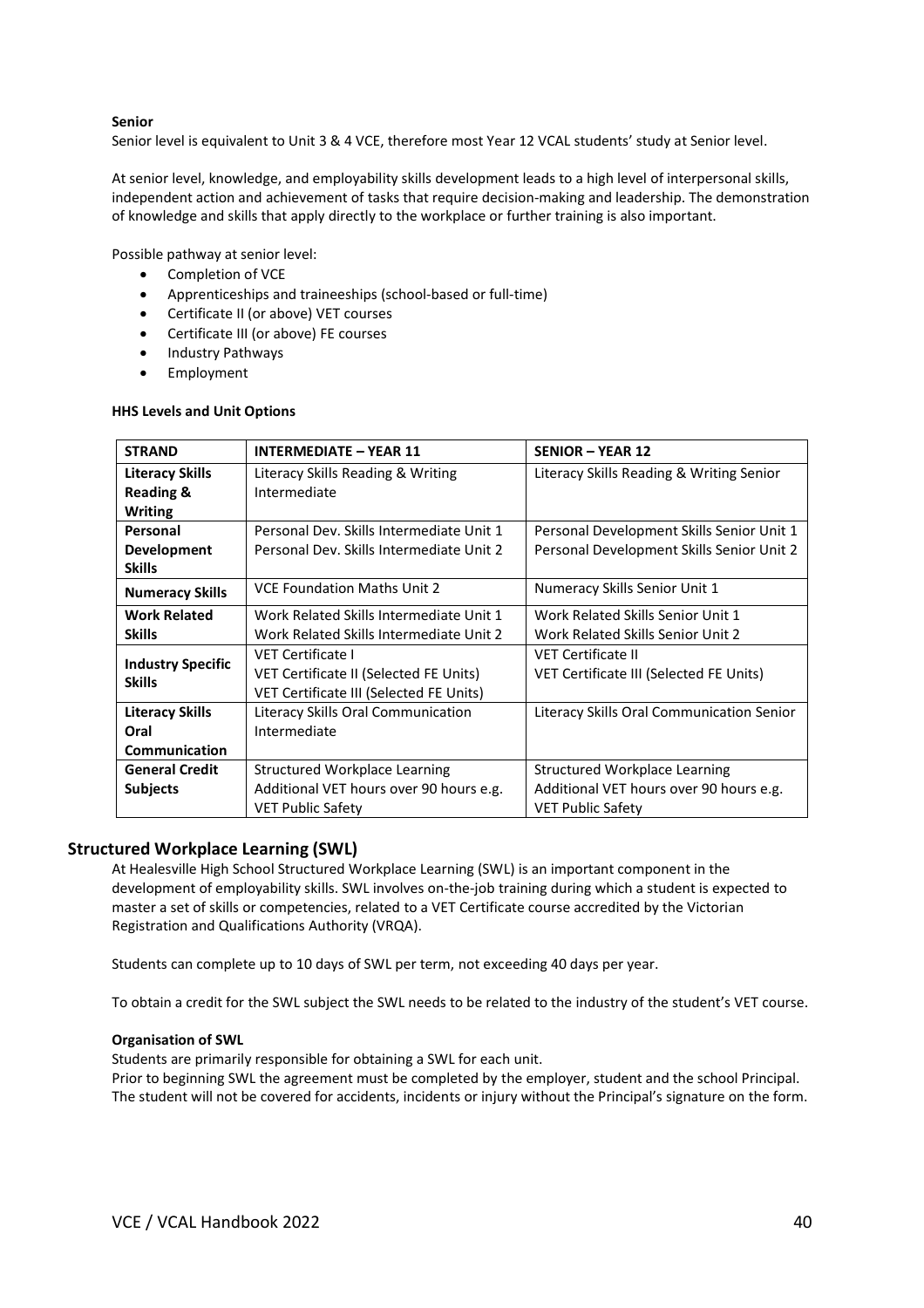# **SWL Evidence**

SWL as a subject. During the lessons at school, the VCAL student will complete their Work Related Log (WRL) which evidence in the form of the SWL Logbook to the SWL Teacher when requested. Failure to do so will result in an N for the unit.

# **School Based Apprenticeship or Traineeship**

An SBAT offers students the option of combining a senior secondary program with part-time employment, school and training. The program is undertaken under a Training Contract with an employer and has a training plan registered with the Victorian Registration and Qualifications Authority (VRQA). The training must lead to a nationally recognised qualification.

The VRQA is responsible for regulating the minimum hours per week for employment and training for SBATs. The full policy can be accessed at[: http://www.vrqa.vic.gov.au/apptrain/Pages/schemes.aspx.](http://www.vrqa.vic.gov.au/apptrain/Pages/schemes.aspx)

# **VCAL Student Timetable**

VCAL students attend classes at Healesville High School three days a week. There are no VCAL classes running at Healesville High School on Wednesdays to allow students to attend VET classes. VCAL students have Thursday and Friday with no formal school classes to enable them to complete SWL. Students without SWL placement may be asked to complete volunteer work at school or local community organisations.

| YEAR 11 & 12 - EXAMPLE TIMETABLE |                                     |                 |            |                                |                                |  |  |
|----------------------------------|-------------------------------------|-----------------|------------|--------------------------------|--------------------------------|--|--|
| Period                           | Monday                              | Tuesday         | Wednesday  | Thursday                       | Friday                         |  |  |
| 1                                | WRS/<br><b>VET Public</b><br>Safety | LITERACY        | <b>VET</b> |                                |                                |  |  |
| 2                                | WRS/<br><b>VET Public</b><br>Safety | <b>PDS</b>      |            | Structured                     | Structured                     |  |  |
| 3                                | <b>PDS</b>                          | <b>WRS</b>      |            | Workplace<br>Learning $-$ with | Workplace<br>Learning $-$ with |  |  |
| 4                                | <b>NUMERACY</b>                     | <b>PDS</b>      |            | employer                       | employer                       |  |  |
| 5                                | LITERACY                            | <b>NUMERACY</b> |            |                                |                                |  |  |
| 6                                | <b>NUMERACY</b>                     | <b>LITERACY</b> |            |                                |                                |  |  |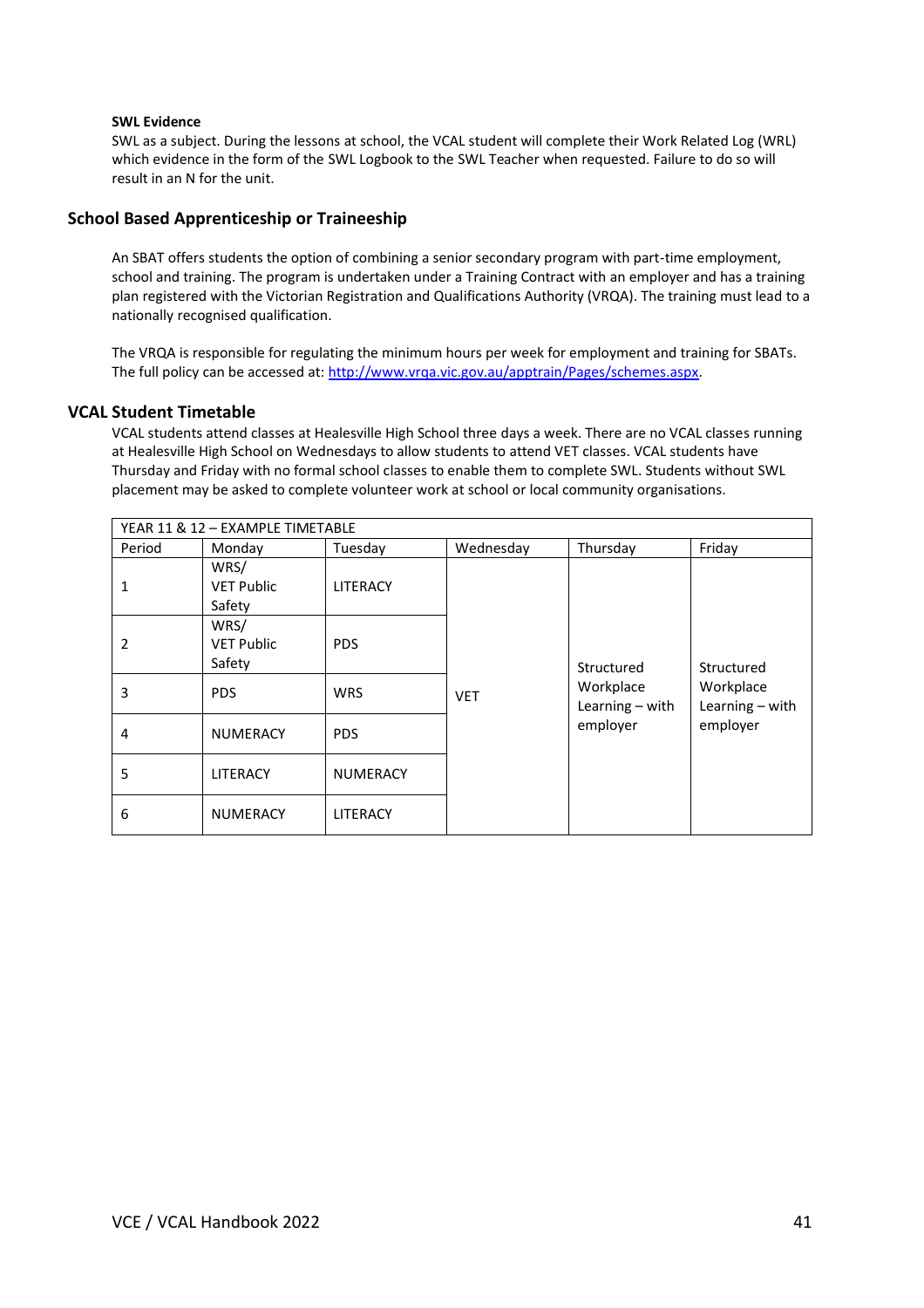# **VCAL Assessment**

Awarding the satisfactory completion of a VCAL unit is based on a decision by the teacher that there is sufficient evidence that the student has achieved the learning outcome. Achievement of a unit for any strand is based on meeting the elements of the outcome.

Assessment of learning outcomes occurs on more than one occasion and in different contexts to make sure that the assessment is as consistent, reliable, fair, and equitable as possible.

It is important that all evidence collected:

- meets the required standard for the level attempted.
- meets timeframes within a reasonable period.
- is clearly their own or the student indicates where it is as a result of team work.

This means students need to be able to provide evidence for any work undertaken. This evidence will come in a variety of forms, including (but not limited to):

- teacher observations
- photographs
- completion of workbooks
- logbooks
- discussion or debate
- contribution records
- portfolio
- class work
- reflective journals
- video/photographic production
- oral presentations
- performance or practical tasks

# **Submission of work**

Students complete various projects and other activities throughout each term and there are specific due dates for submission of work which must be strictly adhered to. Students are strongly advised to meet the timeframes as set out by their teachers.

It is the student's responsibility to ensure that teachers can authenticate their work through the regular submission of evidence. Throughout extended projects specific due date checkpoints must be met at each stage. This is to ensure all authentication processes have been adhered to according to VCAA and Healesville High School guidelines.

Any student who has a genuine reason for not meeting the due date for a task can apply for an extension of time. To apply for an extension a student must complete all relevant documentation at least two days prior to the due date. The application of extension must have the full approval of the subject teacher and the VCAL Leader. Failure to complete all relevant documentation and submission of work can lead to an unsatisfactory result. This then can have serious implications on whether a student can attain their VCAL certificate.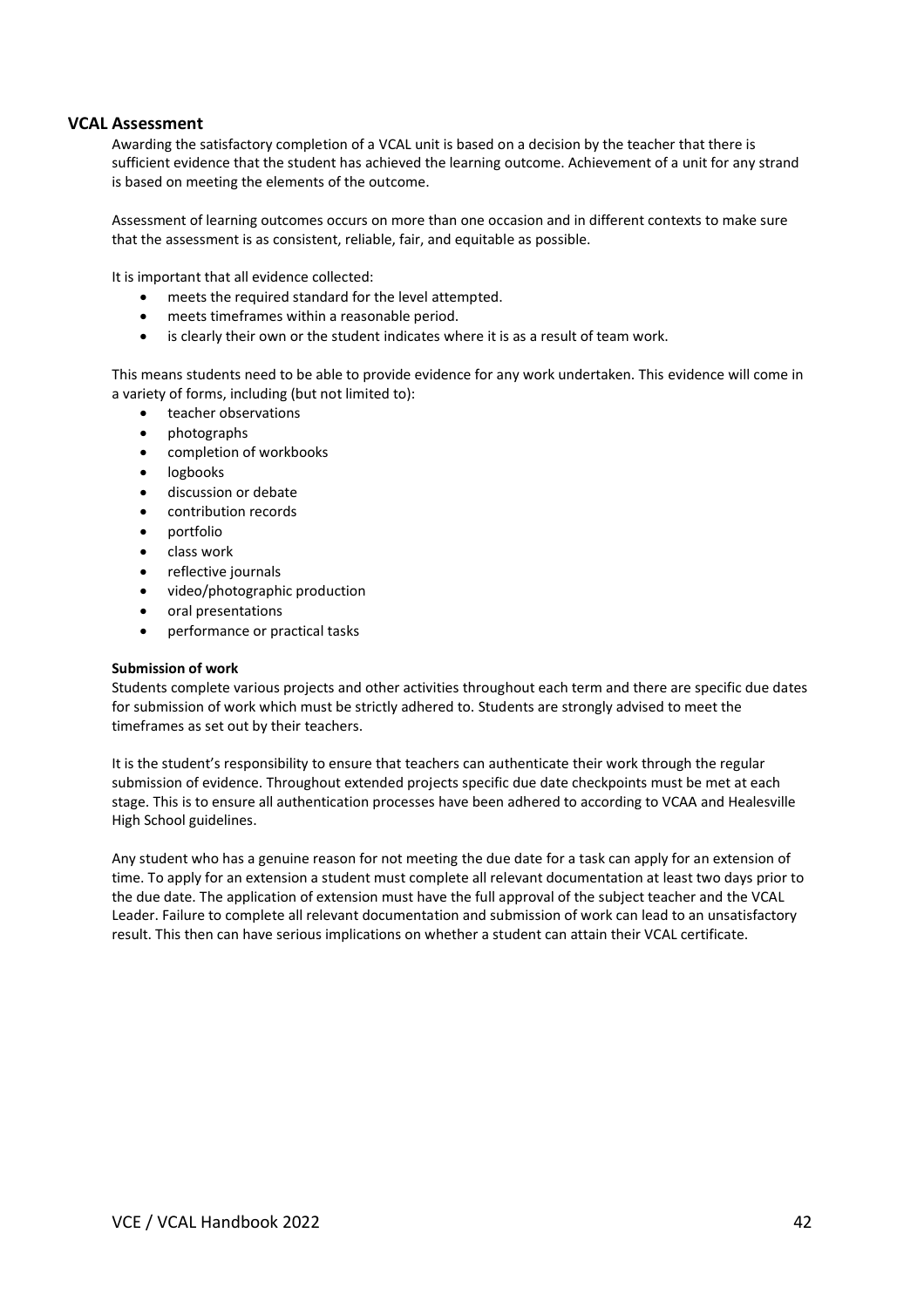# **Folio of Evidence**

A 'Folio of Evidence' must be submitted at the end of each semester for verification of the evidence that demonstrates competency for each VCAL unit. It is the student's responsibility to assemble and maintain this 'Folio of Evidence' for each VCAL unit, by keeping and filing all pieces of work when it is assessed and returned to the student. Assessment checklists will be issued to enable students to assemble and maintain their 'Folio of Evidence' for each VCAL unit. A 'Folio of Evidence' should include:

- All Work Books.
- All Assessments Tasks.
- Photo and/or journal of activities.
- Power-point presentations, posters.
- School recognition of student participation, school newsletters, photographs.
- Community recognition, newspaper articles, photographs, club activities.
- Recreational/sporting club recognition, awards, activities, teams.
- Current school reports and awards.
- VET statement of attainment.
- Any other documentation that highlights personal development or work related activities.

# **Portfolio Interviews**

All VCAL students are expected to prepare a Portfolio to display their work. The portfolio task given to the students is based on eight employability skills recognised by employers as desirable skills, competencies and attitudinal values required in the workplace. The portfolio is a useful tool that students can use at employment interviews. To this end, students are expected to prepare for several practice sessions throughout the year where they can present their work to a third party.

#### **Mid-year and Final Tests**

Many TAFE courses, including apprenticeships, require students to sit tests. At Healesville High School, we recognise the ability to successfully sit tests is a useful skill for VCAL students.

Classwork and Assessment Tasks and reportable learning tasks will be completed during the semester. Formal tests in June and November will also be used to complete assessment of the relevant semester of work. VCAL students will have two tests, one for Literacy and one for Numeracy, which will be 70 minutes in duration and will cover content covered during that semester. If a student does not achieve a satisfactory standard on the test, they will be expected to attend Redemption, to complete further activities covering areas in which they were deemed not yet competent.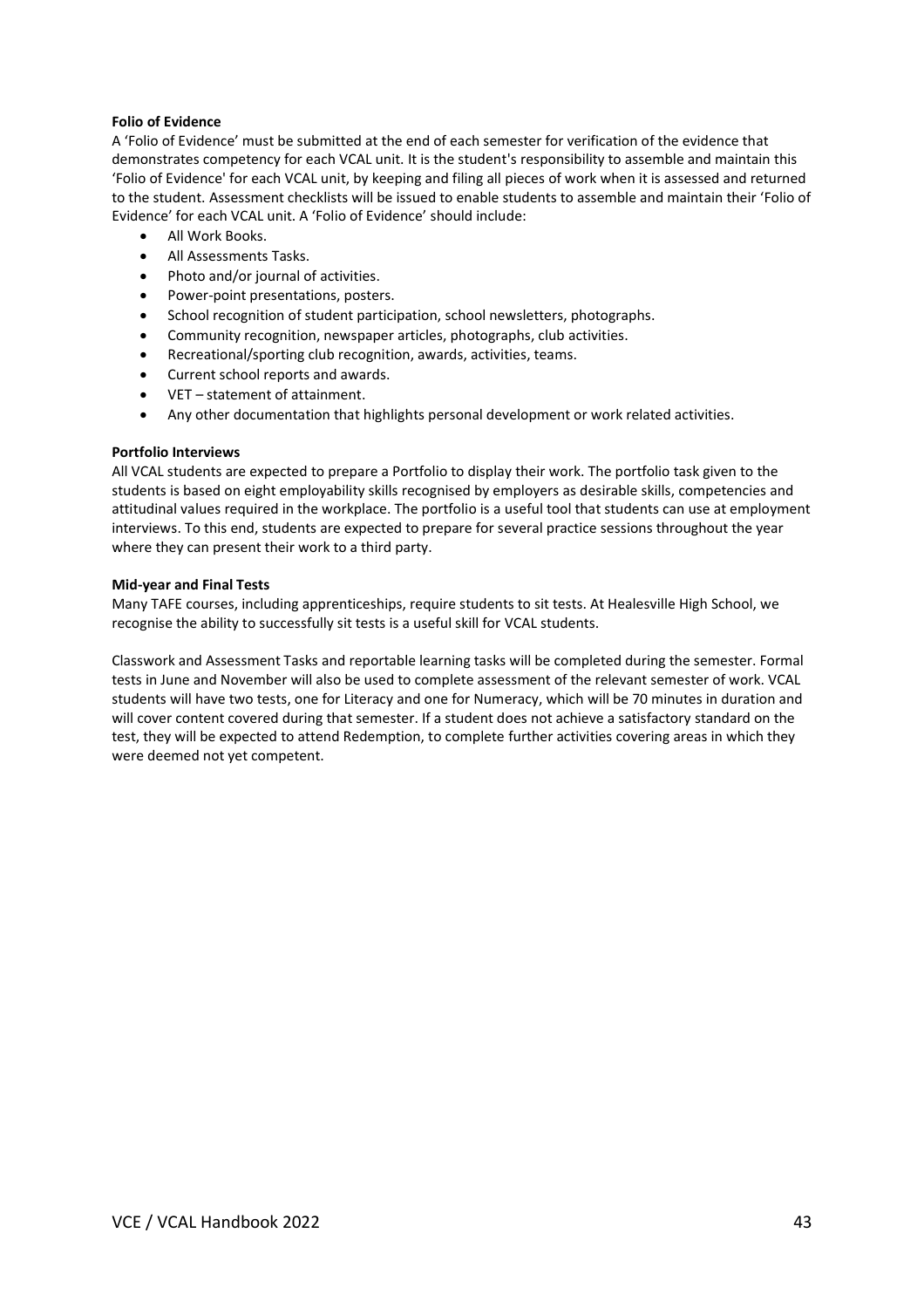# **Assessment Feedback**

Once the teacher has marked the assessment tasks, they will provide feedback to students. Appropriate feedback can include:

- Grade outcome.
- Recommendations for improvement.
- Areas to improve for resubmission.
- An indication of Learning Outcomes and/or elements demonstrated as competent.

#### **Reports**

Students receive progress reports and semester reports that reflect their progress in their VCAL studies. In the event a student is marked as 'not up to date', this will automatically trigger a catch up for the student.

To catch them up before the workload becomes overwhelming, students may be issued catch up for every subject in which they are behind.

Students' reports will reflect whether they:

- are deemed competent for the learning outcome (Competent).
- have attempted competencies but are Not Yet Competent (NYC).
- have not been given the opportunity to attempt the learning outcome therefore, it is Not Applicable (NA).

#### **VCAL Catch-up**

If the teacher feels a student is behind in their schoolwork, they may be issued the student with a VCAL Catchup session after school. It is imperative that the student attends.

Reasons a teacher may issue a VCAL Catch-up include:

- Failure to submit work by the due date.
- The need to resubmit work to meet the required standard.

VCAL Catch-up sessions will run on Tuesday afternoons from 3:20 pm to 4:20pm. The VCAL Catch-up sessions are scheduled through Compass. VCAL Catch-up sessions will show up on the students schedule if they are to attend.

# **NYC Unit**

If at the end of Semester 1, students have not been able to demonstrate competence for the unit, they are able to study the Semester 2 units and continue to work towards completing Semester 1 work as well. This is likely to create a workload that could result in an incomplete VCAL.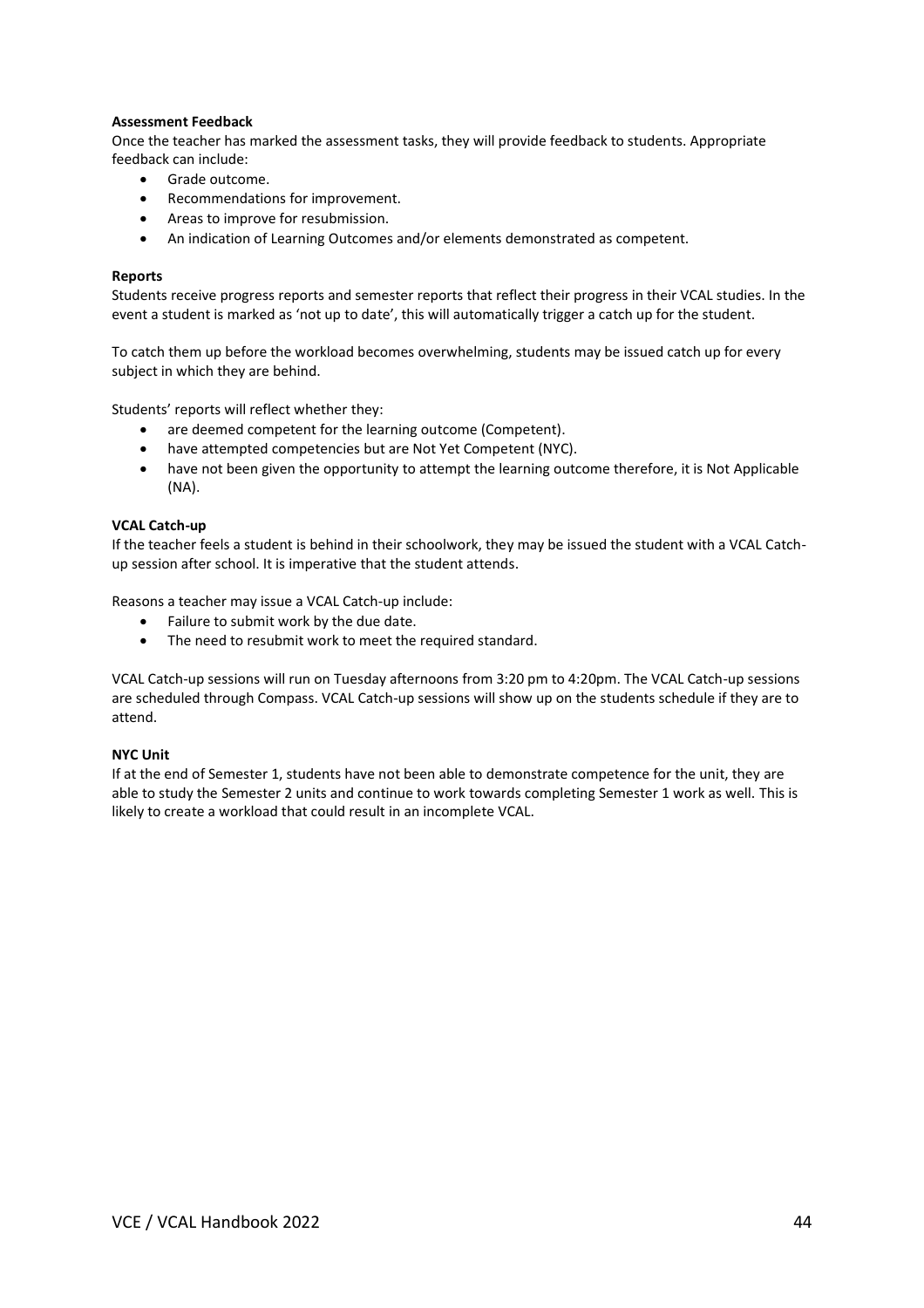# **Assessment Policies and Processes**

# **Possible Breach of Authentication**

Teachers are required to attest Assessment Tasks are genuinely those of the student who submitted the work, and the standard of the work demonstrates the student has achieved the learning outcome.

Students must ensure that:

- work submitted for Learning Outcomes is genuinely their own work.
- in cases of group projects, a list of each student's contribution is included.
- all resources, including print texts, electronic texts, human resources and assistance gained are acknowledged in accordance with acceptable referencing procedures.
- teachers are provided opportunities to monitor the process and development of the work so they can attest that the work is the student's own.
- work submitted has not been previously used for another Assessment Task.
- all work completed on electronic devices is backed up in case of technology malfunction.

Assessment of Learning Outcomes is subject to VCAA authentication requirements – students must submit only their own work and acknowledge other influences in their work appropriately. Please note that the onus of proof here is on the student – they are required to supply drafts and evidence of background work in the event of an appeal.

Where a teacher is not satisfied that work submitted is the student's own, they will complete a pro forma: *Notification of Potential Breach of Authentication* and submit it with their evidence to the VCAL Leader. The VCAL Leader will investigate whether there has been a breach of the guidelines outlined in the VCAA Administrative Handbook. The teacher and student will be informed at each stage of the process.

The stages are as follows:

- 1. Notification made to the VCAL Leader and Principal.
- 2. Potential breach investigated.
- 3. If necessary, a notification of a formal interview with a Principal elected panel will be convened if there is sufficient reason to believe that a breach may have occurred.
- 4. Where it is determined that a breach has occurred, the Principal (or nominee) will inform the student in writing of the penalty imposed and the provisions for appeal. Notification should be made within 14 days of the initial interview. Students may then appeal and will need to approach the VCAL Leader if this is their desire.

Sanctions that can come from Breaching Authentication range from repeating a set task, to dismissal from all VCAL programs. This depends entirely on the nature of the offence, and the issue is treated extremely seriously.